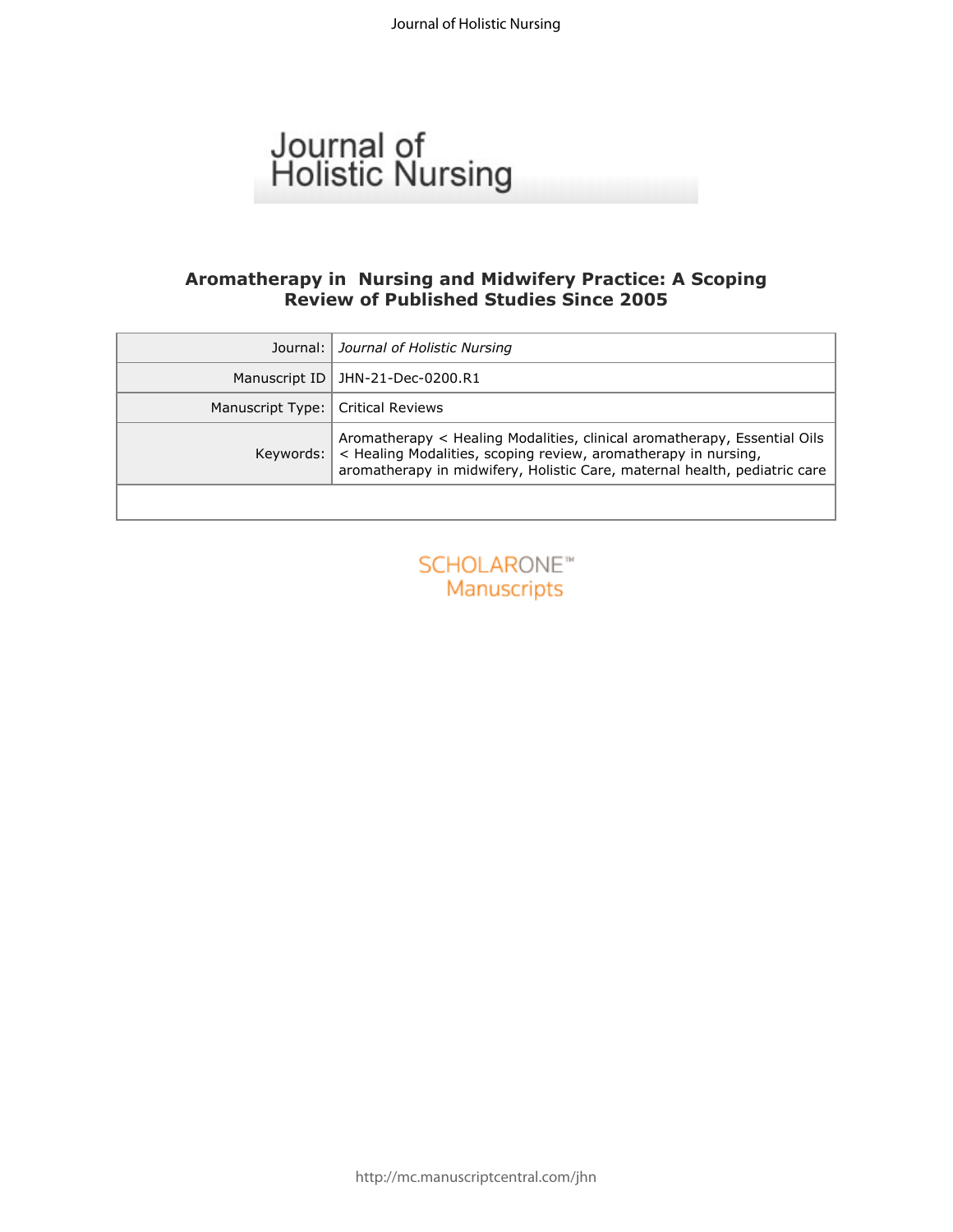$\mathbf{1}$ 

- $\overline{7}$
- 
- 
- 
- 
- 
- 
- 
- 
- 
- 
- 
- 
- 
- 
- 
- 
- 
- 
- 
- 
- 
- 
- 
- 
- 
- 
- 
- 
- 
- 
- 
- 
- 
- 
- 
- 
- 

http://mc.manuscriptcentral.com/jhn

For Per Review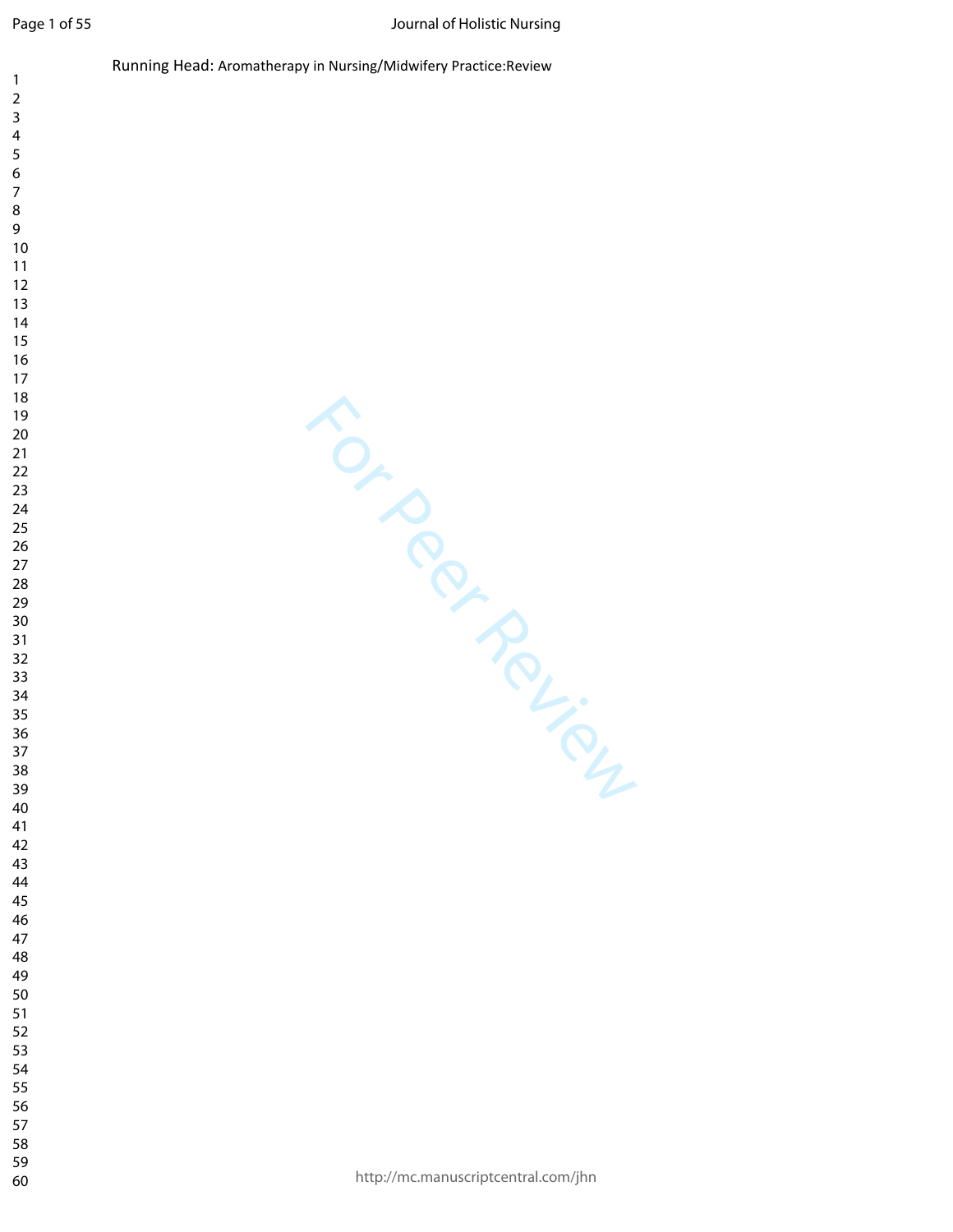# **TITLE**

Aromatherapy in Nursing and Midwifery Practice: A Scoping Review of Published Studies Since 2005

| <b>Associate Editor and Reviewer Comments</b>     | <b>Author Responses</b>                                                                                                                                                                                                                                                                                                                                                                                                                                                                                                                                                                                                                                                                                                                                                                                               |
|---------------------------------------------------|-----------------------------------------------------------------------------------------------------------------------------------------------------------------------------------------------------------------------------------------------------------------------------------------------------------------------------------------------------------------------------------------------------------------------------------------------------------------------------------------------------------------------------------------------------------------------------------------------------------------------------------------------------------------------------------------------------------------------------------------------------------------------------------------------------------------------|
| Reviewer 1                                        | Thank you for your helpful comments                                                                                                                                                                                                                                                                                                                                                                                                                                                                                                                                                                                                                                                                                                                                                                                   |
| Clarify Concepts of Clinical Nursing and practice | "clinical" removed from title and "acute clinical" removed<br>from page 4, changed with nursing and midwifery for<br>consistency. Removed else here as nursing and midwifery<br>stand on own terms. No further explanation needed.                                                                                                                                                                                                                                                                                                                                                                                                                                                                                                                                                                                    |
| Aims of article restructure using PICO            | Reference added and descriptions of PICOS added (as not<br>only RCTs in review), rewrote aim 1 to reflect PICOS, and<br>removed the original aim. The second aim adds in date of<br>previous review to identify how this builds on                                                                                                                                                                                                                                                                                                                                                                                                                                                                                                                                                                                    |
| <b>Quality Appraisal</b>                          | A further statement added on page 7 to address this "The<br>author reviewed each included article to the aims and<br>inclusion parameters as a way of self-review in accordance<br>with the requirements of the PRISMA-ScR(Tricco et al.,<br>2018)." This constant cross checking and self- review<br>replaced a peer review. Having an external reviewer was<br>not possible in this single author study                                                                                                                                                                                                                                                                                                                                                                                                             |
| Conclusion                                        | First paragraph reworded- "This scoping review of<br>published mulita participant studies from 2005-2021<br>investigated the use of aromatherapy within nursing and<br>midwifery practice in several different conical areas<br>around the world. A holistic lens has been applied to the<br>methodology through selecting studies which include<br>RCTs and non RCT's, with all studies presenting a clear<br>clinical outcome using an accepted measuring tool. Using<br>this approach to the review enhances the ability of a<br>diverse and innovative approach to this topic, while still<br>having quality measures around the inclusion process.<br>The increase in both quality and quality of research is<br>evident since 2005, supporting the growth of expertise in<br>conducting research in this area". |
| Reviewer 2                                        | Thank you for your kind words. This is very encouraging.<br>Language changed to American English and changes made<br>through the text. The length was necessary to be able to<br>cover all aspects. Initially the author consider breaking up<br>into Adult and maternal/child health but this did not work<br>as well as a way for a practitioner to source all as some<br>maternal care is given by nurses and some neonatal are<br>may be given by midwives so there is a crossover.                                                                                                                                                                                                                                                                                                                               |

# **ABSTRACT**

**Background:** Since the 1990's aromatherapy has been a popular adjunct to nursing and

midwifery care in a variety of health care settings.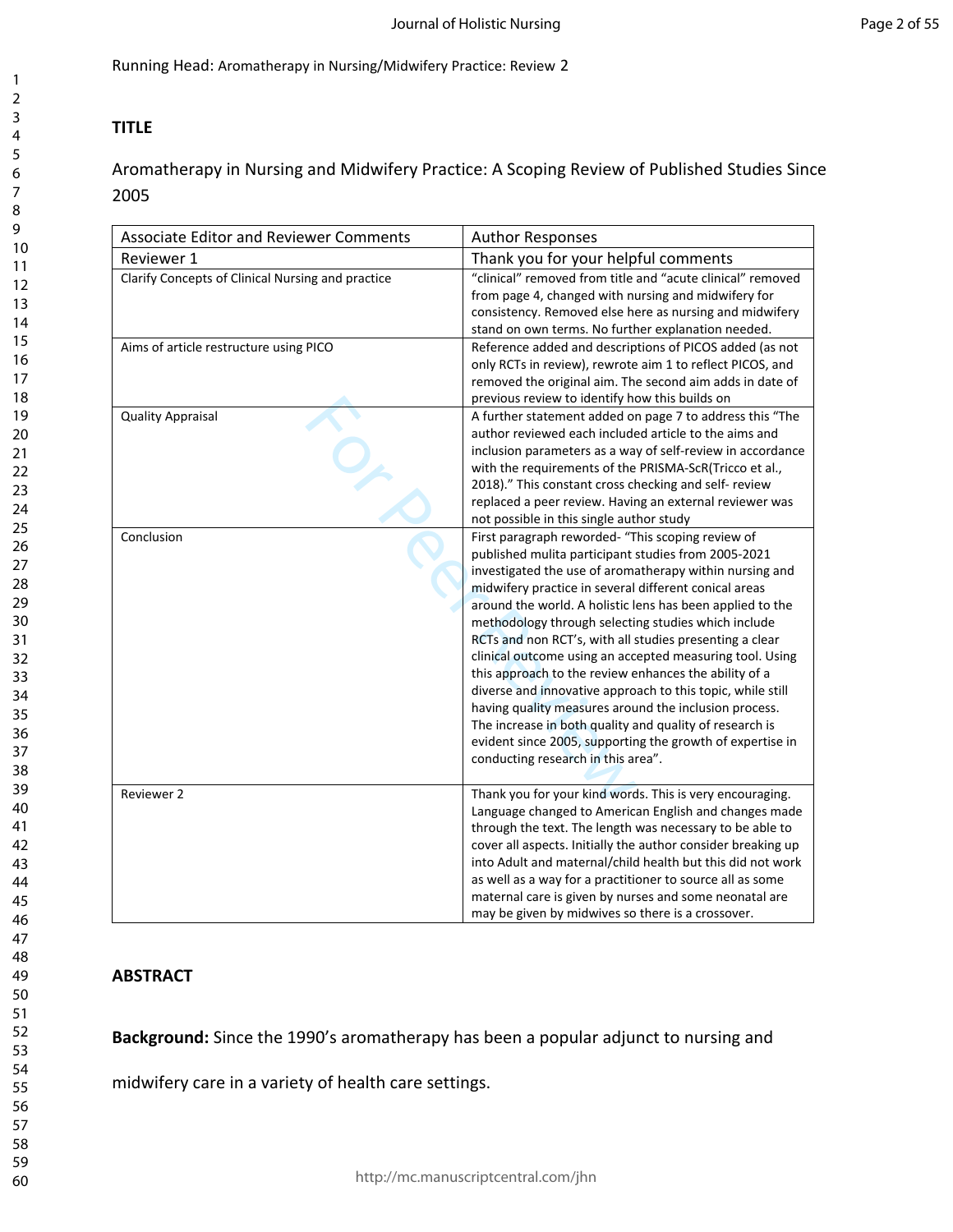$\overline{2}$  Running Head: Aromatherapy in Nursing/Midwifery Practice: Review 3

**Design:** A scoping review using PRISMA-ScR of experimental studies where care is provided to the patient by a registered nurse or midwife.

**Settings and participants.** Any health care setting where nurses or midwives provide care.

- engine search using a range of MeSH and r<br>clusion criteria were; publication date from 2<br>vention, conducted in a clinical nursing or m<br>ailable in full in English. Excluded were; sing<br>se of essential oils internally or a **Review Methods:**  A multi- engine search using a range of MeSH and non-MeSH terms with the Boolean search [AND]. Inclusion criteria were; publication date from 2005-2021, study involved aromatherapy as an intervention, conducted in a clinical nursing or midwifery environment and the published article is available in full in English. Excluded were; single patient cases, animal studies, in vitro studies, use of essential oils internally or a whole plant extract was used or use was non-nursing/midwifery related.

**Results:** 124 studies met the inclusion criteria (n=19188), classified into seven themes.

**Conclusion:** The evidence supports the use of aromatherapy within a range of nursing and midwifery practices enhancing a holistic model of care.

**Impact:** This scoping review contributes evidence to support the inclusion of aromatherapy into holistic nursing and midwifery practice.

**Key words:** aromatherapy, aromatherapy in nursing, clinical aromatherapy, essential oils, scoping review, aromatherapy in midwifery, maternal health, pediatric care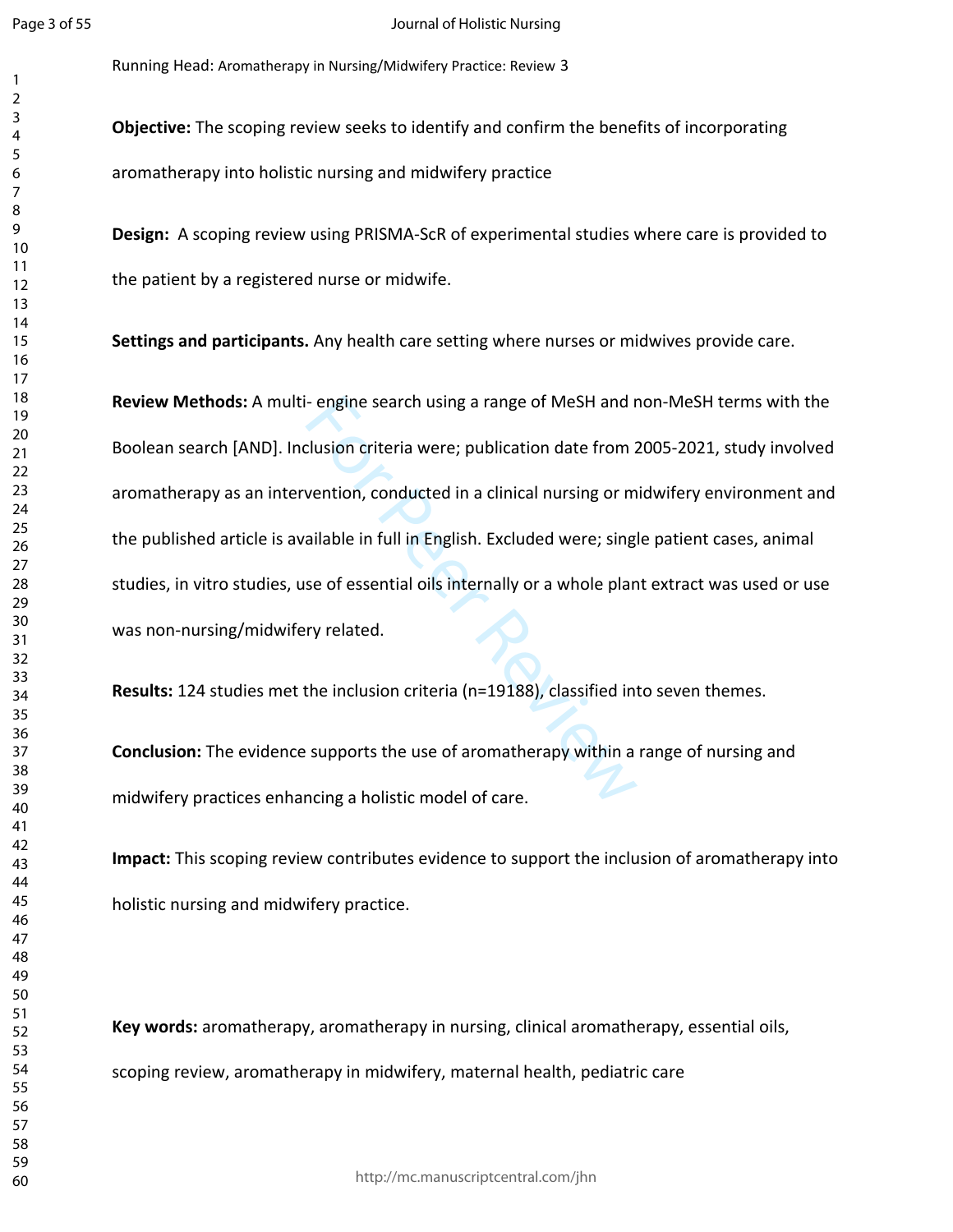For Per Review subsequences

## **INTRODUCTION**

The application of aromatherapy has continued to be a popular holistic nursing and midwifery intervention since its emergence in the late 1980's. It involves the external application of volatile aromatic plant oils to promote health, wellbeing, improve wellbeing or provide relief from a named condition (Gnatta et al., 2016; Post-White et al., 2009). Aromatic plant extracts, obtained by various methods of extraction, and are usually diluted and applied externally through methods such as diffusion,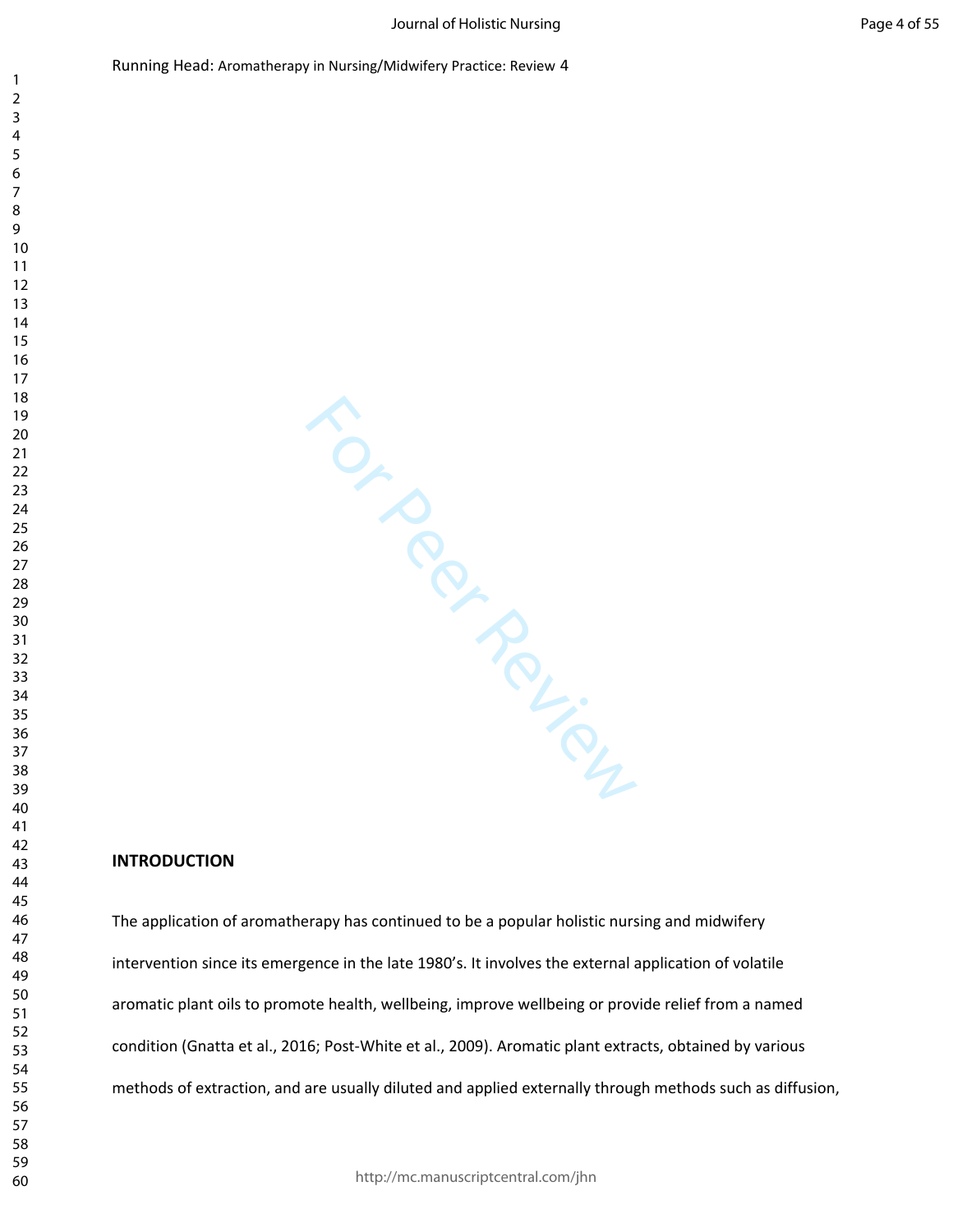$\mathbf{1}$  $\overline{2}$ 

#### Journal of Holistic Nursing

Running Head: Aromatherapy in Nursing/Midwifery Practice: Review 5

inhalation and application to the skin (Moore et al., 2019). There is a growing body of evidence to support of the inclusion of aromatherapy as part of evidence based holistic nursing to relieve anxiety, pain, insomnia, nausea, and exhaustion (Reis & Jones, 2017), with many more randomized clinical trials (RCTs) emerging since a previous extensive literature review covering 1990-2004 (Maddocks-Jennings & Wilkinson, 2004).

post-operative nausea and vomiting (PONV)<br>and stress reduction (Ayik & Özden, 2018; Jo<br>hile this evidence is generally positive with r<br>the research design and analyses are of vari<br>views and meta- analyses generally identif Several reviews and meta-analyses have identified that aromatherapy can help with specific clinical situations such as post-operative nausea and vomiting (PONV), acute and chronic pain relief, dementia, anxiety and stress reduction (Ayik & Özden, 2018; Joswiak et al., 2016; Koo, 2017; Lee et al., 2012). While this evidence is generally positive with minimal adverse effects reported (Hur et al., 2014), the research design and analyses are of variable quality between the studies. Most of these reviews and meta- analyses generally identify positive effects; however, there is often little consideration of the holistic nature of including aromatherapy within nursing practice, rather presenting aromatherapy as a quick or pleasant alternative to a pharmacological agent.

This scoping review uses the PRISMA-ScR methodology, to address this gap by examining the extent, range and nature of evidence related to aromatherapy in nursing and midwifery practice (Tricco et al., 2018). This type of review is more appropriate to answer the broader question " what are the benefits of incorporating aromatherapy within holistic nursing and midwifery practice"?

**AIMS**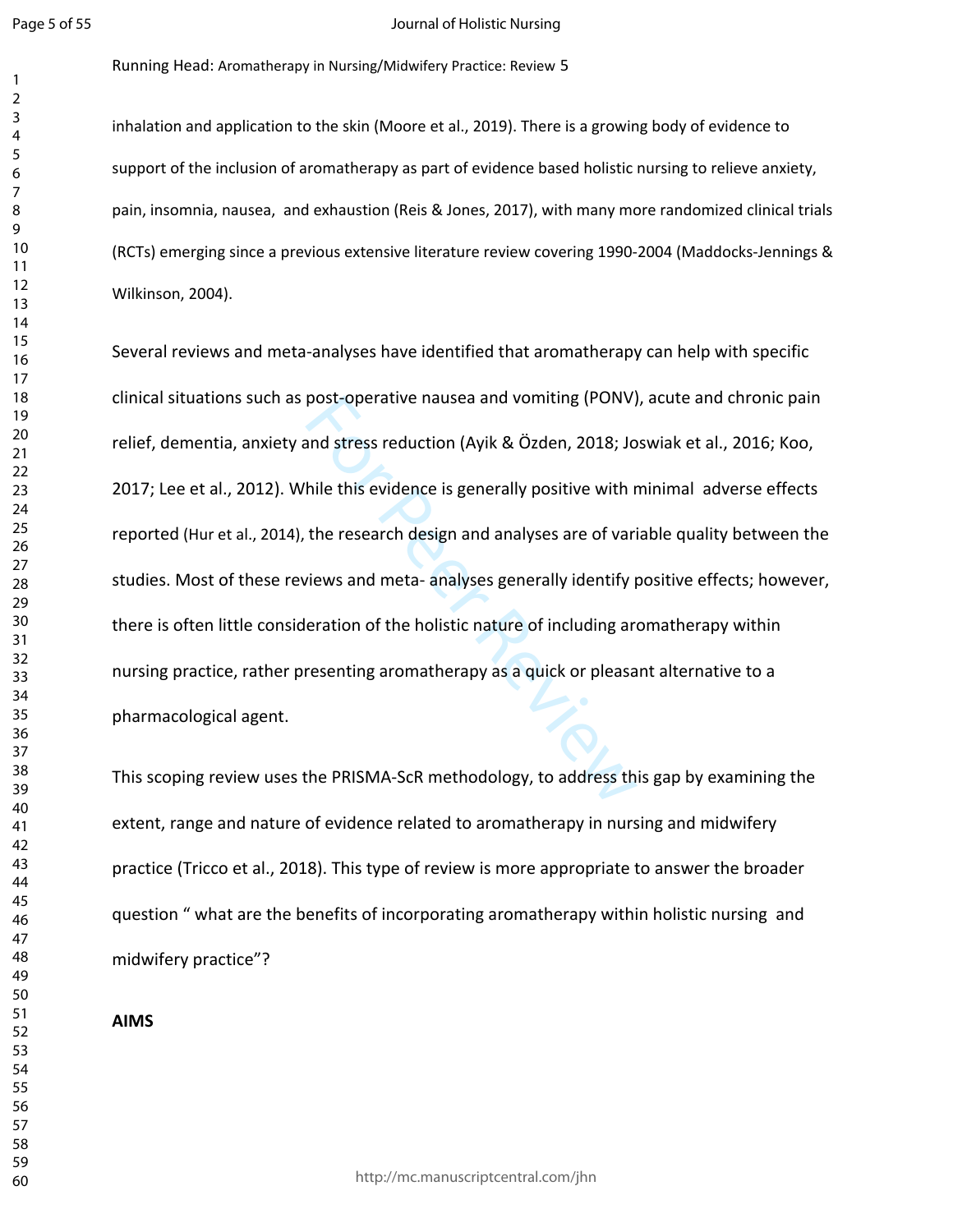The aims for this scoping review follow the PICOS approach discussed by (Methley et al., 2014). This is the population (people who are receiving care from a nurse or a midwife), intervention (aromatherapy treatment), comparison (usual treatment or another therapeutic intervention such as plain massage), outcome (reduction in patient symptoms or improved health outcomes) and study design (recognizing that not studies are RCTs)(Methley et al., 2014).

- To determine whether the use of aromatherapy within a nursing or midwifery context has improved patient outcome compared to usual care or other therapeutic interventions
- To examination the evidence, benefits, risks and potential in using aromatherapy as part of a holistic clinical nursing and midwifery care, building on a previous review of published studies from 1990-2004 (Maddocks-Jennings & Wilkinson, 2004).

## **METHODS**

come compared to usual care or other thera<br>
idence, benefits, risks and potential in using<br>
ng and midwifery care, building on a previou<br>
14 (Maddocks-Jennings & Wilkinson, 2004).<br>
14 (Maddocks-Jennings & Wilkinson, 2004). **Design.** The PRISMA-ScR methodology was applied in conducting the scoping review (Tricco et al., 2018) and the protocol was preregistered on Open Science Framework (OSF) 22 July 2021. This scoping review examines extant studies conducted within clinical healthcare environments 2005-2021. Inclusion criteria is; aromatherapy was a primary intervention and performed in a clinical nursing or midwifery context or had value to practice; the full study was available in English; an experimental study with a clear clinical outcome and aromatherapy applied externally with an expected beneficial effect. Excluded were single case studies, studies where the whole plant was used internally (e.g. herbal tea), or aromatherapy was used as general ambient room fragrance.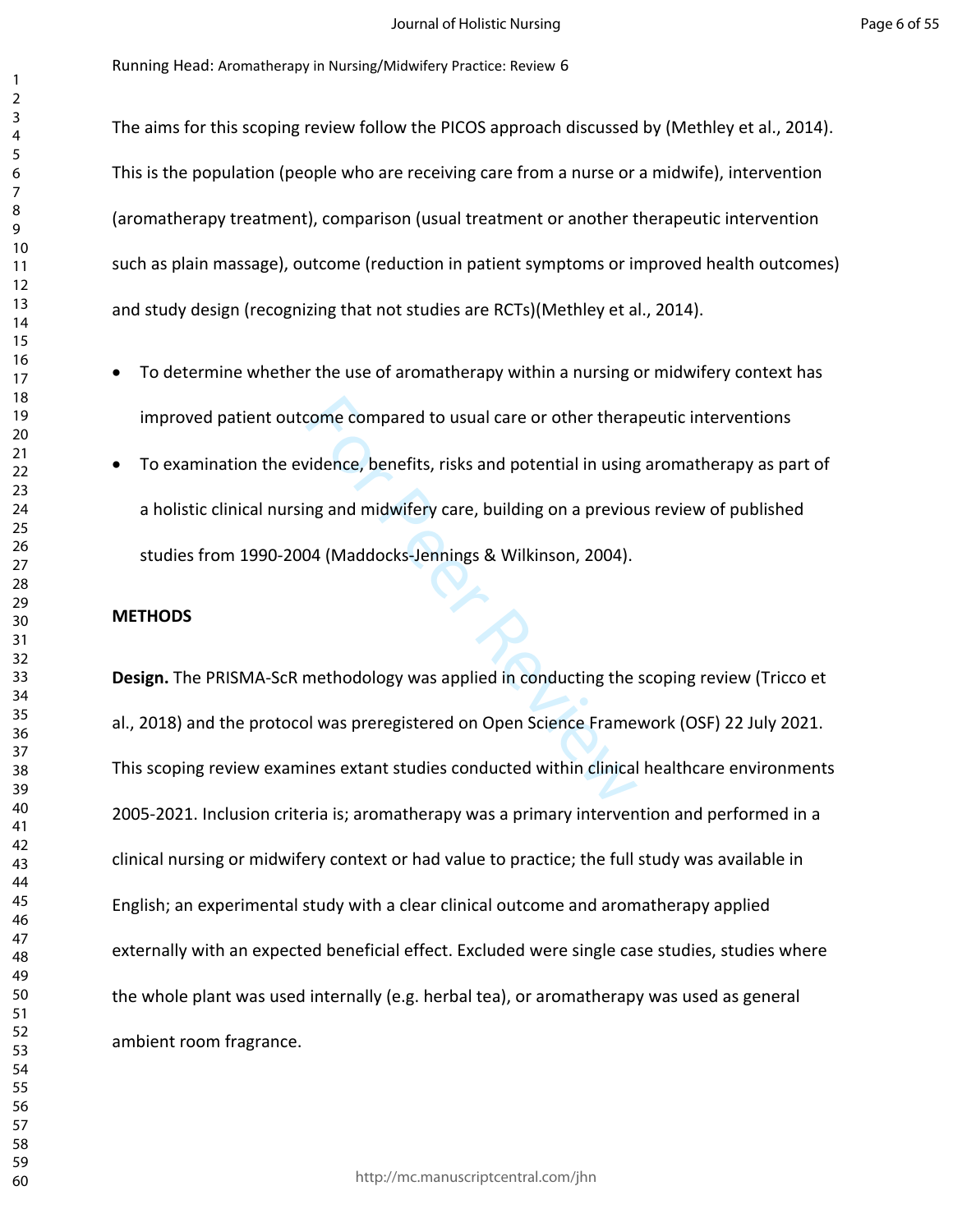Running Head: Aromatherapy in Nursing/Midwifery Practice: Review 7

fant", "child". The MeSH term "clinical" with<br>ner non-MeSH search terms included 'aroma<br>able 1 shows some of search results using th<br>er limiters applied in the multisearch databa<br>showing the same terms without the limiters **Search methods** *.* CINAHL, The Cochrane Library, Embase, Medline, Ovid SP, PsychINFO, PubMed, Google scholar, Web of Science were searched along with other articles proposed by the PROQUEST literature search engine. The following [MeSH] terms were used: "aromatherapy", "aroma therapy", "aroma therapies", "essential oils". The Boolean search [AND] was used between the first MeSH terms and the following MeSH terms "patient care", "nursing care", "adult", or "clinical practice nursing research", "p(a)ediatric", "maternal", "antenatal" , "prenatal", "infant", "child". The MeSH term "clinical" with [AND] was used before terms using 'aroma\*'. Other non-MeSH search terms included 'aromatic health care' and 'aromatic nursing care.' Table 1 shows some of search results using the MeSH term "aromatherapy" with other limiters applied in the multisearch database. Table 2 shows some of google scholar searching showing the same terms without the limiters.

| Search # Library Multi Search | <b>Search Strategy</b>         |      |
|-------------------------------|--------------------------------|------|
| #2                            | "aromatherapy" [MeSH]          | 7982 |
| #6                            | #2 AND "nursing care" [MeSH]   | 563  |
| #7                            | "clinical" [MeSH] AND #6       | 509  |
| #8                            | #7 AND "clinical trial" [MeSH] | 204  |
| #9                            | #8 AND "adult" [MeSH]          | 146  |

**Table 1:** Search results of the multi database with the following limiters applied, 'full text

online', 'peer reviewed' and 'journal article only' (since 2004)

| <sup>1</sup> Search # Google Scholar no limiters | <b>Search Strategy</b> |  |
|--------------------------------------------------|------------------------|--|
|                                                  |                        |  |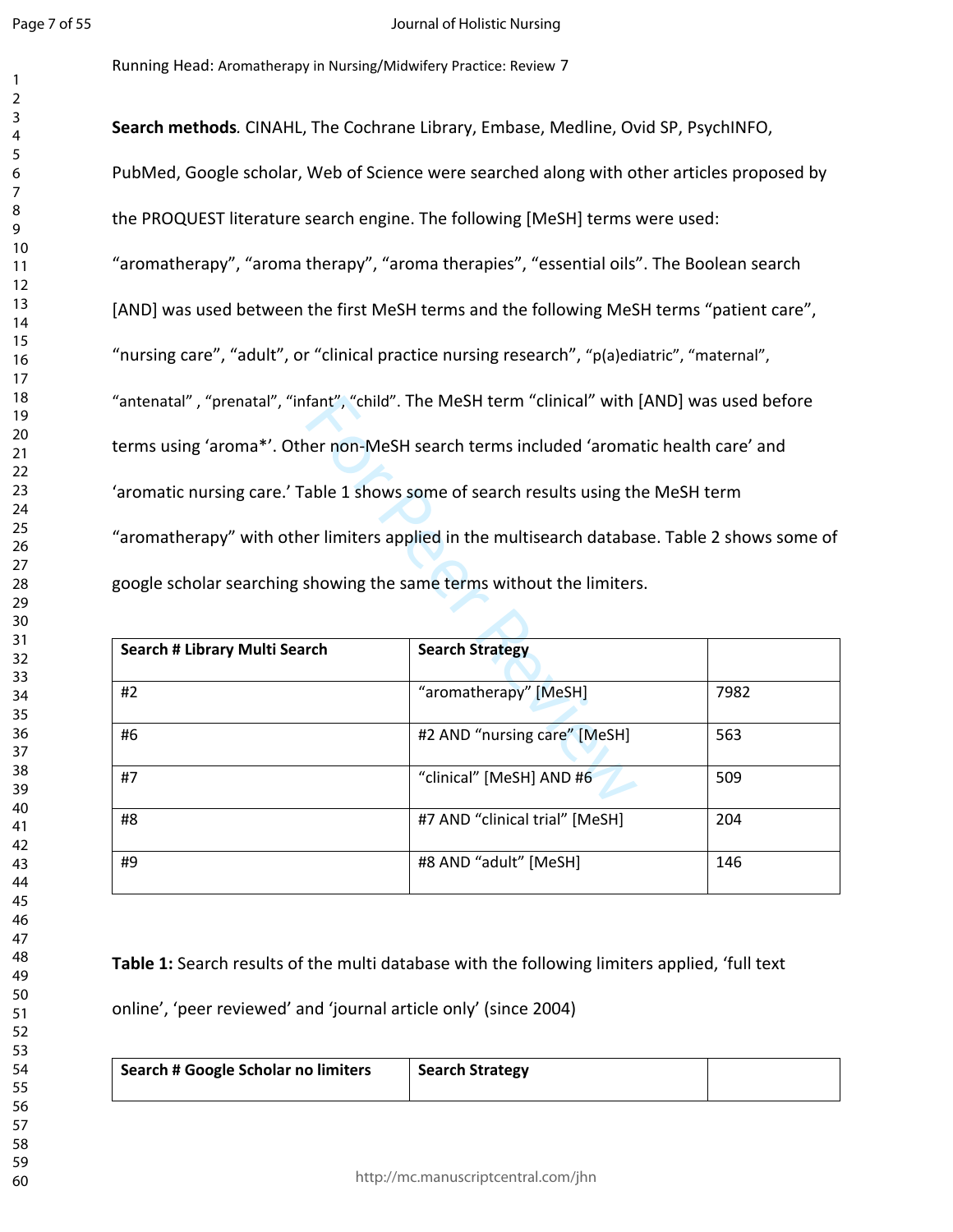| #2 | "aromatherapy" [MeSH]          | 26500 |
|----|--------------------------------|-------|
| #6 | #2 AND "nursing care" [MeSH]   | 3380  |
| #7 | "clinical" [MeSH] AND #6       | 3040  |
| #8 | #7 AND "clinical trial" [MeSH] | 931   |
| #9 | #8 AND "adult" [MeSH]          | 435   |

**Table 2:** Results of the adult search strategy using Google Scholar (since 2004) with no limiters

## **Search outcomes and Quality Appraisal**

ult search strategy using Google Scholar (sin<br>ality Appraisal<br>plied, abstracts were reviewed and full artic<br>tion and detailed analysis. The flow of this li<br>ient groups were identified based on the pa<br>women's health (MWH), Once the limiters were applied, abstracts were reviewed and full articles downloaded to NVIVO and Endnote for classification and detailed analysis. The flow of this literature is presented in Figure 1. Seven broad patient groups were identified based on the patient group or outcome. These are; maternal and women's health (MWH), mental health and wellbeing (MHWB), perioperative care (POC), pain, oncology (ONC), child health (CH) and elder health (EH). Reasons for rejections included: the internal use of essential oils, use of animal models or not using an aromatic extract (e.g. an herbal tincture not essential oil). The author reviewed each included article to the aims and inclusion parameters as a way of self-review in accordance with the requirements of the PRISMA-ScR (Tricco et al., 2018). This constant crosschecking and selfreview replaced a peer review.

## **Data abstraction**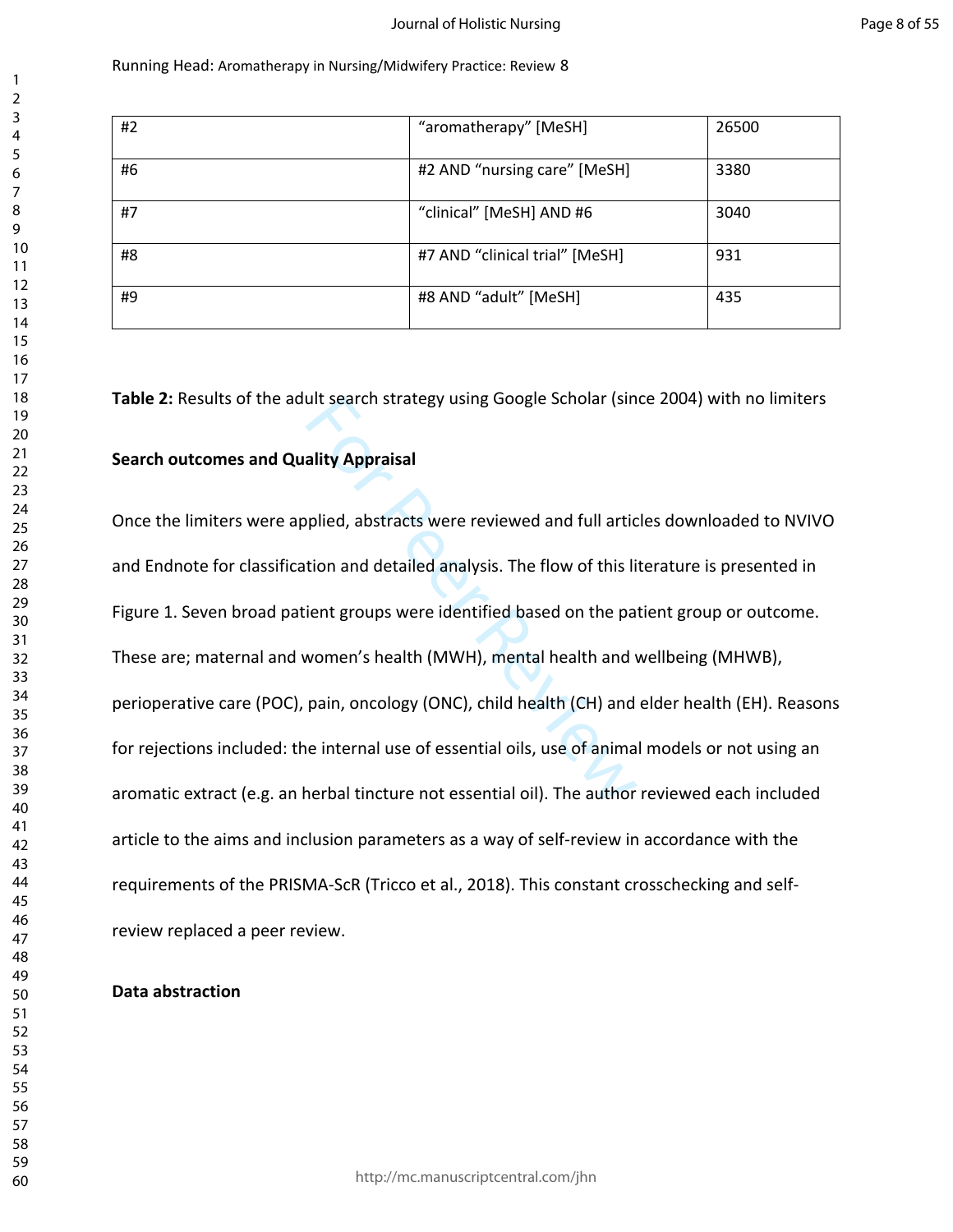$\mathbf{1}$  $\overline{2}$  Running Head: Aromatherapy in Nursing/Midwifery Practice: Review 9

Reviewed articles were added to an excel spreadsheet collating the key features of each study which is summarized in Tables 3-9 (for each patient group). These were then used to conduct numerical evaluation of the results.

#### **Synthesis**

To be included in one of the previously mentioned groups the primary outcome of the research needed to be the topic under review and to avoid duplication articles are only included under one group. For example, post-operative hysterectomy pain would be under post-operative care not women's health.

#### **RESULTS**

For Perative hysterectomy pain would be<br>four studies met the inclusion criteria publis<br>ients from eleven different countries. Iran w<br>the second at 24.5% and USA the third at 18<br>al oil used. Rose oil was the second most pop One hundred and twenty four studies met the inclusion criteria published during 2005-2021 (Q1), involving 19188 patients from eleven different countries. Iran was the most prolific country at 39.6%, Turkey the second at 24.5% and USA the third at 18.8%. Lavender oil was the most popular sole essential oil used. Rose oil was the second most popular, which is not surprising given the large number of Iranian and Turkish studies, where rose oil is an integral part of Middle Eastern cultures. Blends were either commercially made or prepared by staff, or patients could select from a range of offered oils.

#### **Adults**

## Maternal and Women's Health

This section includes studies involving pregnancy, post-partum period and non-pregnancy related women's health. Thirty studies involving 2775 participants are included here (see Table 3).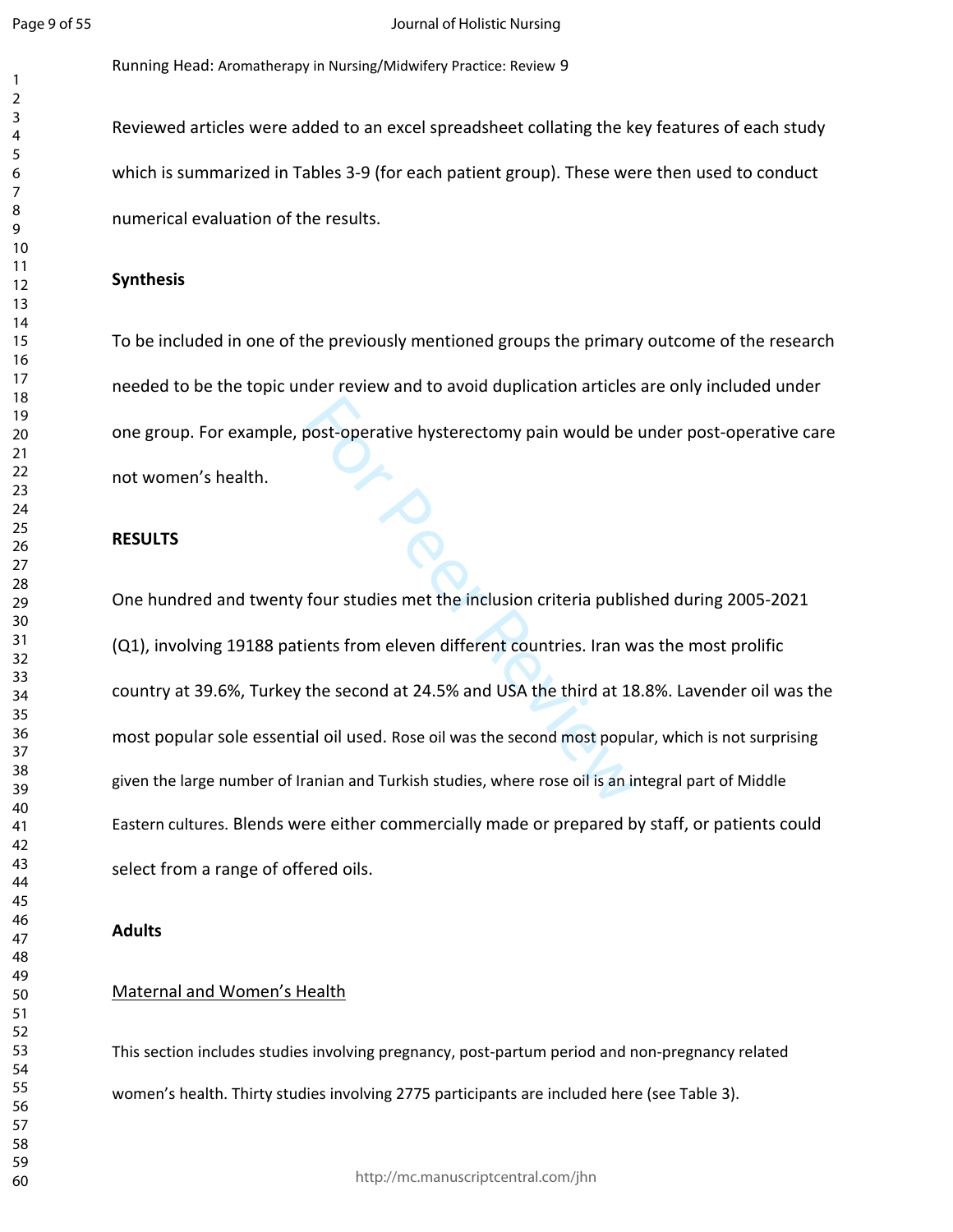## *Dysmenorrhea*

Two literature reviews indicated that either inhaling or massaging with essential oils reduces dysmenorrhea (Song et al., 2018; Sut & Kahyaoglu-Sut, 2017). Two further studies not mentioned in either of these reviews, involved either massaging lavender oil on the abdomen during menstruation (Apay et al., 2012) or inhaling diluted lavender oil during mesntruation Dehkordi et al. (2014), with both studies reporting a significant reduction in pain experienced. While not exactly related to dysmenorrhea, one study explored the effects of diffused lavender oil while undergoing routine pelvic examinations and found that STAI and pain/discomfort was significantly improved (Tugut et al., 2017).

## *Premenstrual syndrome (PMS)*

to dysmenorrhea, one study explored the et<br>ine pelvic examinations and found that STAI<br>gut et al., 2017).<br>PMS)<br>e poor sleep, irritability and bloating which c<br>s, Uzunçakmak & Alkaya, (2018) found that i<br>was due and during Symptoms of PMS include poor sleep, irritability and bloating which can affect quality of life. A RCT of university students, Uzunçakmak & Alkaya, (2018) found that inhaling lavender oil ten days before their period was due and during menstruation statistically improved all PMS symptoms. These results were consistent with another RCT of university students who found that inhaling orange blossom oil reduced PMS symptoms over two cycles (Heydari et al., 2018). Two studies evaluated the effects of Yuzu oil, *Citrus junos* had on various PMS symptoms using the profile of moods states (POMS) and other physiological parameters. Both studies found that inhaling Yuzu oil significantly reduced POMS scores (Matsumoto et al., 2016, 2017).

*Menopausal/Post-menopausal*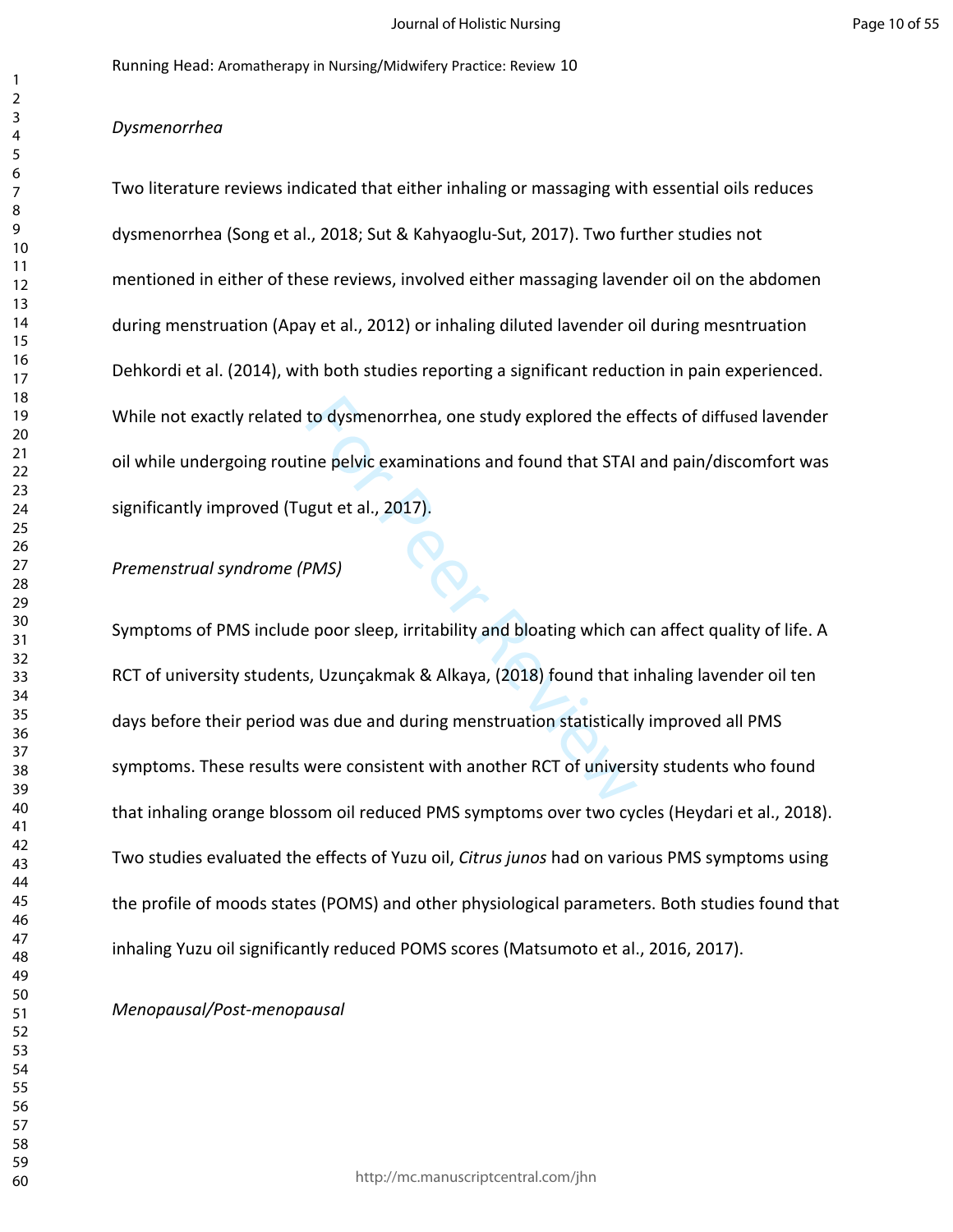#### Journal of Holistic Nursing

Running Head: Aromatherapy in Nursing/Midwifery Practice: Review 11

A study of menopausal, healthy health care workers found that inhaling clary sage (*Salvia sclarea*) essential oil for five minutes had a significant effect on the plasma 5-HT levels, a neurotransmitter which is depleted in depression which can be associated with menopause (Lee et al., 2014). Researchers explored the effect of inhaled lavender oil on post-menopausal women who had previously undergone a cardiac surgery procedure (Bakhtiari et al., 2019). The participants completed a tested tool called MENQOl (menopause specific quality of life). At the end of four weeks there was a statistically significant improvement in vasomotor symptoms, sexual performance and psychosocial dimensions (Bakhtiari et al., 2019). These results were consistent with an earlier study which found that inhaling lavender oil significantly helped with symptoms of menopause (Kazemzadeh et al., 2016)

was a statistically significant improvement in<br>sychosocial dimensions (Bakhtiari et al., 201<br>study which found that inhaling lavender oi<br>(Kazemzadeh et al., 2016)<br>psychological symptoms related to post mereceived either an Similar improvements on psychological symptoms related to post menopause were observed in a RCT of 87 women who received either an aromatherapy massage with a blend of rose/lavender/geranium and rosemary oil or a plain massage. Both the massage and aroma massage groups had some significant reduction in symptoms such as feeling irritable, anxiety or low mood. The aroma group however had higher average improvements compared to the massage group (Taavoni et al., 2013).

*Pregnancy and Post-natal Care*

## Labor Pain

The main perceived benefits of using aromatherapy during labor has been for anxiety and pain relief (Alleemudder et al., 2015). For primiparous mothers there is also an element of fear of the unknown which can affect some of the birthing hopes a mother may make (Hamdamian et al., 2018). Within Iran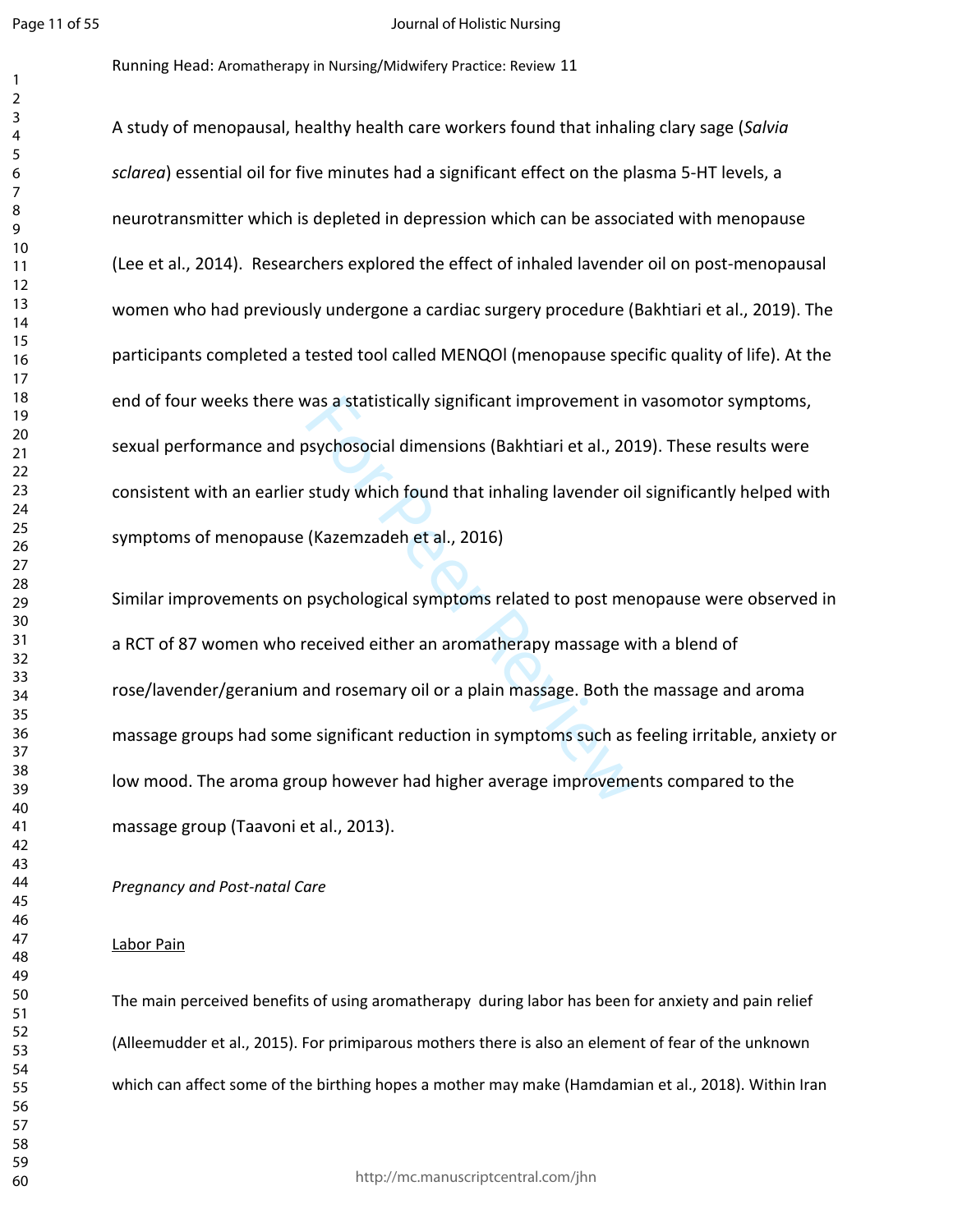m, and at three further dilation points. Anxiety w<br>
sints. All assessments were completed in-betwee<br>
scores in the aromatherapy group were significant<br>
g the oil. No adverse effects were noted in either<br>
Hamdamian et al., rose oil is widely available, is considered effective for anxiety and tension associated with childbirth (Mohebitabar et al., 2017). Hamdamian et al. (2018) designed a single blind trial of women who were about to give birth (n=110). The aromatherapy group had 2% Iranian rose oil (*Rosa damascena*) distilled for the project which was diluted in Iranian sesame seed oil. The control group received normal saline. After randomization, two drops of either the diluted rose oil or the saline was applied to a piece of gauze and applied to the patient's clothing once the patient was 4cm dilated. Pain and anxiety were recorded according to a Visual Analogue Scale (VAS) and Spielberg Anxiety Questionnaire (SAQ), ten minutes after administration, and at three further dilation points. Anxiety was measured ten mins after inhalation at two dilation points. All assessments were completed in-between contractions. The authors found that pain and anxiety scores in the aromatherapy group were significantly lower at all three measurements after inhaling the oil. No adverse effects were noted in either the mother or babies (verified by Apgar scoring) (Hamdamian et al., 2018).

A similar study by Vakilian et al. (2018) explored the inhalation of lavender oil for managing the first stage of labor pain (n=120). Participants were randomly assigned to either aromatherapy + breathing group or a breathing only group. This study used *Lavandula stoechas* oil, which is not considered relaxing (Woronuk et al., 2011), however has known analgesic constituents. Along with the specialized breathing techniques, diluted lavender was inhaled via a nebulizer. Pain was measured at three phases related to cervical dilatation, with the last assessment at full (10cm) dilatation. The aromatherapy group had statistically improved pain scores when at full dilation (Vakilian et al., 2018).

#### Caesarean Pain

Post-operative caesarean pain poses challenges for clinical staff due to the possible risks of analgesia on the baby via breast milk and delaying mobilization of the mother (Lakhan et al., 2016). In a placebo RCT of planned caesarean mothers (n=60), patients received either inhaled lavender oil (10%) or inhaled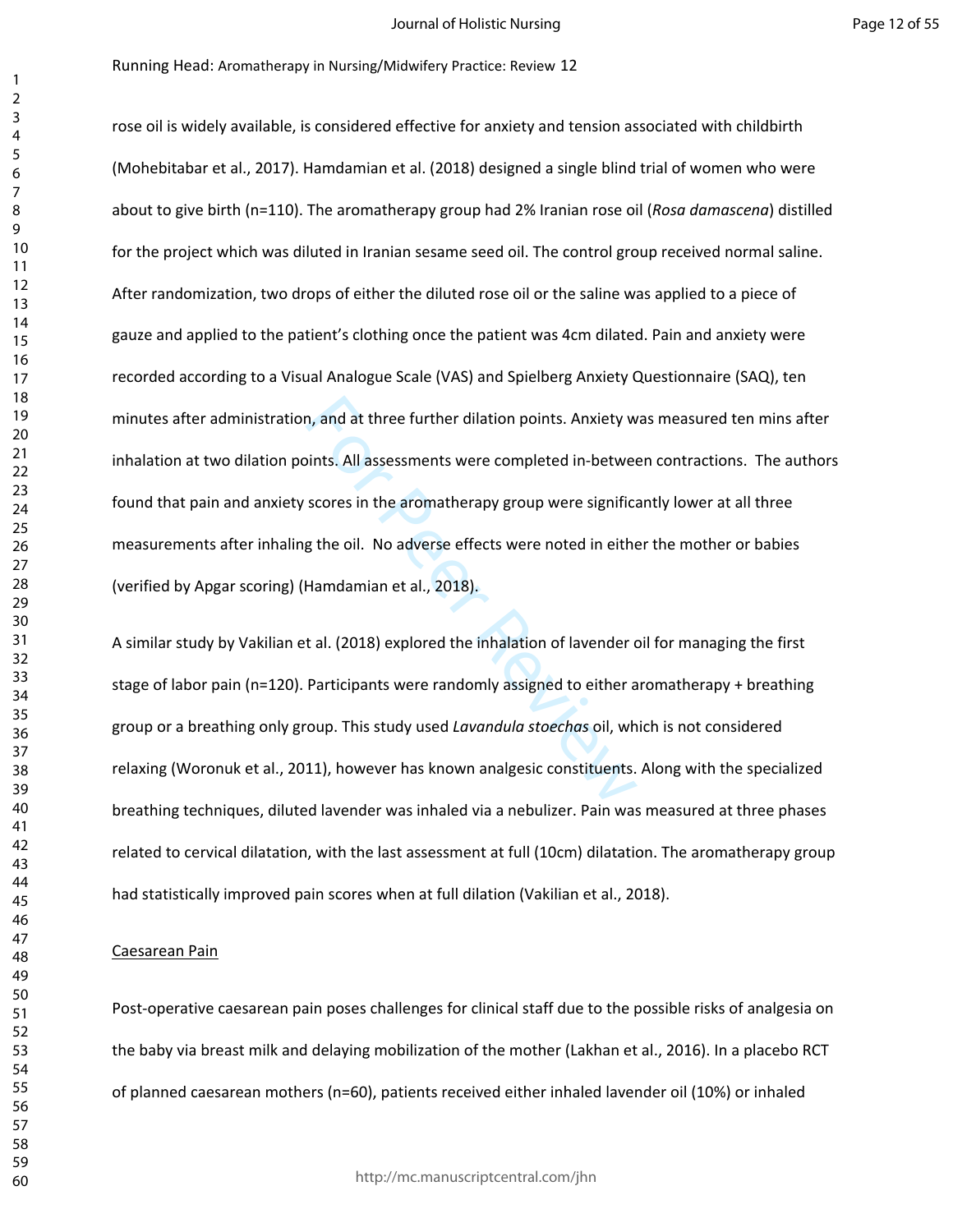#### Journal of Holistic Nursing

Running Head: Aromatherapy in Nursing/Midwifery Practice: Review 13

plain oil at the first report of post-operative pain. Patients who received the lavender oil had significantly reduced pain scores through to twelve hours post intervention with a high level of satisfaction (90%). No negative physiological effects were recorded (Olapour et al., 2013).

## Sleep and Fatigue Post-partum

post-natal depression (Afshar et al., 2015). Prim<br>either an aroma group or a control group. The a<br>ht for at least four nights and the control group<br>ight weeks. At four weeks there was no significa<br>urgh Sleep Quality Index It is expected that sleep will be disrupted after delivery and while the mother and baby settle into a routine of feeding in the early post-partum period. Poor sleep over a prolonged period of time can impact the development of post-natal depression (Afshar et al., 2015). Primiparous women, (n=158), were randomly allocated to either an aroma group or a control group. The aroma group inhaled diluted lavender oil at 10% each night for at least four nights and the control group inhaled unscented sesame oil. Follow up occurred for eight weeks. At four weeks there was no significant difference between the two groups using the Pittsburgh Sleep Quality Index (PSQUI), however there was a significant difference at eight weeks with a p<0.05 (Afshar et al., 2015). Similar positive effects were observed in a pilot study of early postpartum fatigue (Asazawa et al., 2017). In contrast to the previous study, this study involved arm massages with a selected single essential applied by trained clinicians while the mothers were in hospital. In Japan, it is usual for women to stay in hospital for four to five days post-vaginal delivery and eight days for a caesarean delivery. Participants received a single massage with follow up on day three. All had significant improvements between pre-test and post-test of Fatigue and Relaxation scales. The most popular oils chosen were citrus oils (Asazawa et al., 2017).

## Post-Partum Depression (PPD)

Conrad and Adams (2012) study included participants who were up to eighteen months post-partum, as the symptoms of PPD could take that long to manifest. This pilot study found that aromatherapy massage and inhalation using a blend of rose and lavender oil, significantly reduced depression scores using the Edinburgh Depression Scale (EDS) after receiving two treatments a week for four weeks. The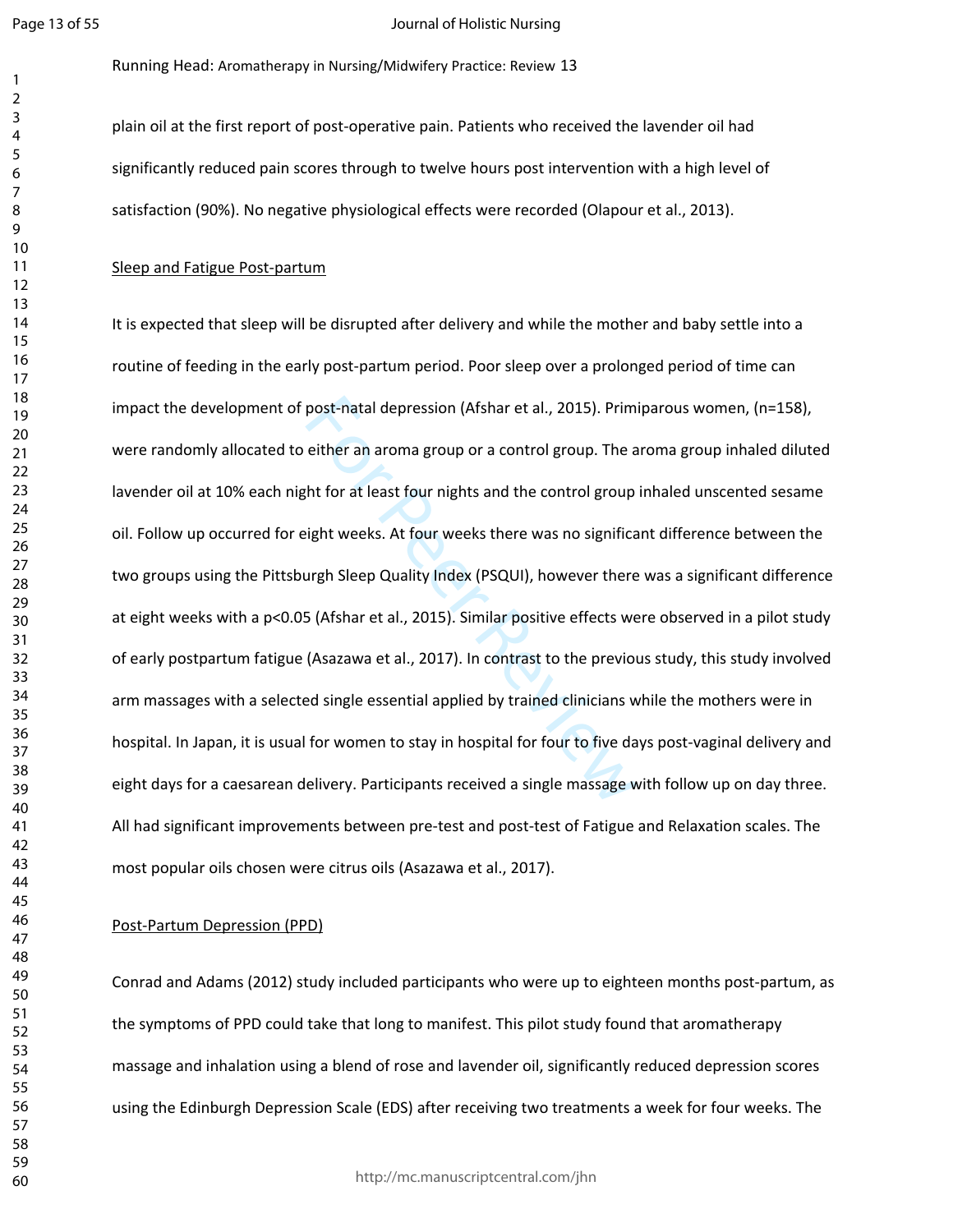control group had regular psychological support. All participants had pre-intervention EDS scores of ten or higher, indicating mild to moderate symptoms of anxiety or depression (Conrad & Adams, 2012).

Ermann<sub>gs</sub> by commenting the aromatherapy in<br>s were considered to be 'at risk' of developing PI<br>as a control and compared with usual cares. Blin<br>ned to be significant for the six weeks after delive<br>rate of episiotomies per Inhaling lavender oil immediately after delivery and eight hourly for four weeks after birth had a positive reduction in depression as measured by the EDS and depression, anxiety and stress scale (Kianpour et al., 2016). The positive effect was sustained until three months when final measures were taken. In this study the control group did not receive any intervention. A later study by the same group (Kianpour et al., 2018) built on their earlier findings by commencing the aromatherapy inhalation at 38 weeks (before delivery) and all participants were considered to be 'at risk' of developing PPD through screening. They also added in a fake aroma as a control and compared with usual cares. Blinding further added to the rigor and the results continued to be significant for the six weeks after delivery for the EDS (Kianpour et al., 2018).

#### Perineal Repair

Figures vary globally for the rate of episiotomies performed on primiparous women with rates from 33% to 88% cited; however, in Iran it is a routine procedure due to the lack of antenatal education. While iodine has been widely used to heal surgical wounds, it inhibits healing through allergic reactions or inhibiting fibroblast activity (Hajhashemi et al., 2018). Three RCTs found that using essential oils instead of the usual betadine (iodine) was effective in improving healing and reducing pain according to REEDA measures, a tool which assesses inflammation and tissue healing (redness, edema, ecchymosis, discharge and approximation of wound) (Alvarenga et al., 2015). A blinded RCT of 120 primiparous women found that twice-daily lavender sitz baths improved healing compared to iodine baths (Vakilian et al., 2010). A second Iranian RCT (N=60) found improved pain, improved REEDA scores with lavender sitz baths (Sheikhan et al., 2012).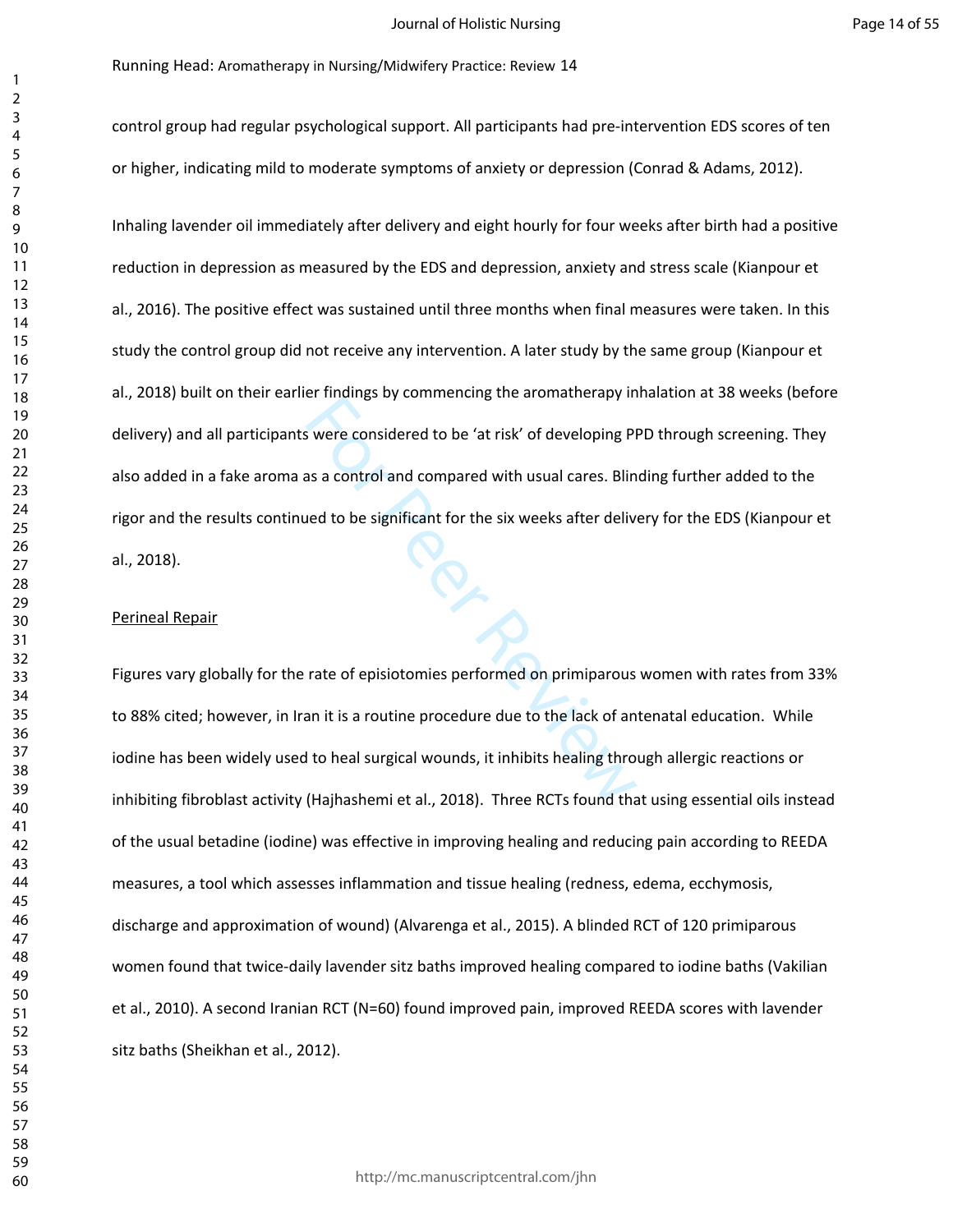#### Journal of Holistic Nursing

#### Running Head: Aromatherapy in Nursing/Midwifery Practice: Review 15

nent occurring seven weeks after birth. By day se<br>A scores along with lower pain scores. By the se<br>pareunia and had significantly less analgesic cons<br>combination of lavender and thymol. It is not cl<br>have been included as t A third blinded RCT undertaken in Egypt explored a combination of lavender oil mixed with thymol oil (N=129) (Marzouk et al., 2015). In this study, *Lavandula officinalis* oil was distilled specially for the study and added to thymol oil (no species stated) in equal proportions and diluted at 2% in jojoba oil, a fixed carrier oil. Thymol has a long history of use in would healing (Najafloo et al., 2020). The experimental group (n=64) cleaned their episiotomy site twice a day for seven days. The control group (n=64) followed the same process but used sterile water as the control. By the end of the study, 60 women remained (n=30 in each group) who were followed up for longer than the earlier Iranian study (Sheikhan et al., 2012) with the final assessment occurring seven weeks after birth. By day seven, the aroma group had significantly improved REEDA scores along with lower pain scores. By the seventh week, the aroma group experienced less dyspareunia and had significantly less analgesic consumption. It is assumed these affects are due to the combination of lavender and thymol. It is not clear if jojoba oil had any effect and ideally, this could have been included as the placebo group.

## Mental Health and Wellbeing (MHWB)

This section had sixteen studies involving 1048 patients (see table 4). Many people turn to aromatherapy to help manage stress associated with a chronic condition, to manage anxiety or sleep disorders (Miller et al., 2019) or to improve general wellbeing.

## *Anxiety/Stress*

State-Trait Anxiety Inventory (STAI) is a well-tested assessment clinical and research tool used in clinical practice. Recovering from a serious illness such as a stroke or coronary event can increase blood pressure, stress and anxiety, which in turn can impede recovery. While the RCT by Lee et al. (2017) found that wearing an aromatherapy pendant, along with nightly oil diffusions had statistically improved sleep and stress there was no effects on any immune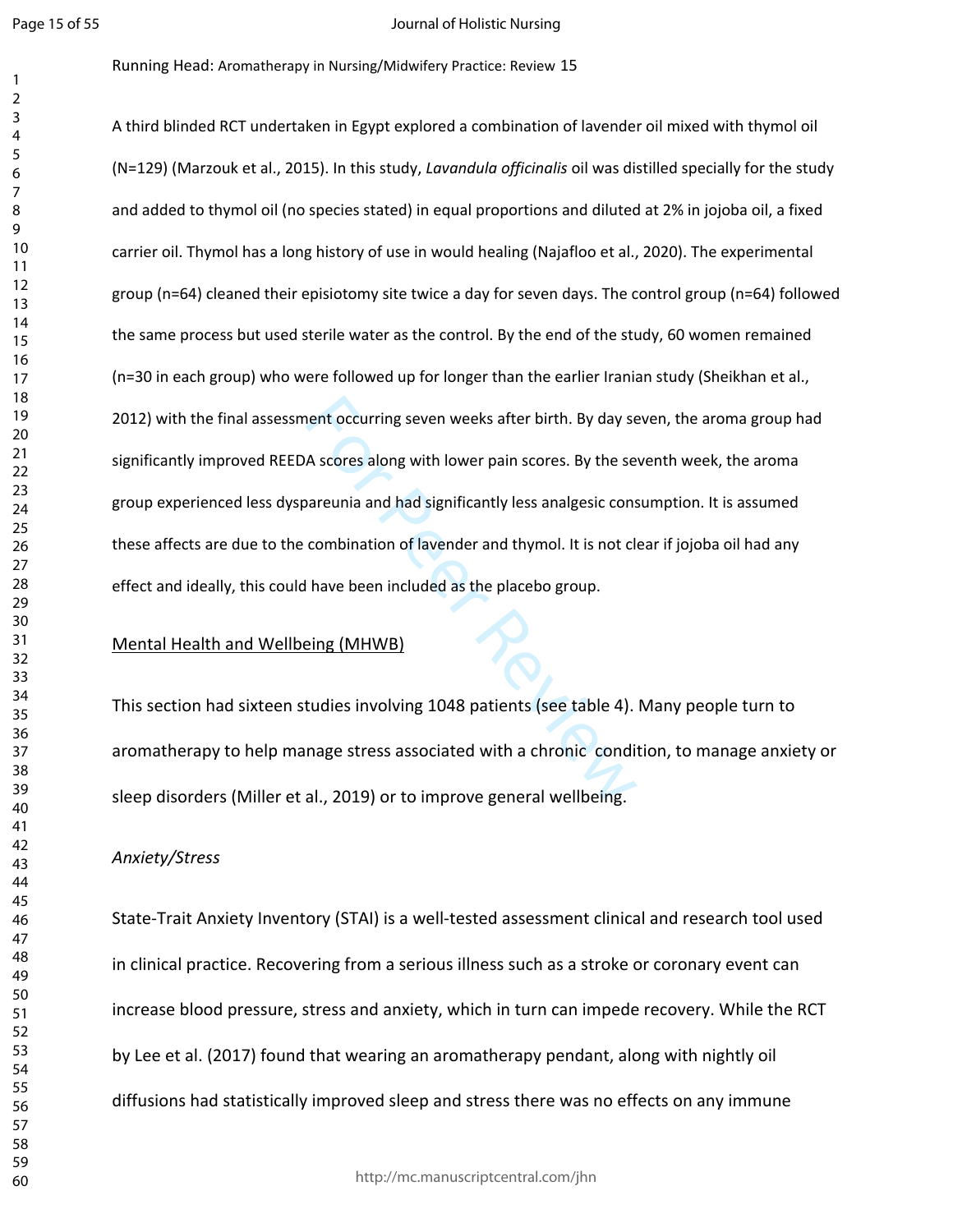markers. Three RCTs explored both STAI and other physiological parameters along with the hospital anxiety and depression scale (HADS). Two of these studies found that diluted lavender oil massaged into foot reflexology points significantly improved most physiological parameters and HADS in the acute cardiac setting (Bahrami et al., 2017; Bahrami et al., 2018). Similar positive effects were noted with acute myocardial infarction (AMI) patients who inhaled geranium oil over a period of two days had significantly lower STAI scores compared to the control group who inhaled plain sunflower oil (Shirzadegan et al., 2017). An underpowered study on stroke patients who inhaled essential oils had positive but non-significant effects (Iokawa et al., 2018).

## *Altered sleep/fatigue*

d plain sunflower oil (Shirzadegan et al., 201<br>who inhaled essential oils had positive but no<br>nor fatigue can be a side effect of treatment of<br>diluted rose oil each night for three nights a<br>d the PSQI scores compared to th In hospital, altered sleep or fatigue can be a side effect of treatment or the actual illness and affects recovery. Inhaling diluted rose oil each night for three nights after admission to the CCU significantly improved the PSQI scores compared to the control group (Hajibagheri et al., 2014). These results were similar to a RCT on 60 CCU patients who inhaled diluted lavender oil at night, and had significantly improved PSQI (Karadag et al., 2017). Another measure of hospital sleep is the St Mary's Hospital Sleep quality tool (SMHSQ) which was used in a RCT of post cardiac surgery patients (N=90). Both the aroma and acupressure groups had statistically improved sleep after inhaling valerian oil compared to the control group (Bagheri-Nesami et al. 2015).

One RCT of hemodialysis patients found inhaling lavender oil during dialysis significantly reduced fatigue measured by the Brief Fatigue Inventory (BFI) (Hassanzadeh et al., 2018).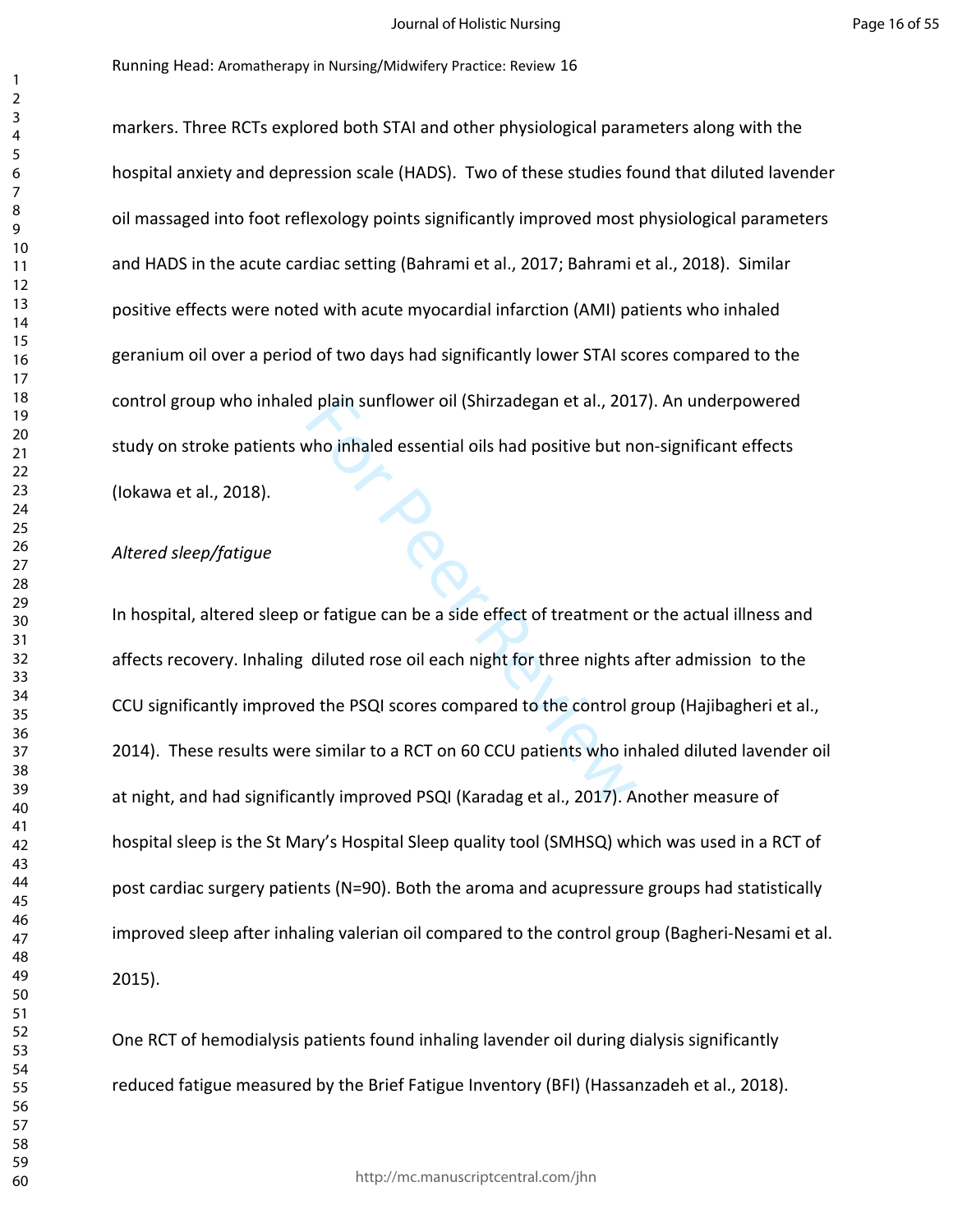$\mathbf{1}$  $\overline{2}$ 

#### Journal of Holistic Nursing

Running Head: Aromatherapy in Nursing/Midwifery Practice: Review 17

However, these results contradicted an earlier study where inhaling lavender oil during dialysis had no significant effects on fatigue as measured by the Fatigue Severity Scale (FSS) (Bagheri-Nesami, et al. 2016). This could be due to the choice of oil (lavender is considered sedating) or the variable nature of chronic renal failure on the person. By increasing the time of the intervention and comparing lavender and sweet orange inhalation with inhaled water (placebo) statistically reduced fatigue in hemodialysis patients (Ahmady, et al 2019). These results supported an earlier similar study conducted by (Muz & Tasci, 2017) where patients who inhaled essential oils over a period of a month experienced significant improvements in sleep.

## Peri-operative Care

PL. The perioperative period includes pre-operative, intra operative and post anesthetic care, usually provided in a post-operative care unit (PACU). Nineteen studies involving 12504 patients were reviewed (see Table 5).

## *Pre-operative anxiety*

Most studies reviewed explored the effects of inhaling essential oils immediately pre operatively, usually using a fitted oxygen mask or attached to the neck of the hospital gown. Hozumi et al. (2017) found that inhaling osmanthus oil before undergoing a colonoscopy significantly reduced anxiety and abdominal discomfort compared to inhaled grapefruit or placebo oil. Three RCTs identified that inhaling either lavender or lavandin oil pre operatively also significantly reduced anxiety measured by STAI or VAS scales (Beyliklioğlu & Arslan, 2019; Braden et al., 2009; Saritaş et al., 2018). In Braden et al. (2009) study, the lavandin oil was also placed on a pedal pulse on the feet. The composition of lavandin oil can vary widely as it is a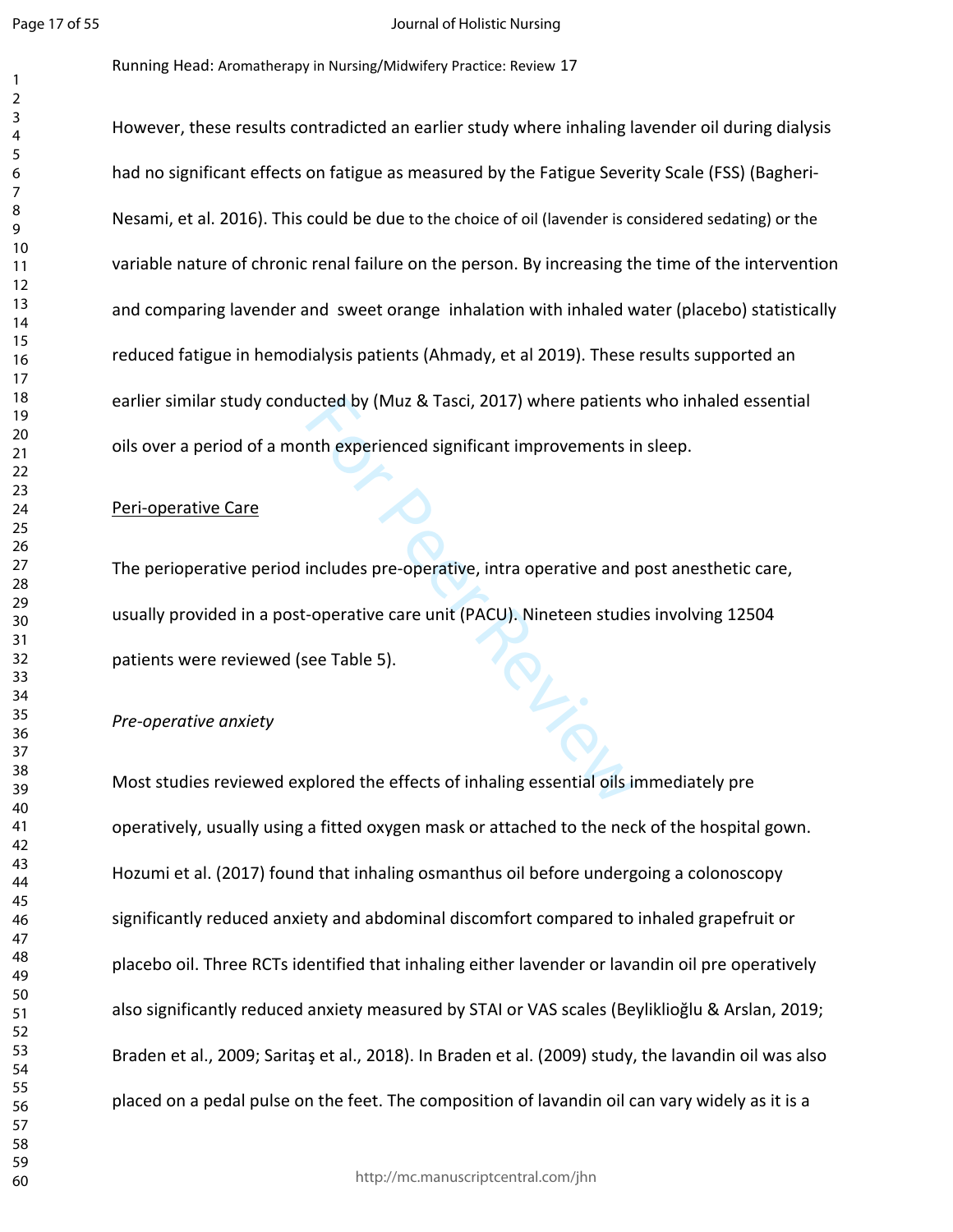hybrid (Bombarda et al., 2008) and as no further chemical analysis was provided it is impossible to say which hybrid was used. All these results are consistent with an observational pilot study where an occlusive commercial lavender patch was used preoperatively , and all patients had statistically improved anxiety scores (Jaruzel et al., 2019).

Formatherapy had no significant effects on an<br>
5; Tamaki et al., 2017). One RCT investigated<br>
2017 one RCT investigated<br>
2017 one RCT investigated<br>
2018 Political Meridian Contraine<br>
2019 pre and post operatively (Ayik & Ö In contrast, inhaling 4% rose oil did not improve preoperative Speilberger Anxiety Index (SAI) in cardiac patients (Fazlollahpour-Rokni et al., 2019). Two other studies on pre-operative patients also found that inhaled aromatherapy had no significant effects on anxiety possibly due to poor design (Franco et al., 2016; Tamaki et al., 2017). One RCT investigated aromatherapy massage with 2% lavender given both the day before and morning of colorectal surgery STAI and sleep quality measured with the Richardson Campbell Sleep Questionnaire (RCSQ), were significantly improved in the aroma group pre and post operatively (Ayik & Özden, 2018)

*Post-operative/discharge nausea and vomiting (PO/DNV)*

The experience of PO/DNV is a distressing symptom for patients, especially for those who have day surgery, affecting 30-37% of patients post discharge. A Cochrane review of sixteen studies found that while aromatherapy appeared to be as effective as other measures (including inhaling isopropyl alcohol); the evidence was low quality (Hines, Steels, Chang & Gibbons, 2018).

Three studies presented here explored the use of a commercial aromatherapy product called QueaseEASE (QE), (https://soothing-scentes.com/product/queseease/, n.d). It was found to be effective in reducing PONV in one study (Hodge et al., 2014), however two other studies found minimal or no effects (McIlvoy et al., 2014; Stallings-Welden et al., 2018).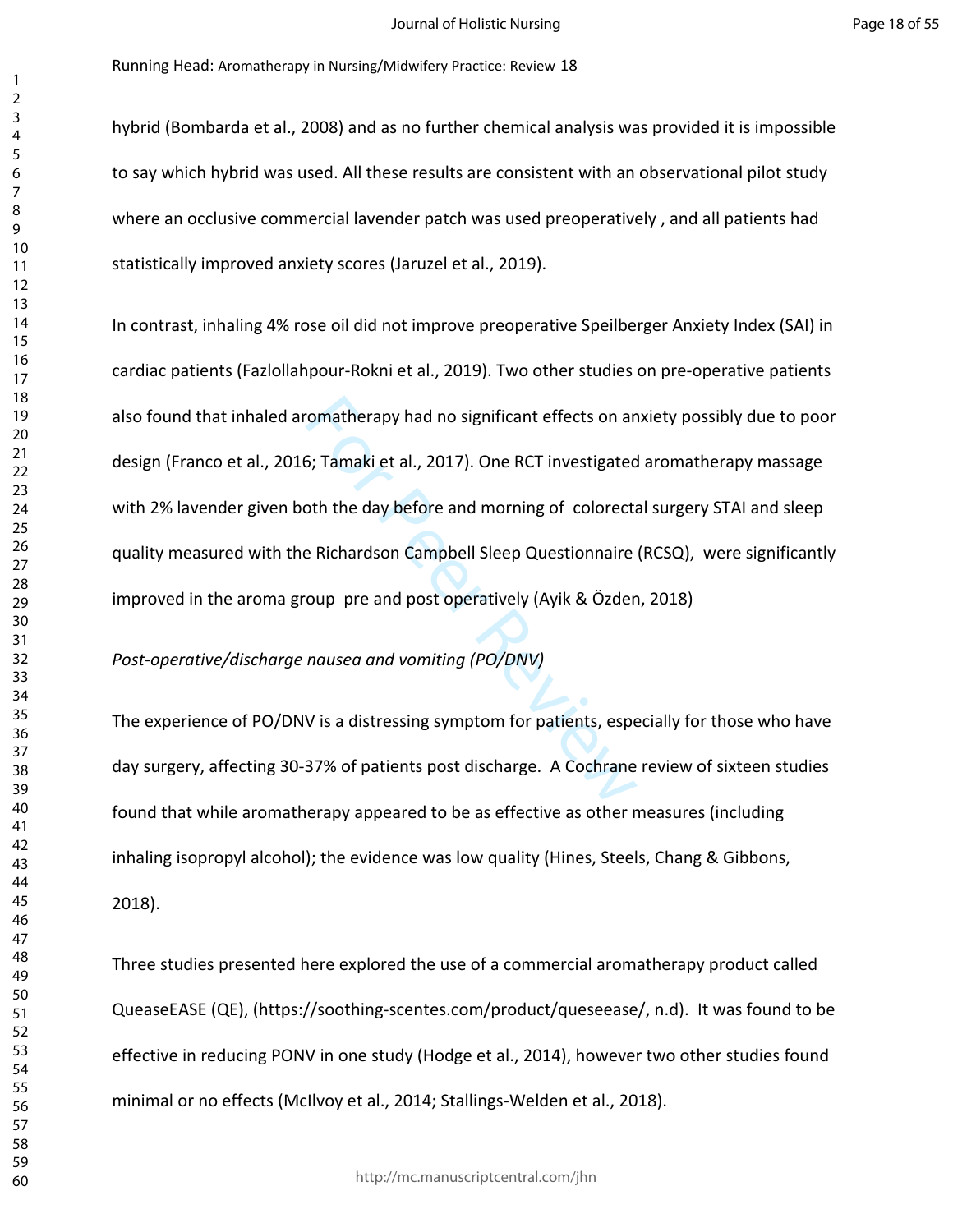#### Journal of Holistic Nursing

Running Head: Aromatherapy in Nursing/Midwifery Practice: Review 19

## *Post-operative pain/anxiety*

aling lavender oil significantly reduced the a<br>vas not a reduction in the pain scores (Kim e<br>consistent with a trial on open-heart surger<br>in extubation (Salamati et al., 2014). Post vitri<br>lown to prevent complications and Unresolved post-operative pain can impede recovery from surgery as complications such as infection and delayed wound healing can occur, along with increased readmission rates (Schreiber et al., 2014; Smith et al., 2019). An underpowered study found that inhaled lavender oil had no effect of post-operative breast biopsy pain (Kim et al., 2006). This led to a second RCT by the same group investigating the use of lavender for post-operative pain for laparoscopic gastric band patients. Inhaling lavender oil significantly reduced the amount of morphine needed; however, there was not a reduction in the pain scores (Kim et al., 2007). This lack of effect on pain scores was consistent with a trial on open-heart surgery patients (N=40) who inhaled 2% lavender upon extubation (Salamati et al., 2014). Post vitrectomy (eye removal) patients have to lie face down to prevent complications and this can cause discomfort and pain. Adachi et al (2014) found that a neck massage with or without an essential oil was effective in reducing pain, with the aroma group having a more sustained effect.

## Pain

The 30 studies (N=905) reviewed here include surgical, burns, chronic and procedural pain for adults as per Table 6.

## *Wound and Burn Pain*

In Iran, burn rates are high in women due to cooking over open fires in rural areas, and care is a burden in developing countries due to the complex, lengthy management with many painful procedures often with associated high mortality rates compared to Westernized countries. The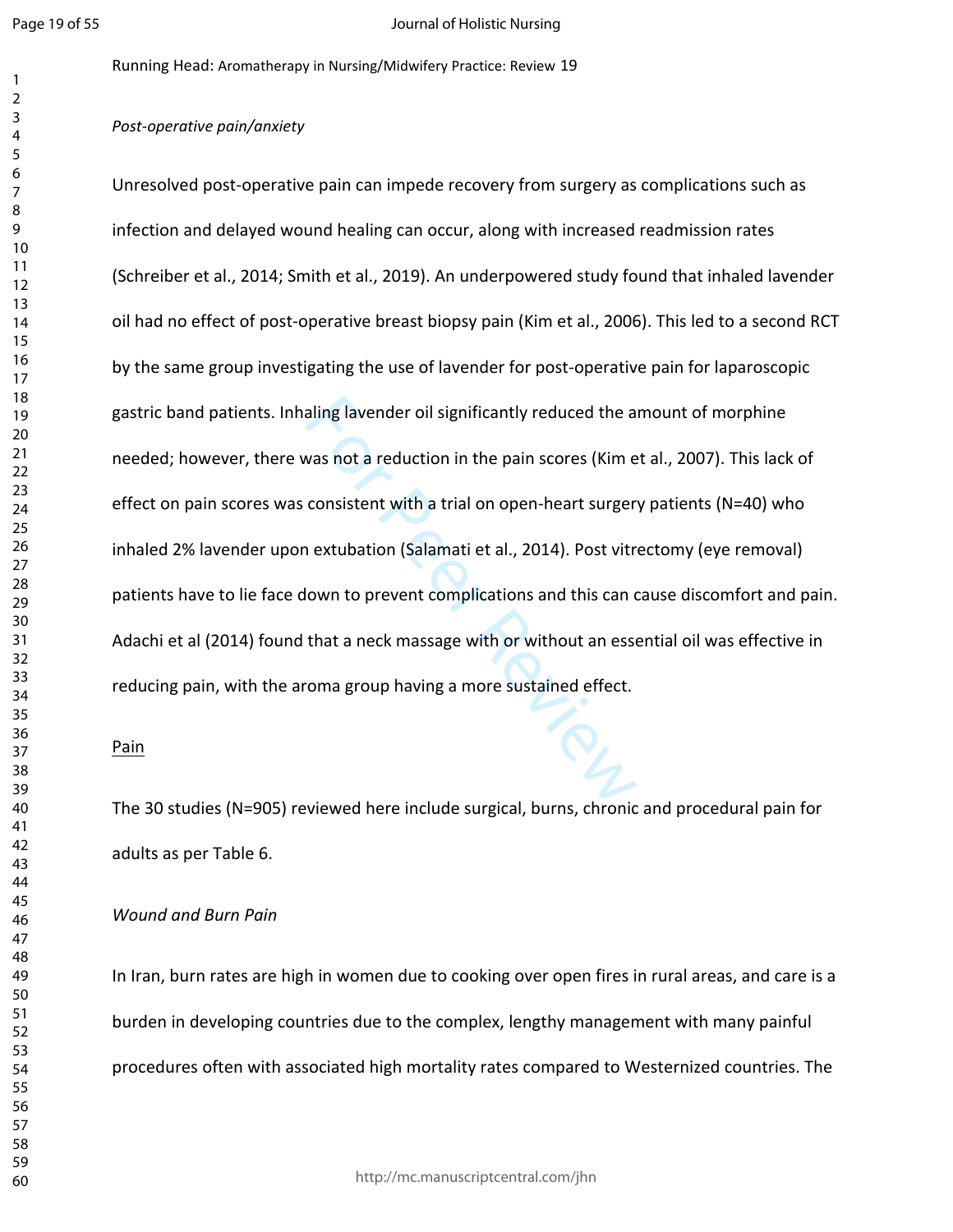first RCT found that both an aroma massage with lavender and inhaling rose oil prior to dressing changes significantly reduced pain and STAI. Of note with this study is that only one treatment was given, and no additional pain relief was offered even if required and the authors conclude that inhalation especially is both effective and cost effective as no additional training is required (Seyyed-Rasooli et al., 2016).

It a Benson relaxation technique (BRT) impro<br>
Daneshpajooh et al., 2019). The measuring t<br>
specific pain anxiety pain score (BSPAS). Bot<br>
n anxiety scores that were sustained over th<br>
9).<br>
Specific pain anxiety scores that A second Iranian RCT of second degree burn patients investigated whether inhaled rose oil at 40% either with or without a Benson relaxation technique (BRT) improved pain anxiety scores during dressing changes (Daneshpajooh et al., 2019). The measuring tool was a validated Persian version of a burn specific pain anxiety pain score (BSPAS). Both the aroma and BRT had significantly improved pain anxiety scores that were sustained over the three days of the study (Daneshpajooh et al., 2019).

## *Procedural pain*

Obtaining vascular access for drug administration or ongoing hemodialysis can be a painful experience. Inhaling lavender oil before inserting a peripheral venous cannula (PVC) significantly reduced the experience of pain and anxiety (Karaman et al., 2016). Three RCT's found that either inhaling or spraying lavender oil directly onto the arteriovenous (AV) fistula site used for hemodialysis had significant reductions in the experience of pain during AV cannulation (Bagheri-Nesami et al., 2014; Ghods et al., 2015; Karaman et al., 2016))

*Musculoskeletal Conditions*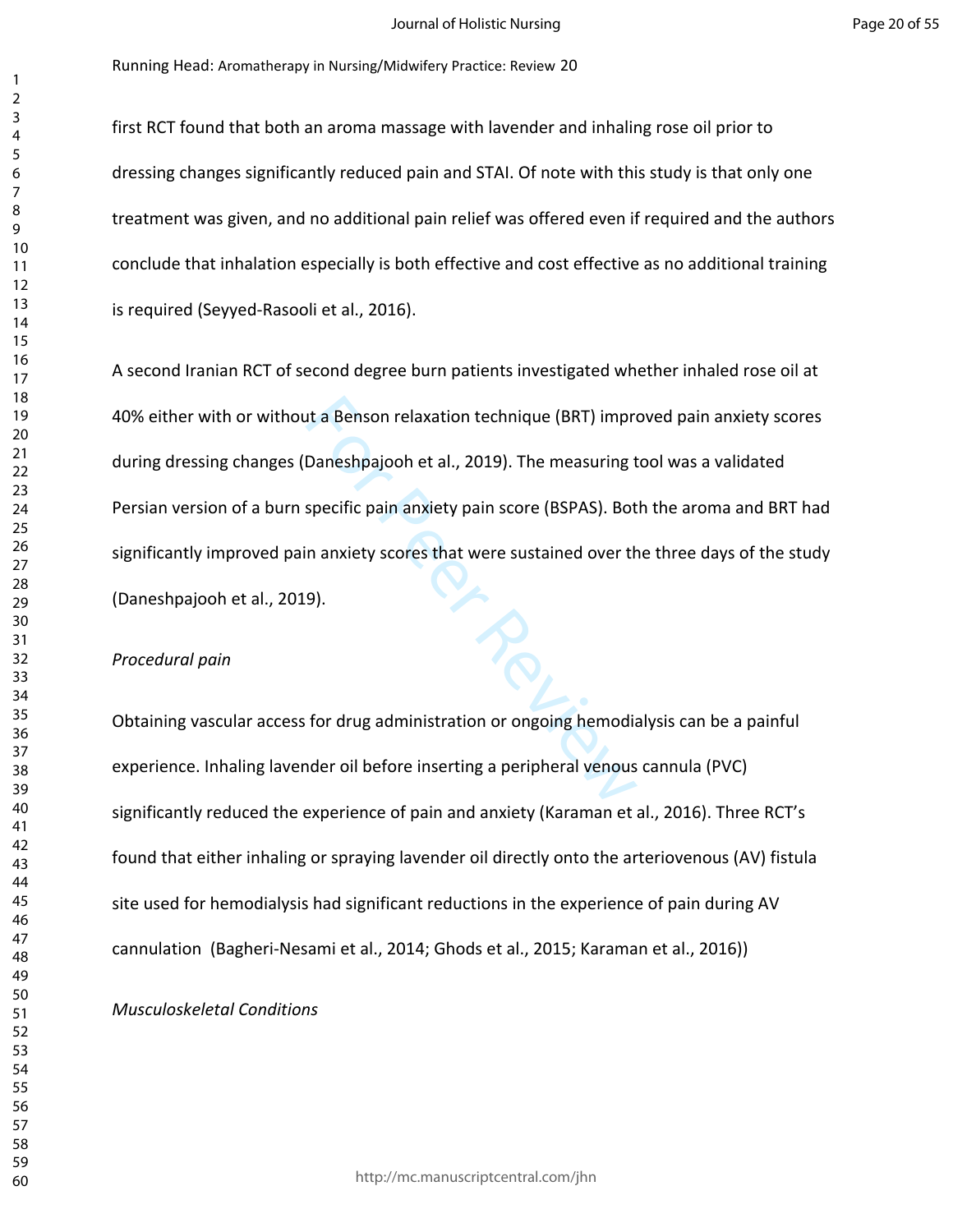#### Journal of Holistic Nursing

Running Head: Aromatherapy in Nursing/Midwifery Practice: Review 21

Several studies support the addition of lavender oil massage for various musculo-skeletal ailments. Yip and Tse (2006) found that lavender oil + acupressure was more effective than acupressure alone for the treatment of neck pain in a trial of 28 adults. These effects were similar to another RCT of lavender oil self-applied to knees for osteoarthritis where participants experienced significant pain reduction over a three period (Nasiri et al., 2016). This significant effect was similar to a professionally applied massage with a blend of essential oils applied weekly (Efe Arslan et al., 2019).

The aroma group showed sustained and signal<br>The aroma group showed sustained and signal<br>mematory markers and joint tenderness (DAS<br>The aroma group showed sustained and signal<br>members of the state of the signal state of the Another RCT compared a blend of oils with reflexology for pain and fatigue associated with rheumatoid arthritis (RA). The aroma group showed sustained and significant effects on pain as well as physiological inflammatory markers and joint tenderness (DAS28) (Gok Metin & Ozdemir, 2016).

## *Neurological Pain*

One RCT found that regular hand and foot massage significantly reduced pain and improved QOL in a RCT conducted on diabetic patients with peripheral neuropathy (Gok Metin et al., 2017). Two studies explored the effects of topically applied aromatherapy on pain experienced by carpal tunnel syndrome sufferers. If untreated the trapped nerves can lead to motor problems in the arms. The first used German chamomile in a RCT of 26 patients measured by a modified Boston Carpal Tunnel Questionnaire (BQ). The aroma group had significantly improved scores and functionality compared to the placebo group (Hashempur et al., 2015). The second study, by Eftekharsadat et al. (2018) explored the effect of a different type of lavender oil, *Lavandula stoechas*, applied for wrist pain*. L. stoechas* has strong analgesic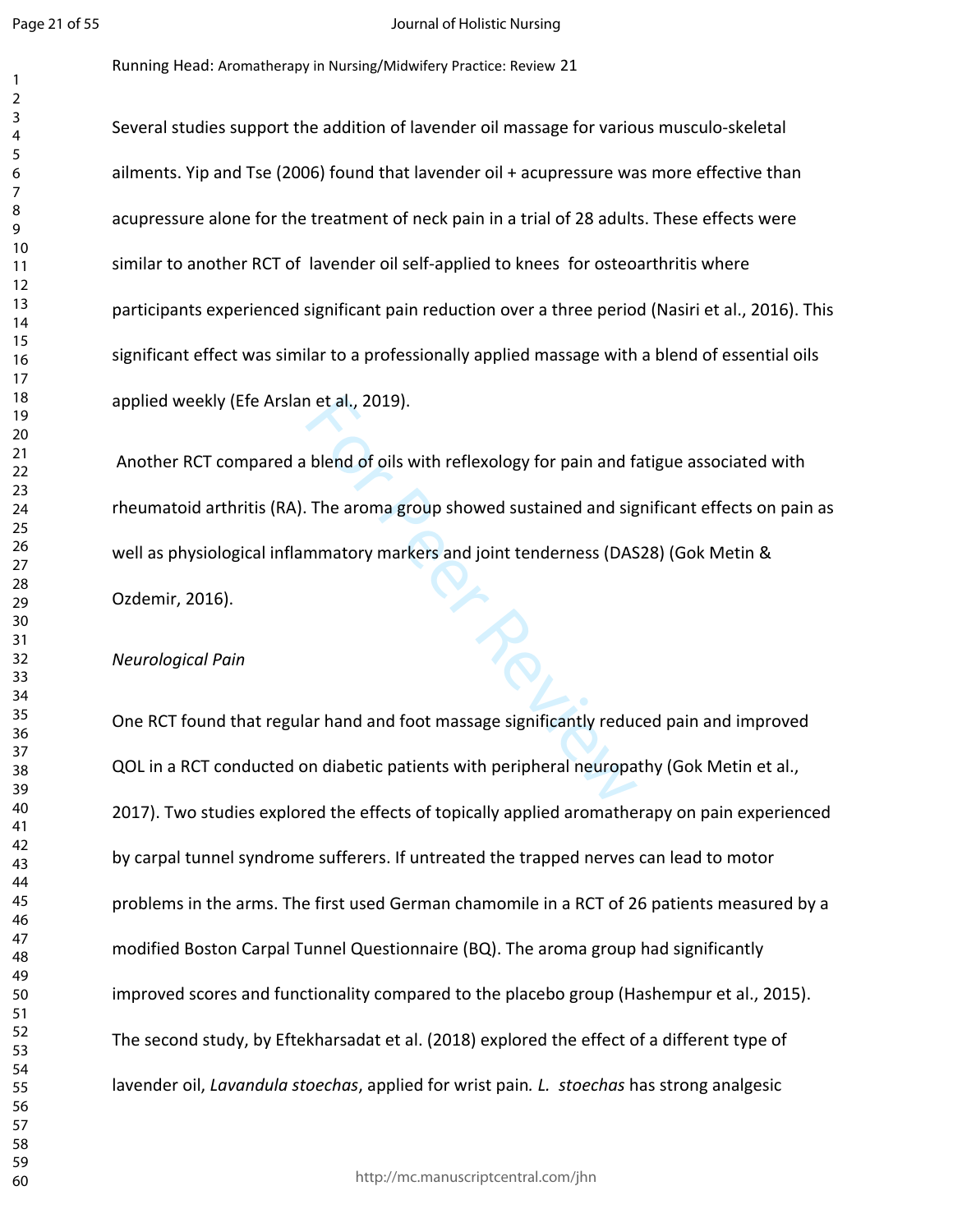properties due to the constituents such as camphor (Khavarpour et al., 2019). Using a daily aroma cream and wearing a brace significantly, improved pain scores and function over time in the aromatherapy group (Eftekharsadat et al., 2018).

#### Elder Health

limited RCTs relating to elder health apart from<br>inson's disease identified aromatherapy as a toc<br>ety (Donley et al., 2019). Another found that aro<br>sleep and cognitive function in a pilot group of t<br>fistress is a key goal The nine studies (N=414) reviewed in this section involve the intervention being applied to the elderly population (aged 65+) or includes conditions that primarily involve the older adult (e.g. dementia) (as per table 7). There are very limited RCTs relating to elder health apart from in dementia care. One survey of patients with Parkinson's disease identified aromatherapy as a tool to help with things like restlessness, sleep and anxiety (Donley et al., 2019). Another found that aromatherapy massage over a four week period improved sleep and cognitive function in a pilot group of ten healthy volunteers (Noda et al., 2019).

#### *Dementia*

Reduction of agitation and distress is a key goal in the provision of care to patients with dementia. The use of smell, in particular rosemary has a long history of use for recalling memories for patients with dementia and other memory activities (Ali et al., 2015; Filiptsova et al., 2017; Lee, 2005). In addition, there is a strong emotional connection between odor and memory (Moore et al., 2019). There is some indication however that Alzheimer's disease and other dementia conditions may be anosmic, however the extent of this is not fully known (Snow et al., 2004).

However, a lack of effect to inhaled aromatherapy was not observed in a 28 day cross over study of 28 elderly Japanese patients with diagnosed cognition disorders. Daily morning and evening diffusions of essential oils resulted in statistically significant improvements across a range of verified tools used to assess dementia. In addition, regular blood monitoring indicated no adverse effects (Kimura & Takamatsu, 2013). This positive effect was also recorded in a RCT investigating agitation in dementia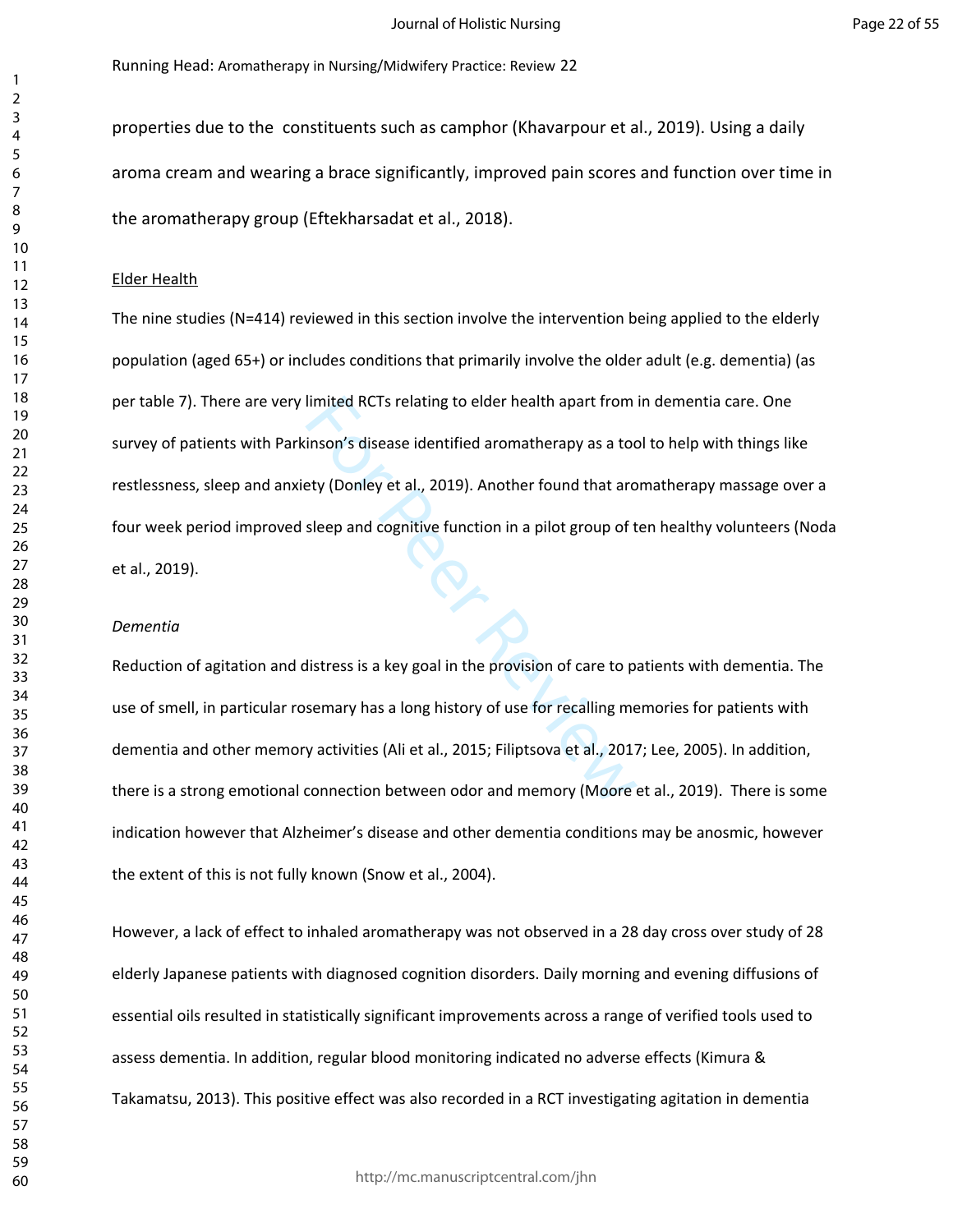#### Journal of Holistic Nursing

Running Head: Aromatherapy in Nursing/Midwifery Practice: Review 23

patients who received either a spray with diluted lavender oil + a hand massage or a placebo spray or an aroma hand massage, using the CMAI. While not significant, there was an overall downward trend in aggression and agitation (Fu et al., 2013).

Revised Strang, 2018). Another study also included carried was given to dementia patients, and carried and age was given to dementia patients, and carried and incomprese was explored in a RCT is<br>included of incompresent re Other significant improvements in behavioural and psychological symptoms (BPSD) in patients with dementia were observed in a three armed study conducted by Fung and Tsang (2018). At the threemonth follow up, their study showed that combining an aroma massage + an acupressure protocol was as effective as cognition training. In addition combining aroma with cognition training mitigated the irritation experienced (Fung & Tsang, 2018). Another study also included caregivers in the intervention where an aroma hand massage was given to dementia patients, and caregivers provided inhaled oils at home (Turten & Ozdemir, 2017). A number of agitation tools were used and over the time of the aroma treatments, there was significant reductions in agitation.

Using inhaled lavender to stimulate olfactory senses was explored in a RCT by (Sakamoto et al., 2012) in a residential elderly population. Lavender oil was applied on a patch and compared with a group who had an unscented patch. The number of falls was counted over 360 days and while lower in the aromatherapy group, it was not significant.

#### Cancer Care

Several authors report the use of aromatherapy to support physical or emotional symptoms for cancer patients (Reis & Jones, 2017), as a tool in a comfort kit, as an adjuvant therapy (Benney & Gibbs, 2013; Lua et al., 2015; Lyons, 2018), or as part of a massage programme (Ho et al., 2017). Two separate audits involving 675 patients found the main reasons for use were nausea, relaxation and anxiety or sleep problems, with lavender oil being the most popular (Dyer et al., 2014). Managing cancer related pain requires complex pharmacological and non-pharmacological measures to relieve and is one of the most feared symptoms experienced by cancer patients (Blackburn, 2019). It involves complex pathological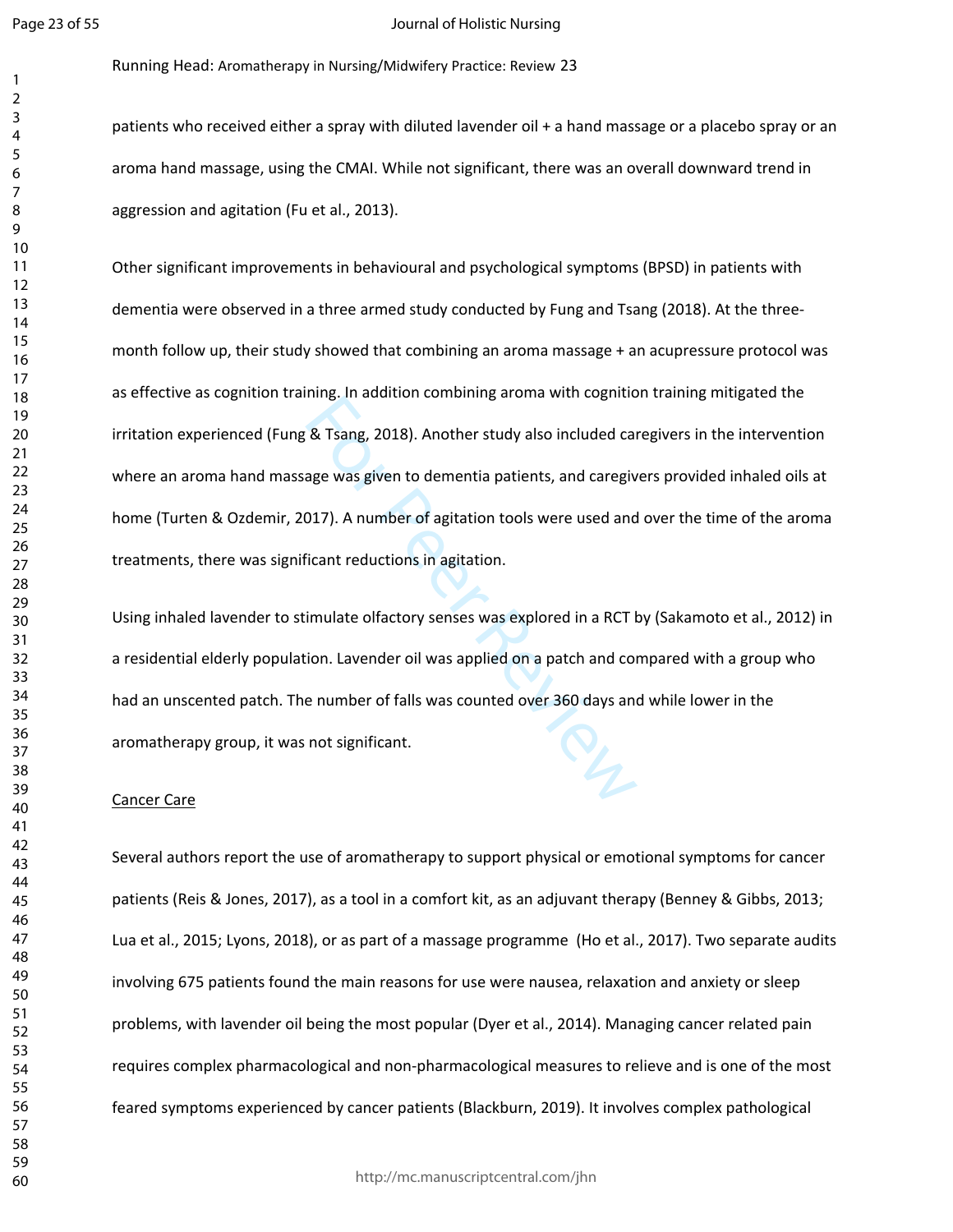issues and is often unremitting and referred elsewhere in the body providing a challenge for nurses to provide effective pain relief (Bartoszczyk & Priyadarshini, 2018). An early Cochrane review found that there was no reliable evidence to support the use of massage either with or without aromatherapy for cancer pain (Wilkinson et al., 2008). Despite this review, several cancer centres in the USA add aromatherapy products to their comfort kits along with other CAM tools, with aromatherapy being used by 15% of patient users with perceived benefits and no side effects (Blackburn, 2019). Lymphoedema is a common unsightly and painful side effect in cancer patients, especially if lymph nodes have been removed. Lymphatic massage is an effective treatment however, adding essential oils did not add any extra benefits (Barclay et al., 2006). This section presents seven studies involving 836 cases.

#### *Anxiety and sleep*

Experience is an effective treatment however, adding ess<br>
2006). This section presents seven studies invertides invertides in the section present<br>
Review Section Section is at night during<br>
Pittsburgh Sleep Quality Index ( Two studies identified that inhaling or diffusing essential oils at night during chemotherapy treatment significantly improved STAI, Pittsburgh Sleep Quality Index (PSQI), and Edmonton Symptom Assessment Scale ESAr scores. These benefits were sustained (Blackburn et al., 2017; Özkaraman et al., 2018).

## *Palliative care*

 The aim of palliative care is to be life affirming and support quality of life rather than offer a treatment (Kyle, 2006). Aromatherapy is suggested for a variety of palliative symptoms such as fatigue (Rose, 2016); insomnia (Rose, 2017a; Soden et al., 2004); spiritual distress (Rose, 2017b); and breathlessness (Rose, 2018). This is one area of research however, that is often difficult to determine significance in RCTS due to high patient attrition or variability in symptoms on a day-to-day basis. Where RCTS have been attempted, the results tend to be positive even if statistical significance cannot be demonstrated (Kyle, 2006; Wilcock et al., 2004). Reviews of quantitative studies found that RCTS of palliative care are overall poor quality (Candy, 2019), whereas qualitative studies show more positive effects and are higher quality (Armstrong et al 2019).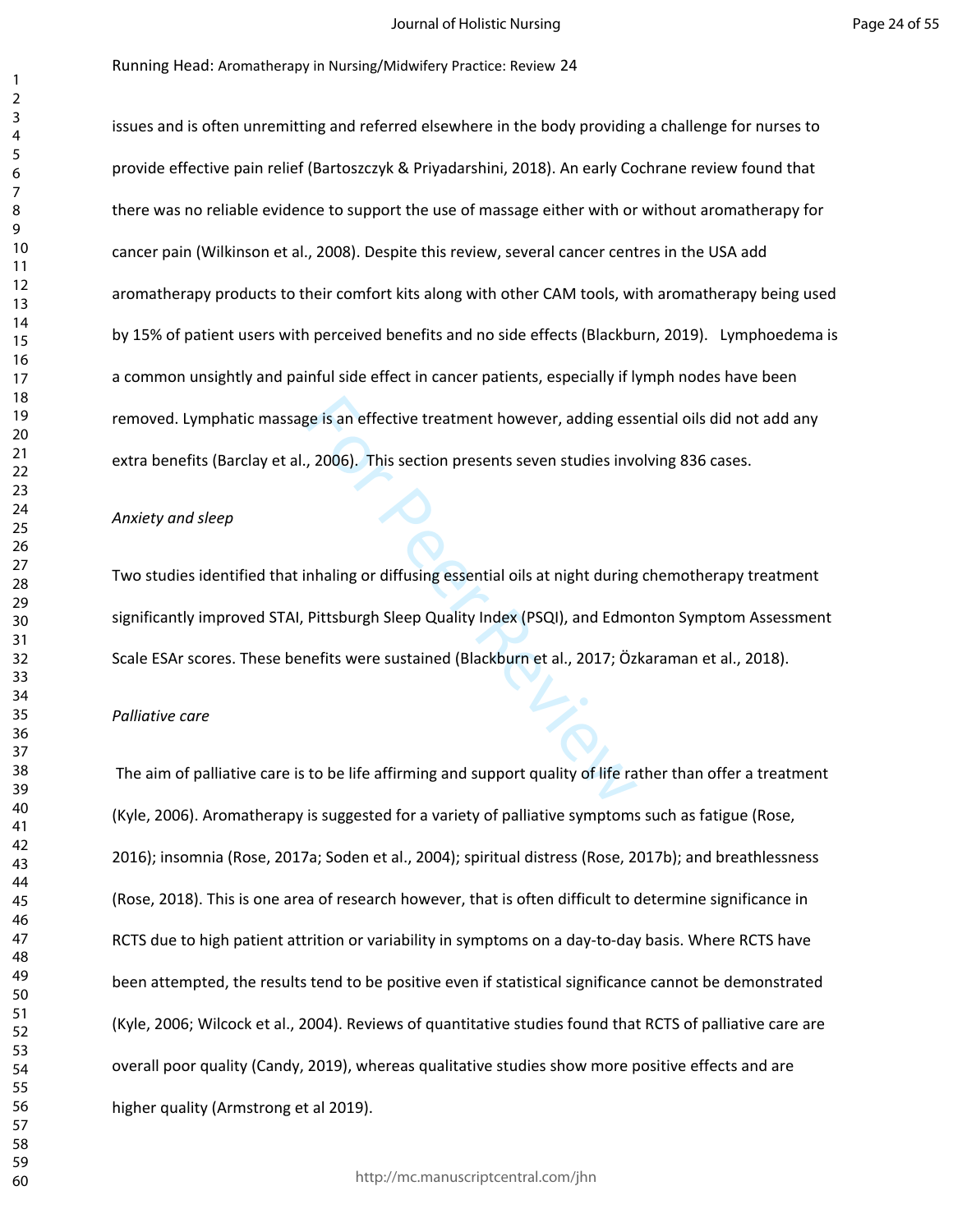Running Head: Aromatherapy in Nursing/Midwifery Practice: Review 25

## **Children**

A possible 214 studies were sourced and of these 17 met the criteria for inclusion under the pediatric theme (n=1590). These are summarized in table 9. Of these seventeen, twelve demonstrated significant effects, however most authors noted how difficult it is to conduct studies on children. For example one small study (n=11) found that regular aromatherapy foot massages positively improved sleep quality in children with autism using a within subject methodology, however due to the small sample size results were not significant (Williams, 2006).

*Post-operative Care in Children*

#### Pain

For Periodicial Subsetional Subsetions, 2006).<br>
For Periodicial Subsetions and a well COMFORT B scale, which measures comfort and<br>
Il parameters (Boerlage et al., 2015). In a single l<br>
ts (N=60), mandarin oil used diluted Pediatric pain assessment requires a different approach to adults and a well-accepted tool in pediatric intensive care (PICU) is the COMFORT B scale, which measures comfort and distress through different behaviours and physiological parameters (Boerlage et al., 2015). In a single blind RCT of post-operative craniofacial pediatric patients (N=60), mandarin oil used diluted at 1% with a specialized massage technique called 'M' technique had no observable effect compared with plain M Technique Massage® or a control (usual cares) (de Jong et al., 2012). Filmed observations were conducted for four hours afterwards by a trained, blinded observer combined with physiological recordings. While the authors concluded that the study was underpowered due to staffing and timing, no ill effects were recorded and the study was worth repeating with parents being taught the technique (de Jong et al., 2012). Soltani et al (2013) examined whether inhaling undiluted lavender oil (*Lavandula angustifolia*) affected post tonsillectomy pain scores and analgesia use in a RCT of children aged 6-12 years (N=48). Both groups received acetaminophen (paracetamol) every six hours as required. The aromatherapy group also inhaled four drops of undiluted lavender oil placed on the hands and inhaled for three minutes, every six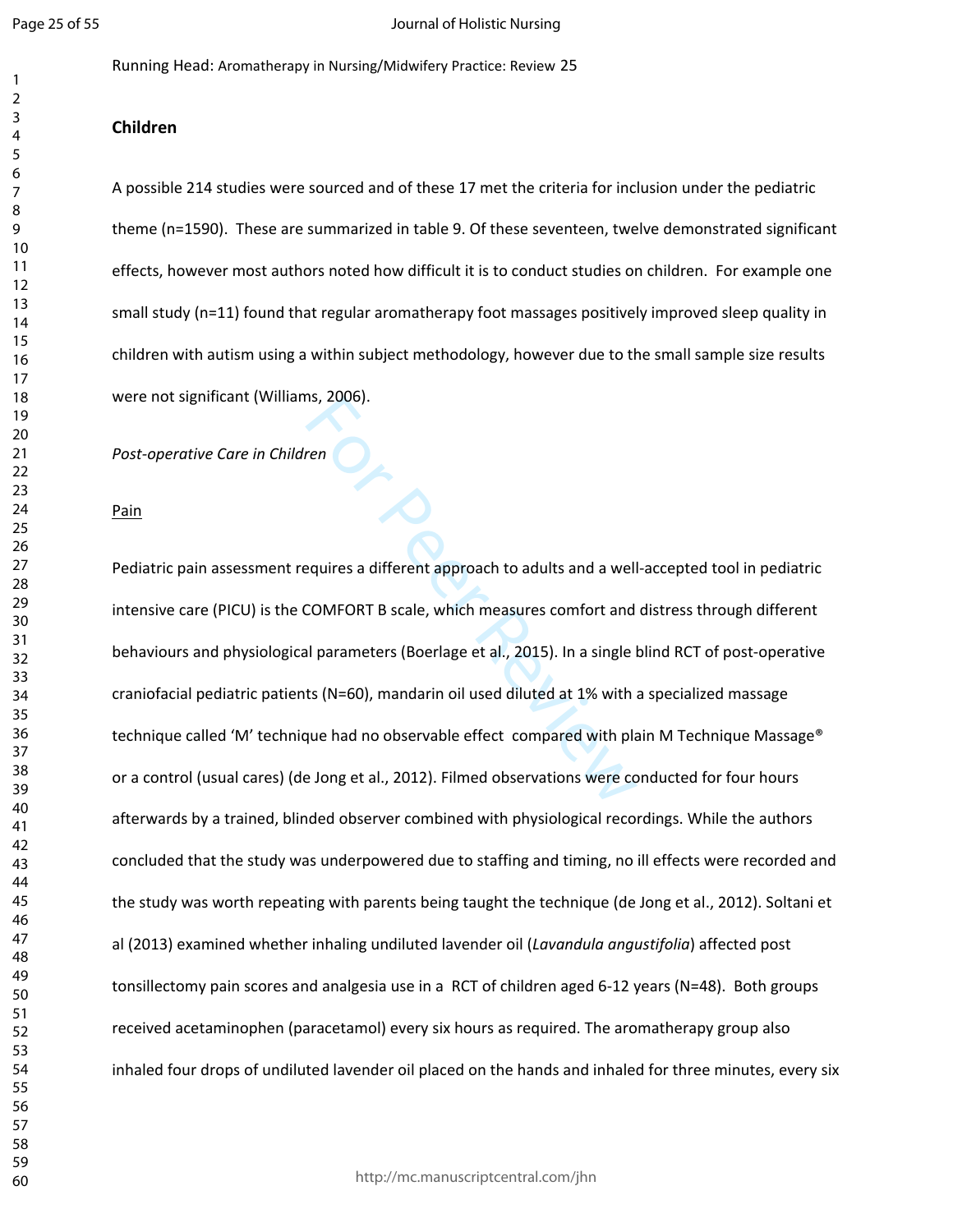hours. While the regular use of inhaled lavender oil reduced the need for ingested acetaminophen (statistically significant), there was no difference in pain scores between the two groups (Soltani et al 2013).

Rose oil, *Rosa damascena*, has known positive effects of the autonomic nervous system (Mohebitabar et al., 2017). Inhaled rose oil was significantly effective in reducing pain over a 12-hour period in a RCT on post-operative pain on toddlers undergoing surgical procedures. Pain was measured using the TPPPS (Toddler, preschooler post-op pain score) in the RCT comparing inhaled rose oil, with placebo oil (sweet almond) in a study conducted across two hospitals (Marofi et al, 2015).

by pain score, in the Net compaining inntact rose<br>ed across two hospitals (Marofi et al, 2015).<br>vender and ginger oil was used in a RCT of pediat<br>intervention was given on induction of anesthesi<br>blied at the same time (N=9 A combination of diluted lavender and ginger oil was used in a RCT of pediatric peri-operative comfort (Nord & Belew, 2009). The intervention was given on induction of anesthesia to a pulse point, and the control of jojoba oil was applied at the same time (N=94). In addition, a drop of each oil was added to a cotton ball attached to the hospital gown 30cm from the face. Reapplication occurred post operatively if the patient was in surgery for longer than three hours. As this hospital specialized in both pediatric patients and patients who had developmental delay (DD), the outcome measure of FLACC was used (faces, legs, arms, cry and consolability), rather than a pain, VAS as this is more accurate in very young children or those with DD who cannot verbalize pain. The convenience sample of consecutive surgical patients were randomly assigned to either the intervention or the control group (plain jojoba). Both the FLACC tool and the acceptability of the oil was tested in a feasibility study (Nord & Belew, 2009).

One study was sourced which evaluate the use of QueaseEASE in pediatric PONV, however this flawed and underpowered study did not show any effect (Kiberd et al., 2016).

*Burn pain*

An observational pilot study had indicated that aromatherapy massage could be beneficial for pediatric patients who have suffered burns (O'Flaherty et al., 2012), however this could not be statistically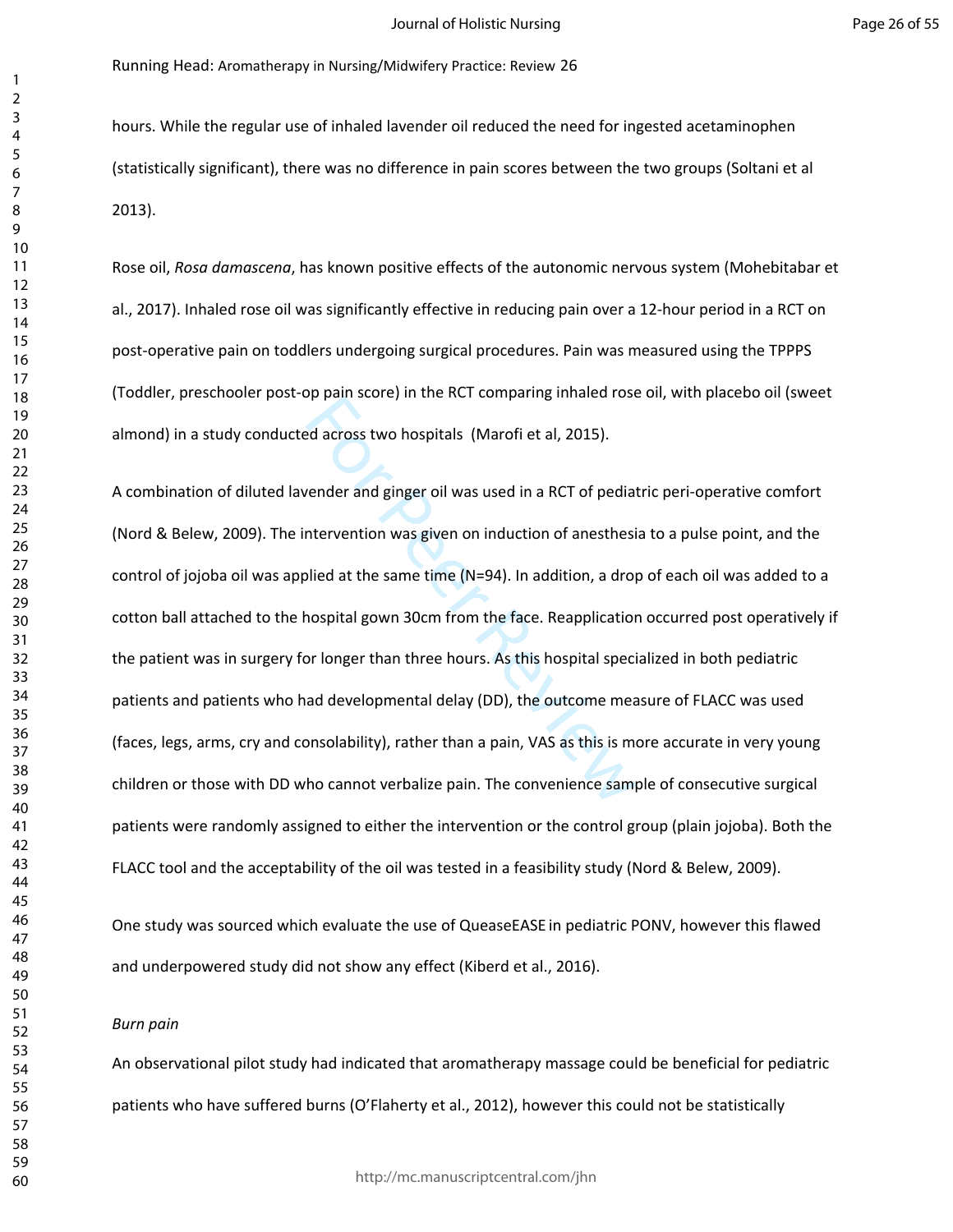#### Journal of Holistic Nursing

Running Head: Aromatherapy in Nursing/Midwifery Practice: Review 27

demonstrated in a later larger study (van Dijk et al., 2018). The trend continued to be positive however, for this patient group the burns often involved the face or a parent was with the child helping them. This made it hard for the blinded observers to measure consistently the outcomes of muscle tension inventory (MTI), behavioural relaxation scale, the COMFORT scale and physiological observations which were all recorded by video during the massage or rest period. In addition, most of the children were aged under three. Another group found that inhaling lavender oil during burn dressing changes helped with anxiety and pain in a group of 20 children (Gallardo et al., 2018).

## *Procedural pain*

al pain by children has a unique aspect dependint<br>and lack of understanding about the pain, espec<br>bility of the care giver to provide care or conduct<br>erimental study preschool children (N=60) who<br>fore either inhaled aromat The experience of procedural pain by children has a unique aspect depending on the age of the child. The imagination of the pain and lack of understanding about the pain, especially in the preschool age child (<6) may impact the ability of the care giver to provide care or conduct a procedure (Bikmoradi et al., 2017). In their quasi-experimental study preschool children (N=60) who had not undergone intravenous cannulation before either inhaled aromatherapy or plain water. Outcomes was pain using the OUCHER scale (children's faces). All children wore a patch with either plain water or 25 lavender oil for twenty minutes before the procedure. The aromatherapy group had statistically significant reduced pain (p=0.001) which was shorter than the control group (p=0.002) (Bikmoradi et al., 2017). Neonates can have up to 16 painful procedures a day with cannulation and blood sampling occurring. Sometimes glucose drops are used to alleviate neonatal pain (Schneider et al., 2018). Razaghi et al. (2020) found that both inhaled lavender or glucose drops were effective in reducing the pain of needle insertions in a RCT of 120 neonates.

Another procedural pain study on children was conducted by Küçük Alemdar and Yaman Aktaş (2019) in a prospective RCT on children (N=195) undergoing phlebotomy. Inhalation aromatherapy, bubbleblowing distraction, dermal local anesthetic, thermomechanical stimulation and a control group were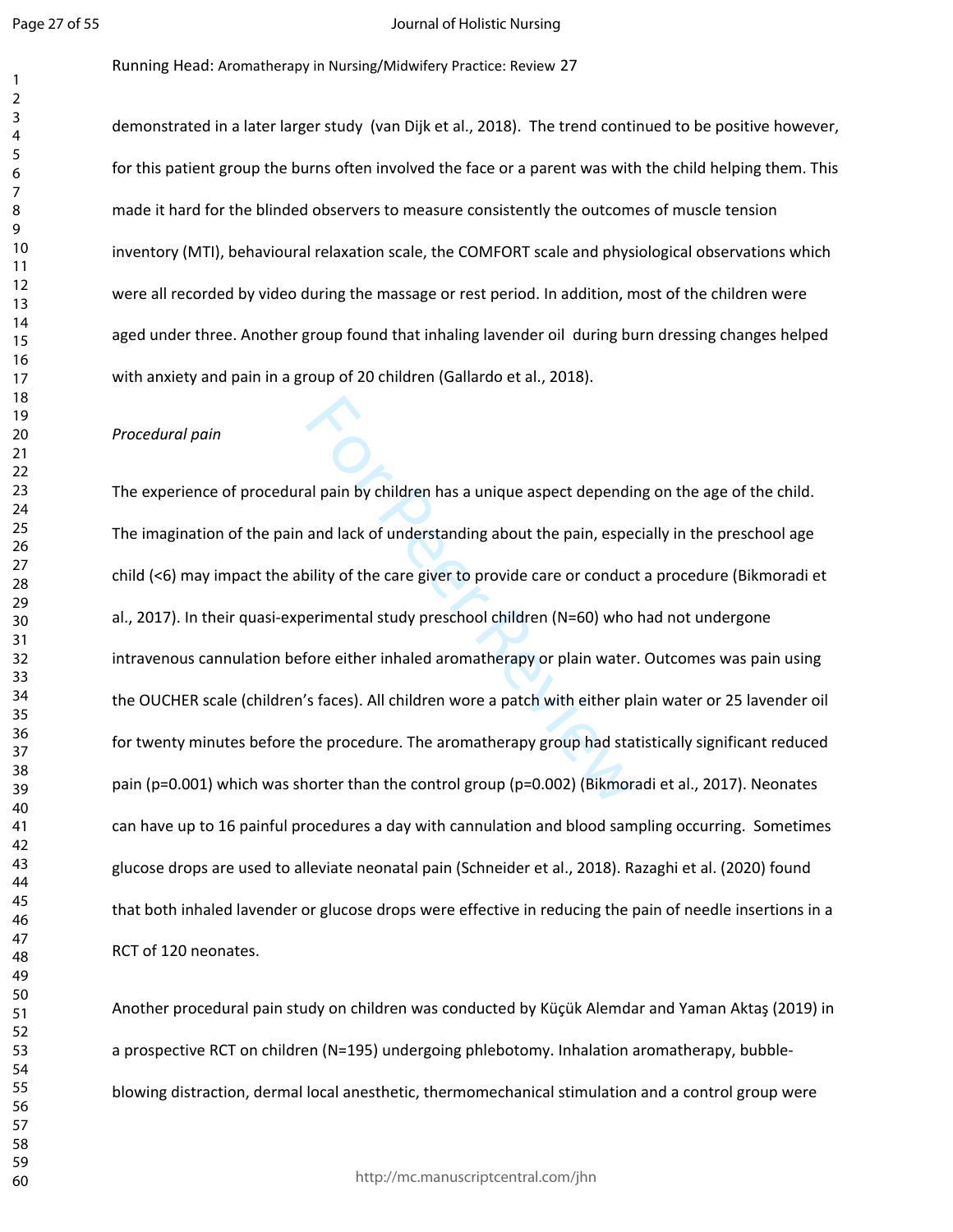compared. Outcomes measured were; salivary cortisol, procedural fear scores (CFS), pain using the Oucher VAS, and the parent's perception of distress. All measures were statistically effective, however aromatherapy was the least effective overall (Küçük Alemdar & Yaman Aktaş, 2019). Infant vaccination is another short-lived procedurally painful experience. Though infants have no awareness what is about to happen, they may become aware of parental anticipatory distress. One study found that inhaling diluted lavender oil from a sachet for one minute before the vaccination significantly reduced the experience of pain as evidence by a reduction in crying and groaning in a double blind RCT conducted by (Vaziri et al.,

2019).

*Anxiety*

Experienced by children with diabetes in a CT of the STAI and a scale called Children's Mann and a scale called Children's Mann and a scale called Children's Mann and a scale called Children's Mann and a scale called Child Once study looked at anxiety experienced by children with diabetes in a CT of 60 children. Inhaling sweet orange oil at night over a period of two weeks. The researchers found that there was a significant reduction in anxiety measured by the STAI and a scale called Children's Manifest Scale (Motaghi et al., 2017).

#### *Pediatric cancer*

Hope and relief of distressing symptoms are why parents will try aromatherapy and other measures for children undergoing cancer treatment (Post-White et al., 2009), with several reviews supporting using aromatherapy on children for painful procedures and treatment side effects (Thrane, 2013) or with end of life care (Stewart et al., 2018). However in a review of non-pharmacologic interventions aromatherapy was not mentioned as an option (Rheingans, 2007). One study explored the inhalation of bergamot oil while undergoing stem cell transplant found positive but not significant effects on anxiety, pain or nausea Ndao et al. (2012). Inhaling particular essential oils through a specially designed sachet was found to be statistically significant in a three armed study involving palliative pediatric patients (N=180) for different symptoms (Weaver et al., 2020).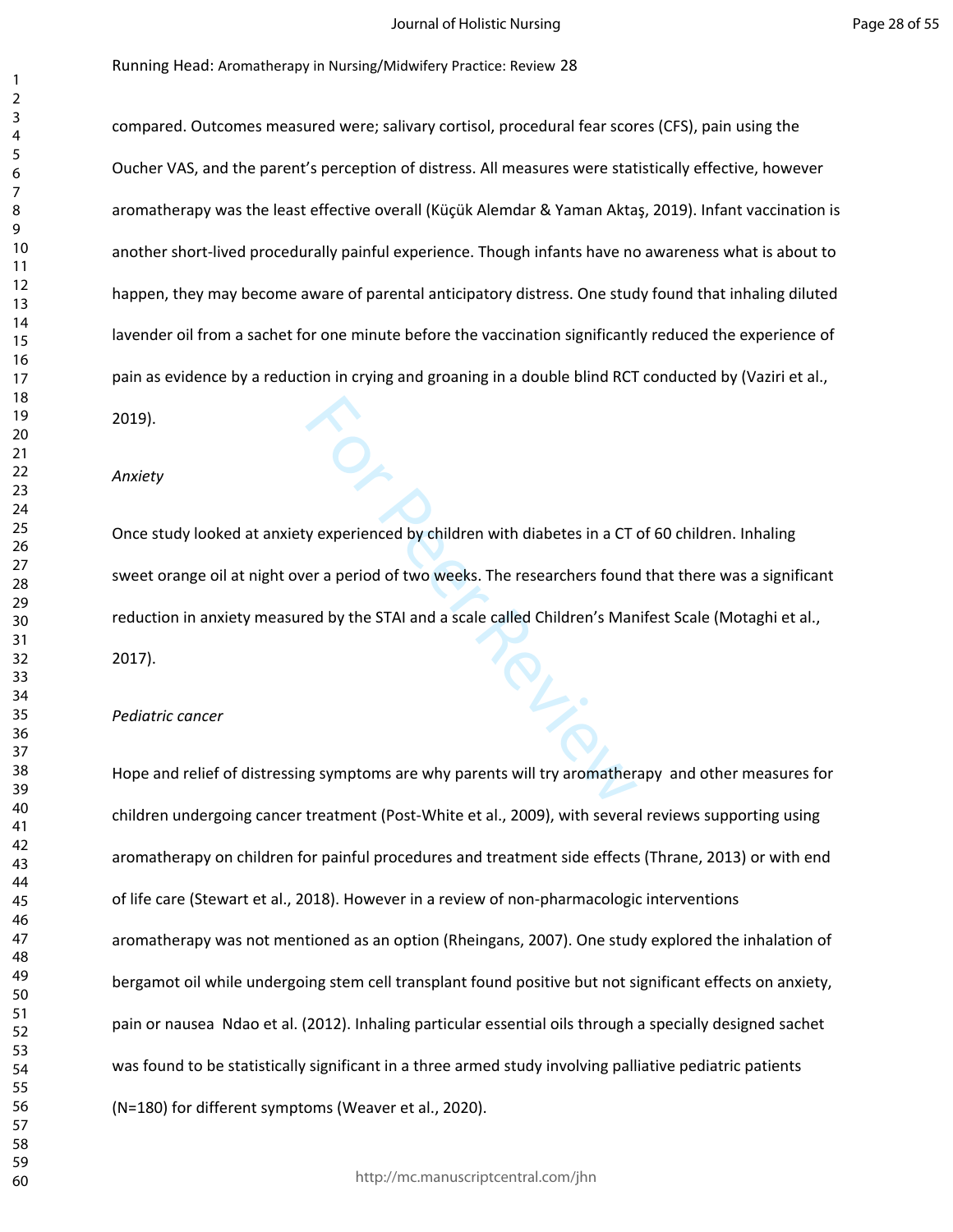$\mathbf{1}$  $\overline{2}$ 

#### Journal of Holistic Nursing

Running Head: Aromatherapy in Nursing/Midwifery Practice: Review 29

*Infant Colic*

This commonly occurs in the first few weeks of life and is not related to any abnormal physiology. The constant crying of a distressed baby is one of the main reasons parents seek medical health. In a blinded RCT conducted in Iran (N=66), Vaziri et al. (2018) found that the inhaling diluted lavender oil had a significant reduction in the severity and length of crying especially during the evenings.

#### *Premature Neonates*

ht babies it was found that placing diluted rose contractly reduced apneic attacks through and improvisodes and apneic episodes (Aghagoli et al., 2016)<br>For Peer Review and appeic episodes (Aghagoli et al., 2016)<br>For Peer R In premature low birthweight babies it was found that placing diluted rose oil near the baby while they were in an incubator significantly reduced apneic attacks through and improvement in  $SPO<sub>2</sub>$  and reduction in bradycardic episodes and apneic episodes (Aghagoli et al., 2016). Another study, mentioned in a systematic review of the use of aromatherapy in the management of apnea (Nakhaei et al., 2019), used vanillin of unknown origin (possibly synthetic) and therefore could not be considered an aromatherapy intervention so has been excluded from this review (Edraki et al., 2013)

## **DISCUSSION**

This scoping review of clinical trials continues to support including aromatherapy within a range of nursing and midwifery practices. Of the 19188 participants, there were five reported minor side effects. These figures suggest that aromatherapy is a safe and well-tolerated therapeutic intervention, which can be incorporated effectively into holistic nursing and midwifery care. Conducting a Scoping review has meant that studies which have an outcome measure can be included, even if they fall outside the parameters of a systematic review. Such studies may also capture some of the holistic essence of nursing or midwifery care, beyond that which can be captured by a numerical scale.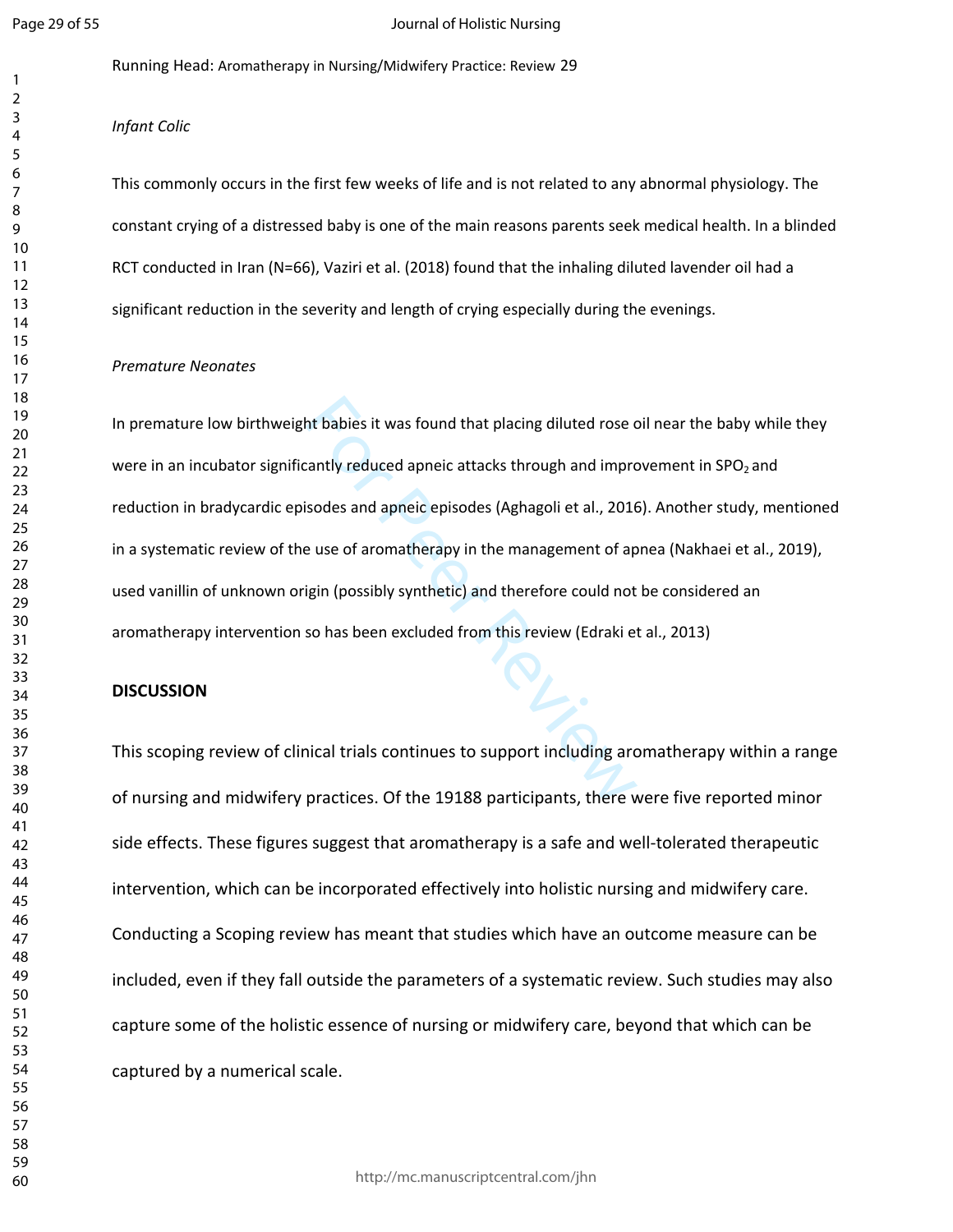The studies were categorized into seven patient or outcome groups, with almost 27% relating to mental health and wellbeing. Some of the studies had multiple outcomes they were measuring including blood levels and electrical monitoring of heart and brain (EEG) along with validated tools of anxiety, pain, agitation and sleep quality, further supporting the notion of holistic care.

9%). While the quality of results reporting va<br>were statistically significant in at least one of<br>ance was not achieved, it was usually due to<br>trition rates or variable patient conditions so<br>e general trend of effects were Inhalation (58.5%) was the main route with lavender oil, *Lavandula angustifolia*, being the most popular single oil (39%). While the quality of results reporting varied, 81% of the studies reviewed had results that were statistically significant in at least one of their outcome measures. Where significance was not achieved, it was usually due to the study being underpowered, or high attrition rates or variable patient conditions such as terminal care of cognitive impairment. The general trend of effects were positive in these non-significant studies, which may support the human nature of interaction that occurs for example when giving a massage or applying essential oils in some other way. This human, nurturing aspect of holistic care cannot always be captured by a numerical measure in RCTS. If an individual patient reports an aromatic experience as being positive or beneficial, then the objective of the aromatherapy intervention has been achieved regardless of whether it was statistically 'proven' to be the aromatherapy which 'caused' effect.

In contrast to earlier reviews, Turkey and Iran have made significant contributions to the empirical evidence in this field. As with other bioscience areas there has been concern globally about some of the conduct of research publications from Middle Eastern countries such as Iran, with questionable ethics, falsifying results and plagiarism (Shamsoddin et al., 2021). There was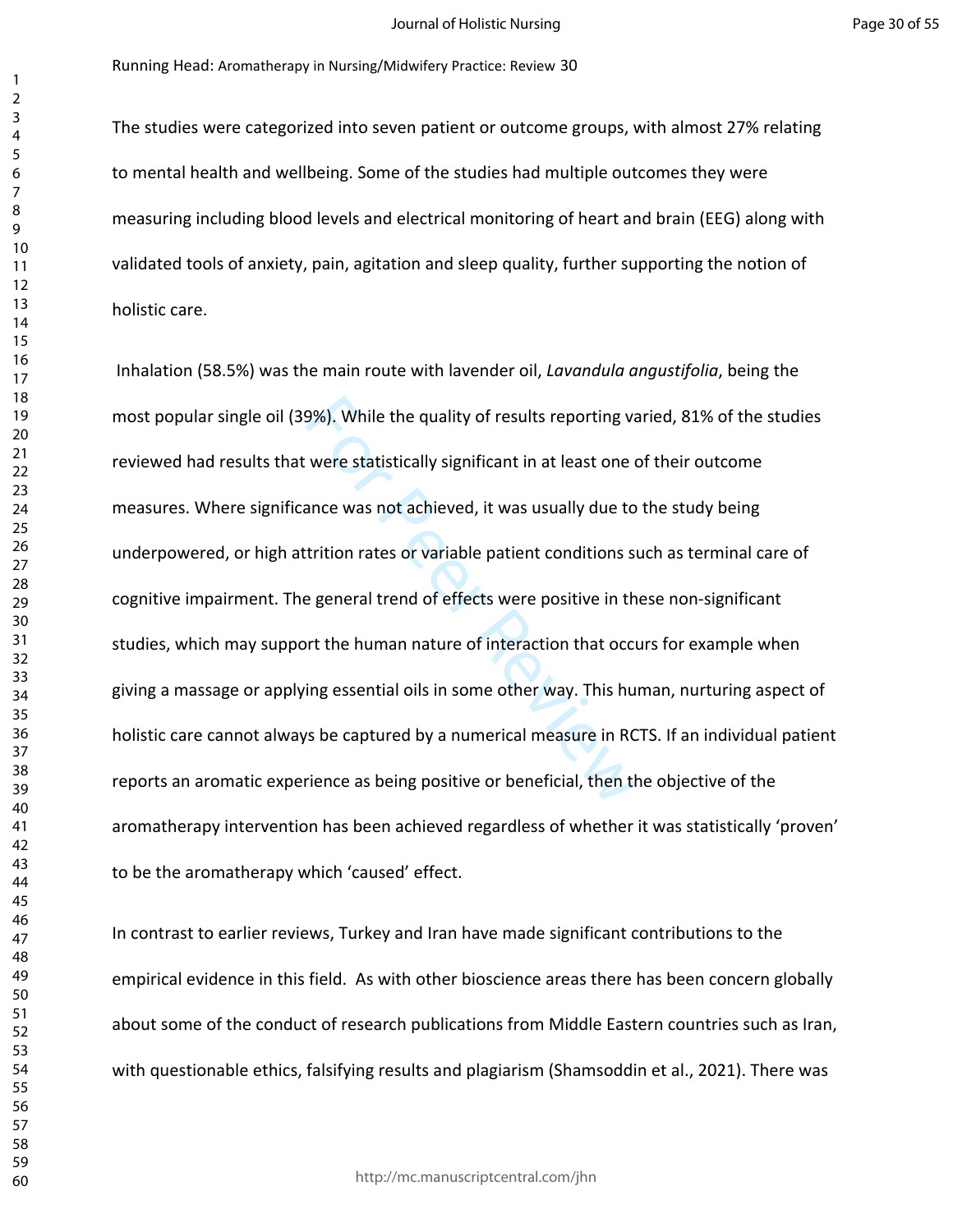#### Journal of Holistic Nursing

Running Head: Aromatherapy in Nursing/Midwifery Practice: Review 31

no evidence of this behavior in the studies presented here; however, the author was extra vigilant and conducted more background searching of the principle authors to check their credentials.

Shipton, 2018), anything which can reduce the<br>thy of consideration. Reducing pain and anxi<br>as well as other anxiety related experiences is<br>within nursing and midwifery care.<br>Dependence of the conducted on human partic<br>ther This scoping review has demonstrated clear evidence into the inclusion of aromatherapy in certain clinical areas having benefits for patients. Overall, there was high compliance, with minimal side effects, and in some cases result in reduced pharmacological interventions. Given the current opioid crisis (Shipton, 2018), anything which can reduce the use of narcotic pain relief in a safe way is worthy of consideration. Reducing pain and anxiety related to procedures or surgical interventions as well as other anxiety related experiences remain the most popular effects of aromatherapy within nursing and midwifery care.

## **Limitations**

This review was limited to clinical studies conducted on human participants only. Within the aromatherapy literature there are many studies based on in vitro work, which in due course may translate to clinical benefits. In addition, non-peer reviewed single case studies which are popular in the aromatherapy journals have not been included. Some studies could not be sourced in English, many of which originate in China, Taiwan and Korea where aromatherapy is a popular adjunctive tool in clinical care.

Very few of the studies had participants choosing their oils, which is not how aromatherapy is typically practiced outside the hospital environment. With most of the studies only exploring the use of lavender, this may be a limiting factor for applying the results to a wider individualized aromatherapy treatment. In an attempt to fit an empirical scientific paradigm,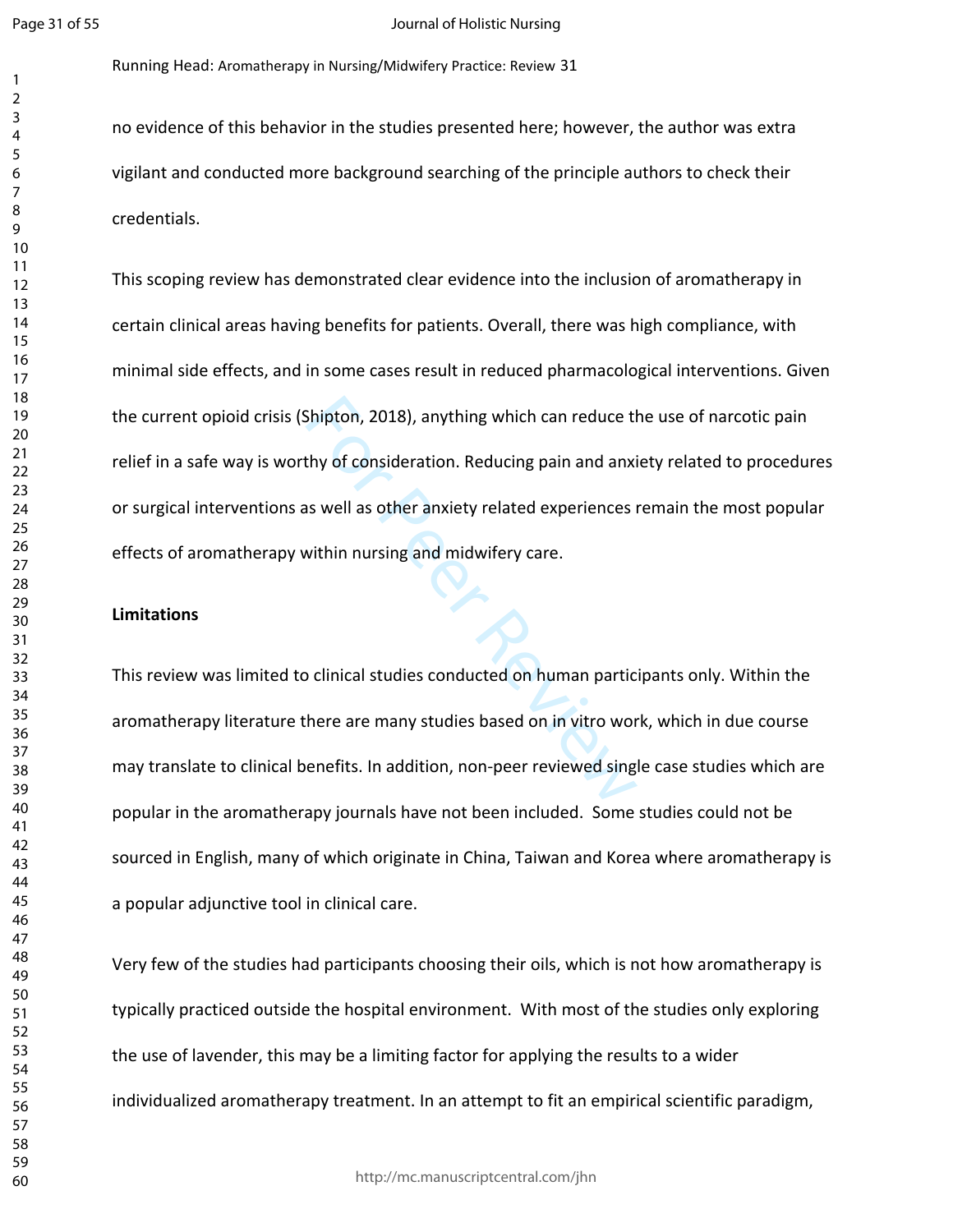many of the studies omit to investigate the often-intangible benefits of an aromatherapy treatment. These include the relationship between the aromatherapist and recipient, the range of oils a therapist has available, the individual method of treatment based on the assessment of the patient. When looking at these results and considering wider clinical treatment options, nurses, midwives and practitioners need to look beyond the statistical evidence and view the experience of the patient in a holistic way, however the statistical evidence is need to provide a measure of safety of efficacy.

## **CONCLUSION**

acy.<br>
blished mulita participant studies from 2005<br>
ursing and midwifery practice in several diff<br>
has been applied to the methodology throug<br>
Fs, with all studies presenting a clear clinical<br>
Using this approach to the re This scoping review of published mulita participant studies from 2005-2021 investigated the use of aromatherapy within nursing and midwifery practice in several different conical areas around the world. A holistic lens has been applied to the methodology through selecting studies that include RCTs and non-RCTs, with all studies presenting a clear clinical outcome using an accepted measuring tool. Using this approach to the review enhances the ability of a diverse and innovative approach to this topic, while still having quality measures around the inclusion process. The increase in both quality and quality of research is evident since 2005, supporting the growth of expertise in conducting research in this area.

An ideal holistic theoretic framework for future research would be studies that include both quantitative and qualitative information, using a mixed method and phenomenological approach. More emphasis on patient satisfaction with treatment, monitoring any adverse reactions and careful recording of botanical classifications would further enhance the knowledge of using aromatherapy in holistic nursing and midwifery practice.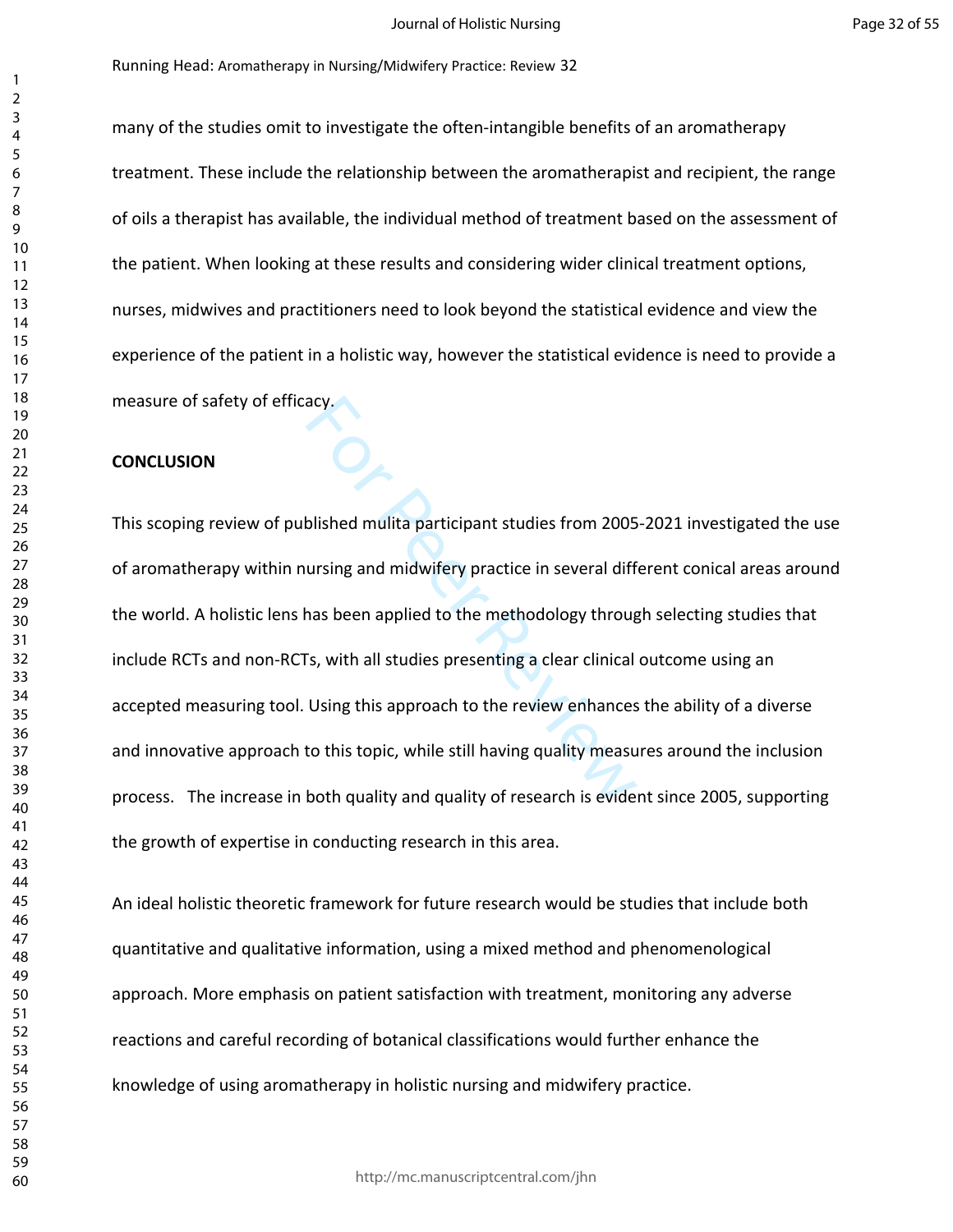$\mathbf{1}$ 

#### Journal of Holistic Nursing

Running Head: Aromatherapy in Nursing/Midwifery Practice: Review 33

Based on the findings of this review the use of inhaled and topically applied essential oils in a diluted form are effective in reducing anxiety, PONV and pain in some circumstances. It remains critical that when aromatherapy is offered to patients as part of holistic care, there are clear guidelines for use and policies around handling and storage of oils. It should also be an optional tool for nurses and midwives who are trained in the practice to use on patents.

For Per Felices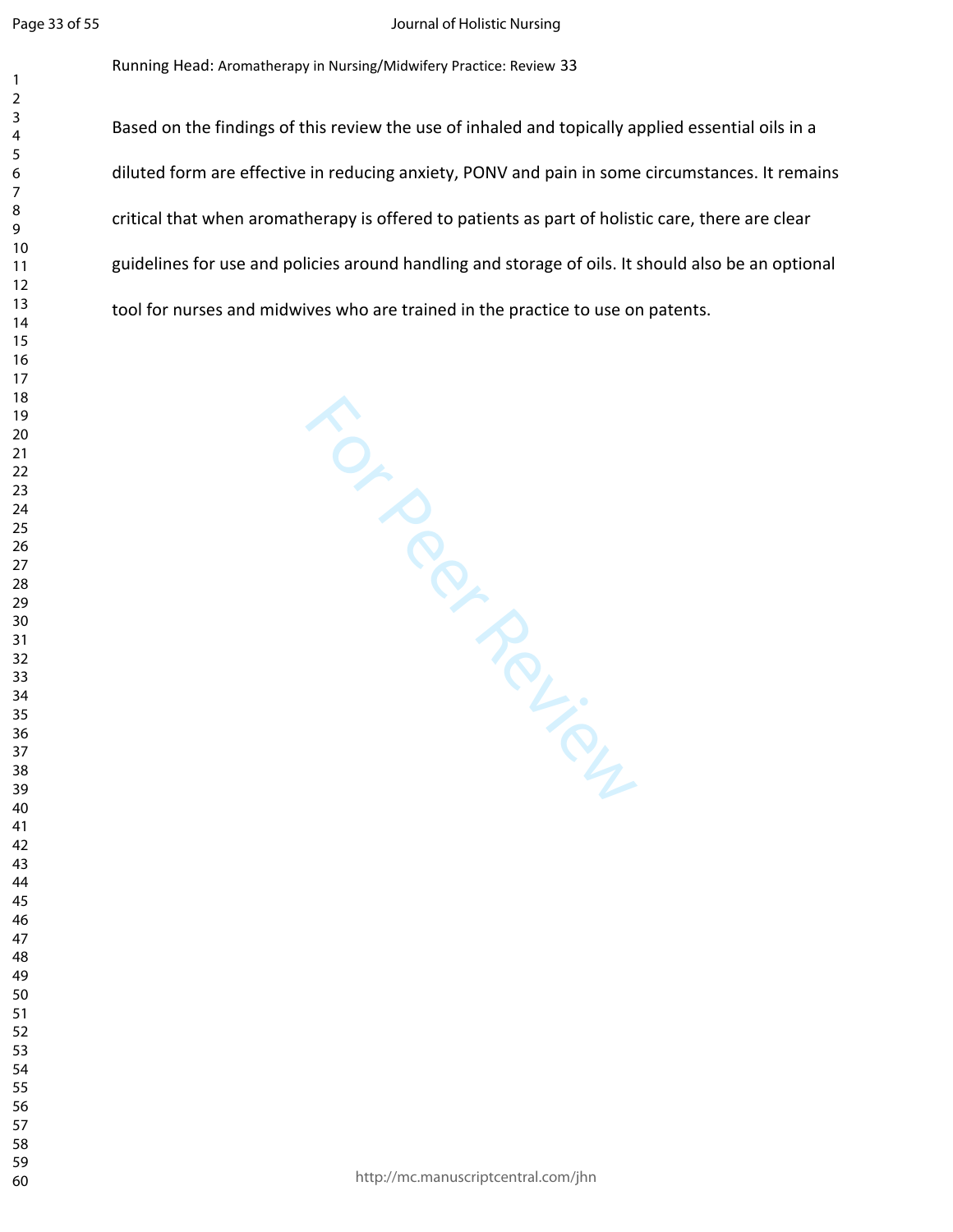## **References**

- Afshar, M. K., Moghadam, Z. B., Taghizadeh, Z., Bekhradi, R., Montazeri, A., & Mokhtari, P. (2015). Lavender fragrance essential oil and the quality of sleep in postpartum women. *Iranian red crescent medical journal, 17*(4).
- Aghagoli, S., Salimi, A., Salimi, M., Ghazavi, Z., Marofi, M., & Mohammadbeigi, A. (2016). Aromatherapy with Rosa Damascenes in Apnea, Bradycardia and Spo2 of Preterm Infants; a Randomized Clinical Trial. *International Journal of Pediatrics, 4*(6), 1911-1918. <https://doi.org/10.22038/ijp.2016.6894>
- Ali, B., Al-Wabel, N. A., Shams, S., Ahamad, A., Khan, S. A., & Anwar, F. (2015). Essential oils used in aromatherapy: A systemic review. *Asian Pacific Journal of Tropical Biomedicine, 5*(8), 601-611.
- Alleemudder, D. I., Kuponiyi, Y., Kuponiyi, C., McGlennan, A., Fountain, S., & Kasivisvanathan, R. (2015). Analgesia for labour: an evidence-based insight for the obstetrician. *The Obstetrician & Gynaecologist, 17*(3), 147-155.
- Alvarenga, M. B., Francisco, A. A., de Oliveira, S. M. J. V., da Silva, F. M. B., Shimoda, G. T., & Damiani, L. P. (2015, Jan-Feb). Episiotomy healing assessment: Redness, Oedema, Ecchymosis, Discharge, Approximation (REEDA) scale reliability. *Revista latino-americana de enfermagem, 23*(1), 162- 168. <https://doi.org/10.1590/0104-1169.3633.2538>
- Asazawa, P. K., Kato, B. Y., Yamaguchi, M. A., & Inoue, B. A. (2017). The Effect of Aromatherapy Treatment on Fatigue and Relaxation for Mothers during the Early Puerperal Period in Japan: A Pilot Study. *International journal of community based nursing and midwifery, 5*(4), 365-375.
- Ayik, C., & Özden, D. (2018). The effects of preoperative aromatherapy massage on anxiety and sleep quality of colorectal surgery patients: a randomized controlled study. *Complementary Therapies in Medicine, 36*, 93-99.
- Bagheri-Nesami, M., Espahbodi, F., Nikkhah, A., Shorofi, S. A., & Charati, J. Y. (2014). The effects of lavender aromatherapy on pain following needle insertion into a fistula in hemodialysis patients. *Complementary therapies in clinical practice, 20*(1), 1-4.
- ), 147-155.<br>
A. A., de Oliveira, S. M. J. V., da Silva, F. M. B., Sl<br>
ipisiotomy healing assessment: Redness, Oedem<br>
DA) scale reliability. *Revista latino-americana de*<br>
<u>/10.1590/0104-1169.3633.2538</u><br>
amaguchi, M. A., & Bahrami, T., Rejeh, N., Heravi- Karimooi, M., Vaismoradi, M., Tadrisi, S. D., & Sieloff, C. (2017). Effect of aromatherapy massage on anxiety, depression, and physiologic parameters in older patients with the acute coronary syndrome: A randomized clinical trial. *International Journal of Nursing Practice, 23*(6), e12601-n/a. https://doi.org/10.1111/ijn.12601
- Bahrami, T., Rejeh, N., Heravi-Karimooi, M., Vaismoradi, M., Tadrisi, S. D., & Sieloff, C. L. (2018). Aromatherapy massage versus reflexology on female elderly with acute coronary syndrome. *Nursing in Critical Care, 23*(5), 229-236. <https://doi.org/10.1111/nicc.12302>
- Bakhtiari, S., Paki, S., Baradaranfard, F., Mosleh, S., & Jokar, M. (2019). Effect of lavender aromatherapy through inhalation on quality of life among postmenopausal women covered by a governmental health center in Isfahan, Iran: A single-blind clinical trial. *Complementary therapies in clinical practice, 34*, 46-50.
- Barclay, J., Vestey, J., Lambert, A., & Balmer, C. (2006). Reducing the symptoms of lymphoedema: Is there a role for aromatherapy? *European Journal of Oncology Nursing, 10*(2), 140-149. <https://doi.org/10.1016/j.ejon.2005.10.008>
- Benney, S., & Gibbs, V. (2013). A literature review evaluating the role of Swedish massage and aromatherapy massage to alleviate the anxiety of oncology patients. *Radiography, 19*(1), 35-41.
- Beyliklioğlu, A., & Arslan, S. (2019). Effect of Lavender Oil on the Anxiety of Patients Before Breast Surgery. *Journal of PeriAnesthesia Nursing, 34*(3), 587-593.
- Bikmoradi, A., Khaleghverdi, M., Seddighi, I., Moradkhani, S., Soltanian, A., & Cheraghi, F. (2017). Effect of inhalation aromatherapy with lavender essence on pain associated with intravenous catheter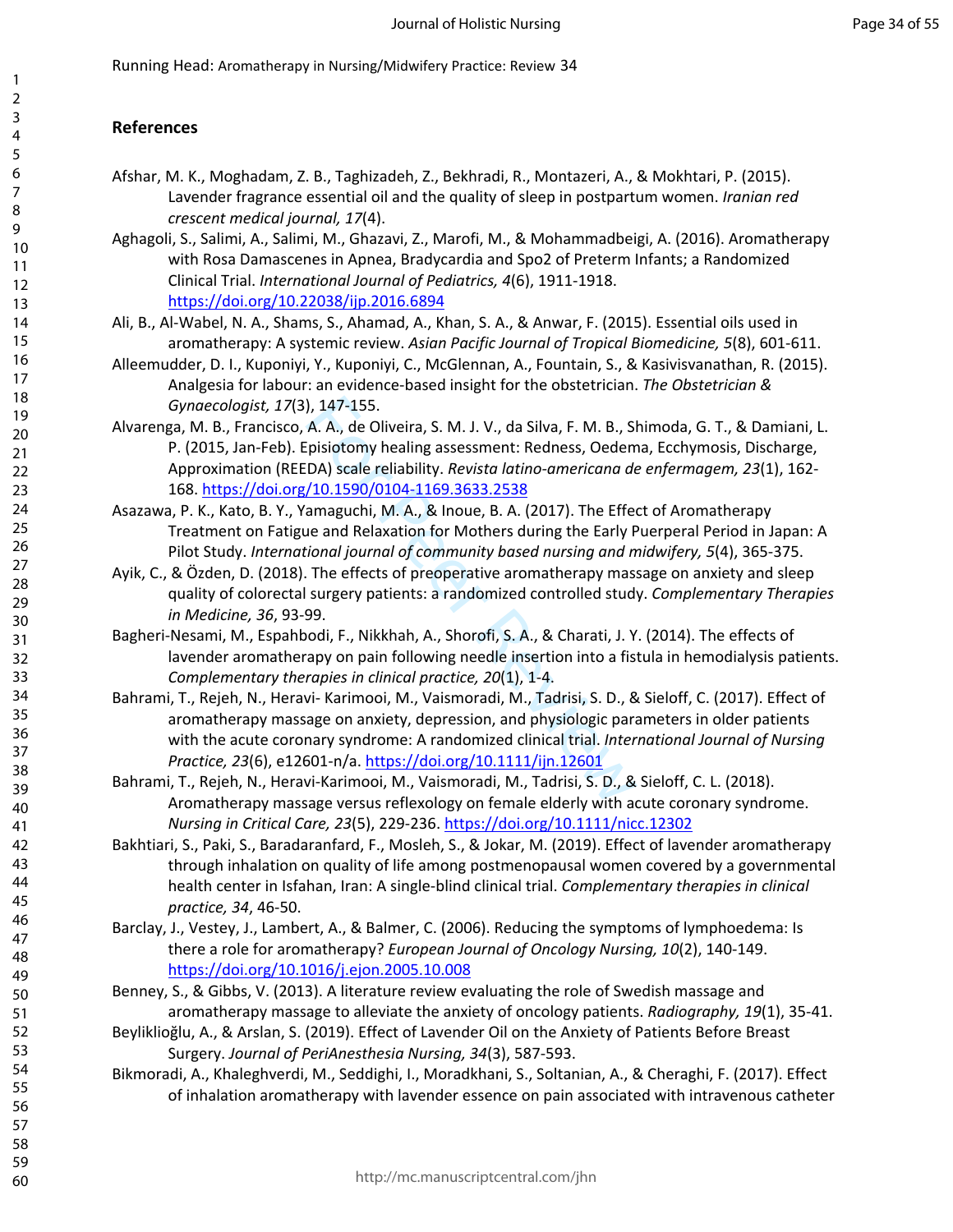insertion in preschool children: A quasi-experimental study. *Complementary therapies in clinical practice, 28*, 85-91.

- Blackburn, L., Achor, S., Allen, B., Bauchmire, N., Dunnington, D., Klisovic, R. B., Naber, S. J., Roblee, K., Samczak, A., Tomlinson-Pinkham, K., & Chipps, E. (2017). The Effect of Aromatherapy on Insomnia and Other Common Symptoms Among Patients With Acute Leukemia. *ONCOLOGY NURSING FORUM, 44*(4), E185-E193. <https://doi.org/10.1188/17.ONF.E185-E193>
- Boerlage, A., Ista, E., Duivenvoorden, H., De Wildt, S., Tibboel, D., & van Dijk, M. (2015). The COMFORT behaviour scale detects clinically meaningful effects of analgesic and sedative treatment. *European Journal of Pain, 19*(4), 473-479.
- Bombarda, I., Dupuy, N., Le Van Da, J.-P., & Gaydou, E. (2008). Comparative chemometric analyses of geographic origins and compositions of lavandin var. Grosso essential oils by mid infrared spectroscopy and gas chromatography. *analytica chimica acta, 613*(1), 31-39.
- Braden, R., Reichow, S., & Halm, M. A. (2009). The use of the essential oil lavandin to reduce preoperative anxiety in surgical patients. *Journal of PeriAnesthesia Nursing, 24*(6), 348-355.
- Conrad, P., & Adams, C. (2012). The effects of clinical aromatherapy for anxiety and depression in the high risk postpartum woman–a pilot study. *Complementary therapies in clinical practice, 18*(3), 164-168.
- y in surgical patients. Journal of PeriAnesthesia P<br>12). The effects of clinical aromatherapy for anxi<br>n woman-a pilot study. Complementary therapic<br>ezeljeh, T., & Haghani, H. (2019). Comparison of<br>g Damask Rose aroma and Daneshpajooh, L., Najafi Ghezeljeh, T., & Haghani, H. (2019). Comparison of the effects of inhalation aromatherapy using Damask Rose aroma and the Benson relaxation technique in burn patients: A randomized clinical trial. *Burns, 45*(5), 1205-1214. <https://doi.org/10.1016/j.burns.2019.03.001>
- de Jong, M., Lucas, C., Bredero, H., van Adrichem, L., Tibboel, D., & van Dijk, M. (2012). Does postoperative 'M'technique® massage with or without mandarin oil reduce infants' distress after major craniofacial surgery? *Journal of advanced nursing, 68*(8), 1748-1757.
- Donley, S., McGregor, S., Wielinski, C., & Nance, M. (2019). Use and perceived effectiveness of complementary therapies in Parkinson's disease. *Parkinsonism and Related Disorders, 58*, 46-49. <https://doi.org/10.1016/j.parkreldis.2018.08.003>
- Dyer, J., Cleary, L., Ragsdale-Lowe, M., McNeill, S., & Osland, C. (2014). The use of aromasticks at a cancer centre: A retrospective audit. *Complementary therapies in clinical practice, 20*(4), 203- 206.
- Edraki, M., Pourpulad, H., Kargar, M., Pishva, N., Zare, N., & Montaseri, H. (2013). Olfactory stimulation by vanillin prevents apnea in premature newborn infants. *Iranian journal of pediatrics, 23*(3), 261.
- Efe Arslan, D., Kutlutürkan, S., & Korkmaz, M. (2019). The Effect of Aromatherapy Massage on Knee Pain and Functional Status in Participants with Osteoarthritis. *Pain Management Nursing, 20*(1), 62- 69.<https://doi.org/10.1016/j.pmn.2017.12.001>
- Eftekharsadat, B., Roomizadeh, P., Torabi, S., Heshmati-Afshar, F., Jahanjoo, F., & Babaei-Ghazani, A. (2018). Effectiveness of Lavendula stoechas essential oil in treatment of mild to moderate carpal tunnel syndrome: A randomized controlled trial. *Journal of Hand Therapy, 31*(4), 437-442. <https://doi.org/10.1016/j.jht.2017.07.004>
- Fazlollahpour-Rokni, F., Shorofi, S. A., Mousavinasab, N., Ghafari, R., & Esmaeili, R. (2019). The effect of inhalation aromatherapy with rose essential oil on the anxiety of patients undergoing coronary artery bypass graft surgery. *Complementary therapies in clinical practice, 34*, 201-207.
- Filiptsova, O., Gazzavi-Rogozina, L., Timoshyna, I., Naboka, O., Dyomina, Y. V., & Ochkur, A. (2017). The essential oil of rosemary and its effect on the human image and numerical short-term memory. *Egyptian journal of basic and applied sciences, 4*(2), 107-111.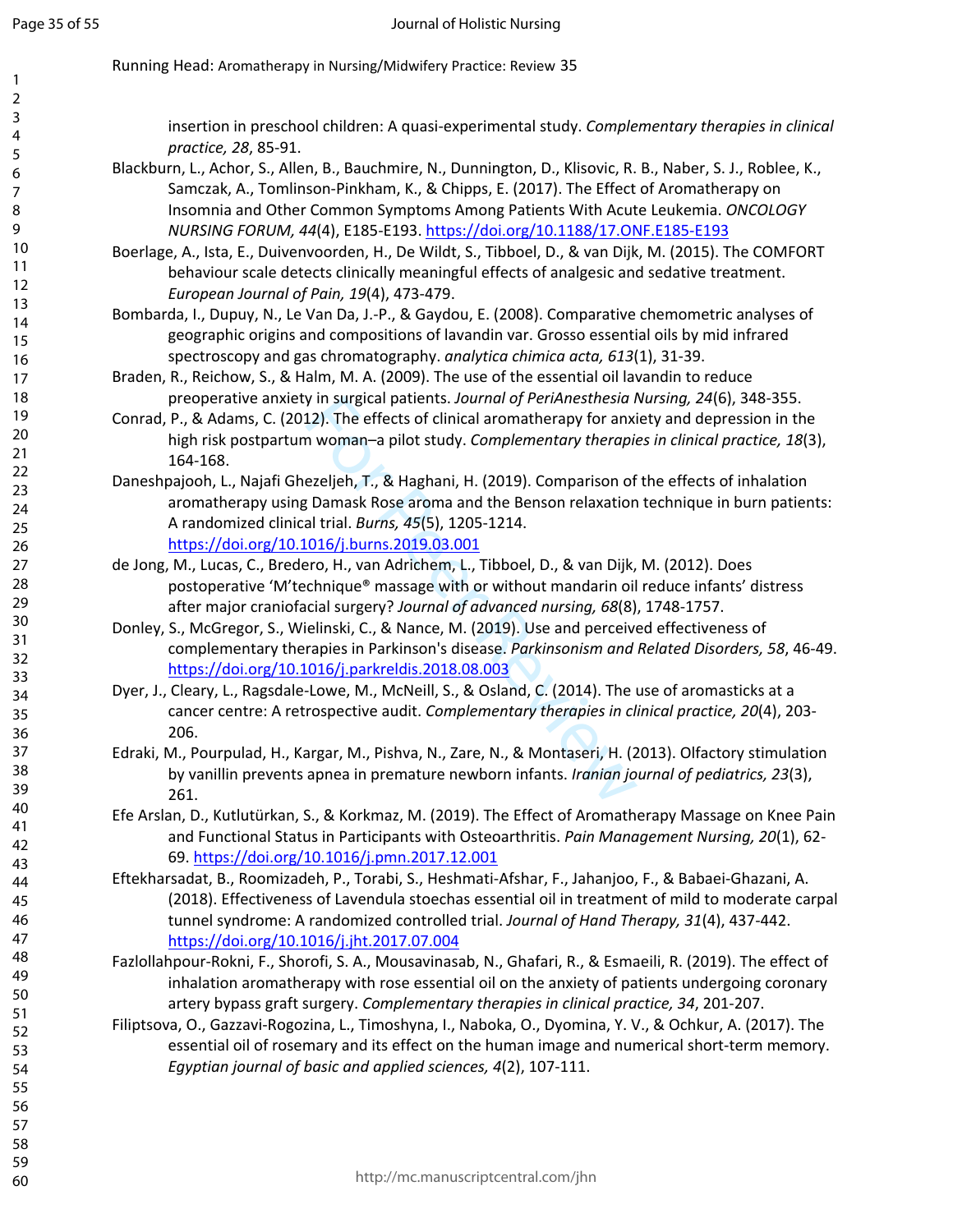- Franco, L., Blanck, T. J., Dugan, K., Kline, R., Shanmugam, G., Galotti, A., von Bergen Granell, A., & Wajda, M. (2016). Both lavender fleur oil and unscented oil aromatherapy reduce preoperative anxiety in breast surgery patients: a randomized trial. *Journal of clinical anesthesia, 33*, 243-249.
- Fu, C.-Y., Moyle, W., & Cooke, M. (2013). A randomised controlled trial of the use of aromatherapy and hand massage to reduce disruptive behaviour in people with dementia. *BMC Complementary and Alternative Medicine, 13*(1), 165-165.<https://doi.org/10.1186/1472-6882-13-165>
- Fung, J. K. K.-m., & Tsang, H. W.-h. (2018). Management of behavioural and psychological symptoms of dementia by an aroma-massage with acupressure treatment protocol: A randomised clinical trial. *Journal of clinical nursing, 27*(9-10), 1812-1825.<https://doi.org/10.1111/jocn.14101>
- Gallardo, A., Neal, D., Palmieri, T., Greehalgh, D. G., & Sen, S. S. (2018). 447 Aromatherapy Reduces Anxiety During Wound Care for Pediatric Burn Patients. *Journal of burn care & research, 39*(suppl\_1), S196-S196.<https://doi.org/10.1093/jbcr/iry006.369>
- Ghods, A. A., Abforosh, N. H., Ghorbani, R., & Asgari, M. R. (2015). The effect of topical application of lavender essential oil on the intensity of pain caused by the insertion of dialysis needles in hemodialysis patients: a randomized clinical trial. *Complementary Therapies in Medicine, 23*(3), 325-330.
- Gnatta, J. R., Kurebayashi, L. F. S., Turrini, R. N. T., & Silva, M. J. P. d. (2016). Aromatherapy and nursing: historical and theoretical conception. *Revista da Escola de Enfermagem da USP, 50*(1), 127-133.
- il on the intensity of pain caused by the insertiots:<br>
ts: a randomized clinical trial. Complementary T.<br>
F. S., Turrini, R. N. T., & Silva, M. J. P. d. (2016).<br>
etical conception. *Revista da Escola de Enfermag*<br>
ez, A., Gok Metin, Z., Arikan Donmez, A., Izgu, N., Ozdemir, L., & Arslan, I. E. (2017). Aromatherapy Massage for Neuropathic Pain and Quality of Life in Diabetic Patients. *Journal of Nursing Scholarship, 49*(4), 379-388.<https://doi.org/10.1111/jnu.12300>
- Gok Metin, Z., & Ozdemir, L. (2016). The effects of aromatherapy massage and reflexology on pain and fatigue in patients with rheumatoid arthritis: a randomized controlled trial. *Pain Management Nursing, 17*(2), 140-149.
- Hajhashemi, M., Ghanbari, Z., Movahedi, M., Rafieian, M., Keivani, A., & Haghollahi, F. (2018). The effect of Achillea millefolium and Hypericum perforatum ointments on episiotomy wound healing in primiparous women. *The Journal of Maternal-Fetal & Neonatal Medicine, 31*(1), 63-69.
- Hajibagheri, A., Babaii, A., & Adib-Hajbaghery, M. (2014). Effect of Rosa damascene aromatherapy on sleep quality in cardiac patients: a randomized controlled trial. *Complementary therapies in clinical practice, 20*(3), 159-163.
- Hamdamian, S., Nazarpour, S., Simbar, M., Hajian, S., Mojab, F., & Talebi, A. (2018). Effects of aromatherapy with Rosa damascena on nulliparous women's pain and anxiety of labor during first stage of labor. *Journal of integrative medicine, 16*(2), 120-125.
- Hashempur, M. H., Lari, Z. N., Ghoreishi, P. S., Daneshfard, B., Ghasemi, M. S., Homayouni, K., & Zargaran, A. (2015). A pilot randomized double-blind placebo-controlled trial on topical chamomile ( Matricaria chamomilla L.) oil for severe carpal tunnel syndrome. *Complementary therapies in clinical practice, 21*(4), 223-228. <https://doi.org/10.1016/j.ctcp.2015.08.001>
- Hassanzadeh, M., Kiani, F., Bouya, S., & Zarei, M. (2018). Comparing the effects of relaxation technique and inhalation aromatherapy on fatigue in patients undergoing hemodialysis. *Complementary therapies in clinical practice, 31*, 210-214.
- Heydari, N., Abootalebi, M., Jamalimoghadam, N., Kasraeian, M., Emamghoreishi, M., & Akbarzadeh, M. (2018). Investigation of the effect of aromatherapy with Citrus aurantium blossom essential oil on premenstrual syndrome in university students: A clinical trial study. *Complementary therapies in clinical practice, 32*, 1-5.
- Ho, S. S., Kwong, A. N., Wan, K. W., Ho, R. M., & Chow, K. M. (2017). Experiences of aromatherapy massage among adult female cancer patients: A qualitative study. *Journal of clinical nursing, 26*(23-24), 4519-4526.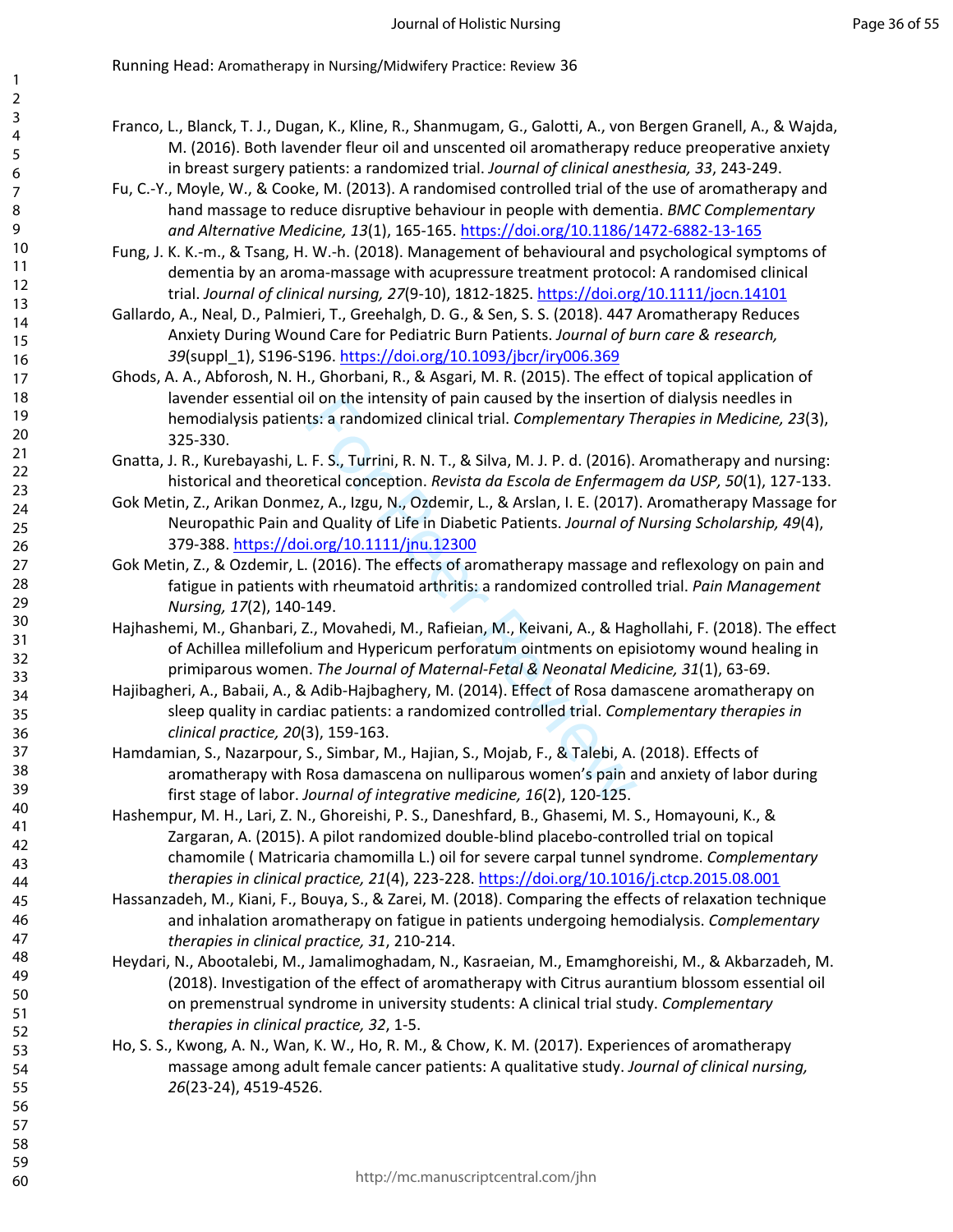Running Head: Aromatherapy in Nursing/Midwifery Practice: Review 37

Hodge, N. S., McCarthy, M. S., & Pierce, R. M. (2014). A Prospective Randomized Study of the Effectiveness of Aromatherapy for Relief of Postoperative Nausea and Vomiting. *Journal of PeriAnesthesia Nursing, 29*(1), 5-11.<https://doi.org/10.1016/j.jopan.2012.12.004>

Hozumi, H., Hasegawa, S., Tsunenari, T., Sanpei, N., Arashina, Y., Takahashi, K., Konnno, A., Chida, E., & Tomimatsu, S. (2017). Aromatherapies using Osmanthus fragrans oil and grapefruit oil are effective complementary treatments for anxious patients undergoing colonoscopy: A randomized controlled study. *Complementary Therapies in Medicine, 34*, 165-169. <https://doi.org/10.1016/j.ctim.2017.08.012>

[https://soothing-scentes.com/product/queseease/.](https://soothing-scentes.com/product/queseease/) (n.d). Retrieved december 2019,

- Hur, M.-H., Song, J.-A., Lee, J., & Lee, M.-S. (2014). Aromatherapy for stress reduction in healthy adults: a systematic review and meta-analysis of randomized clinical trials. *Maturitas, 79*(4), 362-369.
- Iokawa, K., Kohzuki, M., Sone, T., & Ebihara, S. (2018). Effect of olfactory stimulation with essential oils on cardiovascular reactivity during the moving beans task in stroke patients with anxiety. *Complementary Therapies in Medicine, 36*, 20-24.
- Jaruzel, C. B., Gregoski, M., Mueller, M., Faircloth, A., & Kelechi, T. (2019). Aromatherapy for Preoperative Anxiety: A Pilot Study. *Journal of PeriAnesthesia Nursing, 34*(2), 259-264.
- Joswiak, D., Kinney, M. E., Johnson, J. R., Kolste, A. K., Griffin, K. H., Rivard, R. L., & Dusek, J. A. (2016). Development of a health system-based nurse-delivered aromatherapy program. *JONA: The Journal of Nursing Administration, 46*(4), 221-225.
- Karadag, E., Samancioglu, S., Ozden, D., & Bakir, E. (2017). Effects of aromatherapy on sleep quality and anxiety of patients. *Nursing in Critical Care, 22*(2), 105-112.<https://doi.org/10.1111/nicc.12198>
- *rapies in Medicine, 36, 20-24.*<br>Mueller, M., Faircloth, A., & Kelechi, T. (2019). A<br>y: A Pilot Study. Journal of PeriAnesthesia Nursin<br>bhnson, J. R., Kolste, A. K., Griffin, K. H., Rivard, R<br>ealth system-based nurse-deliv Karaman, T., Karaman, S., Dogru, S., Tapar, H., Sahin, A., Suren, M., Arici, S., & Kaya, Z. (2016). Evaluating the Efficacy of Lavender Aromatherapy on Peripheral Venous Cannulation Pain and Anxiety: A Prospective, Randomized Study. *Complementary therapies in clinical practice, 23*, 64-68. <https://doi.org/10.1016/j.ctcp.2016.03.008>
- Kazemzadeh, R., Nikjou, R., Rostamnegad, M., & Norouzi, H. (2016). Effect of lavender aromatherapy on menopause hot flushing: A crossover randomized clinical trial. *Journal of the Chinese Medical Association, 79*(9), 489-492.
- Khavarpour, M., Vahdat, S. M., Moghadamnia, A. A., Hasanzadeh, O., Salimi, Z., & Rahmanpour, N. (2019). Chemical Composition, Antibacterial and Analgesic Activity of Lavandula stoechas Flowers from North of Iran. *International Journal of Engineering, 32*(8), 1065-1073.
- Kianpour, M., Mansouri, A., Mehrabi, T., & Asghari, G. (2016, Mar-Apr). Effect of lavender scent inhalation on prevention of stress, anxiety and depression in the postpartum period. *Iran J Nurs Midwifery Res, 21*(2), 197-201.<https://doi.org/10.4103/1735-9066.178248>
- Kianpour, M., Moshirenia, F., Kheirabadi, G., Asghari, G., Dehghani, A., & Dehghani-tafti, A. (2018). The effects of inhalation aromatherapy with rose and lavender at week 38 and postpartum period on postpartum depression in high-risk women referred to selected health centers of Yazd, Iran in 2015. *Iranian journal of nursing and midwifery research, 23*(5), 395-401. [https://doi.org/10.4103/ijnmr.IJNMR\\_116\\_16](https://doi.org/10.4103/ijnmr.IJNMR_116_16)
- Kiberd, M. B., Clarke, S. K., Chorney, J., d'Eon, B., & Wright, S. (2016). Aromatherapy for the treatment of PONV in children: A pilot RCT. *BMC Complementary and Alternative Medicine, 16*(1), 450-450. <https://doi.org/10.1186/s12906-016-1441-1>
- Kim, J. T., Ren, C. J., Fielding, G. A., Pitti, A., Kasumi, T., Wajda, M., Lebovits, A., & Bekker, A. (2007, Jul 2007
- 2014-03-30). Treatment with Lavender Aromatherapy in the Post-Anesthesia Care Unit reduces Opioid Requirements of Morbidly Obese Patients Undergoing Laparoscopic Adjustable Gastric Banding. *Obesity Surgery, 17*(7), 920-925. <https://doi.org/http://dx.doi.org/10.1007/s11695-007-9170-7>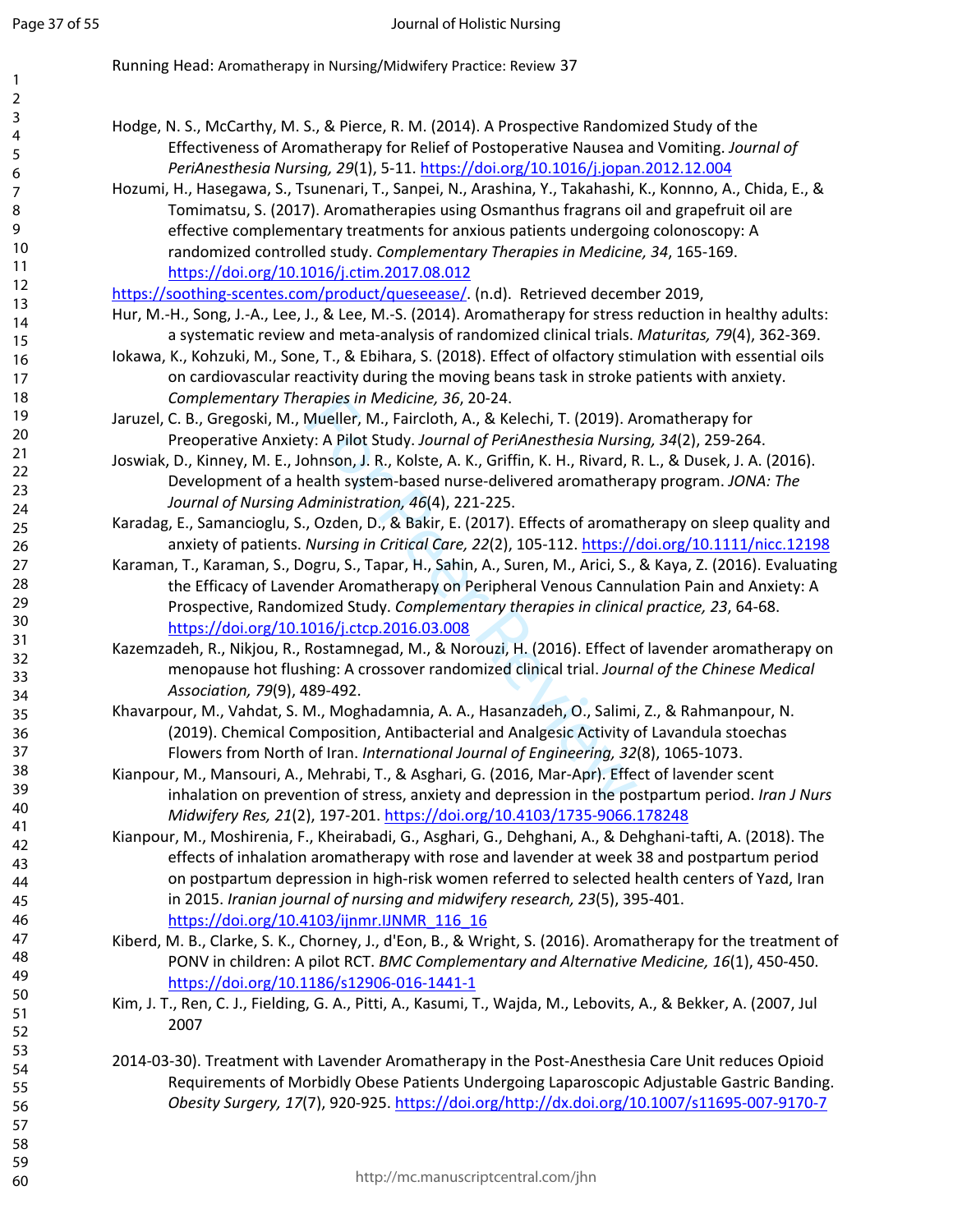- Kim, J. T., Wajda, M., Cuff, G., Serota, D., Schlame, M., Axelrod, D. M., Guth, A. A., & Bekker, A. Y. (2006). Evaluation of aromatherapy in treating postoperative pain: pilot study. *Pain Practice, 6*(4), 273- 277.
- Kimura, T., & Takamatsu, J. (2013). Pilot study of pharmacological treatment for frontotemporal lobar degeneration: Effect of lavender aroma therapy on behavioral and psychological symptoms. *Geriatrics & Gerontology International, 13*(2), 516-517.<https://doi.org/10.1111/ggi.12025>
- Koo, M. (2017). A bibliometric analysis of two decades of aromatherapy research. *BMC research notes, 10*(1), 1-9.<https://doi.org/10.1186/s13104-016-2371-1>
- Küçük Alemdar, D., & Yaman Aktaş, Y. (2019). The Use of the Buzzy, Jet Lidokaine, Bubble-blowing and Aromatherapy for Reducing Pediatric Pain, Stress and Fear Associated with Phlebotomy. *Journal of Pediatric Nursing, 45*, e64-e72.<https://doi.org/10.1016/j.pedn.2019.01.010>
- Kyle, G. (2006). Evaluating the effectiveness of aromatherapy in reducing levels of anxiety in palliative care patients: Results of a pilot study. *Complementary therapies in clinical practice, 12*(2), 148- 155. <https://doi.org/10.1016/j.ctcp.2005.11.003>
- Lakhan, S. E., Sheafer, H., & Tepper, D. (2016). The Effectiveness of Aromatherapy in Reducing Pain: A Systematic Review and Meta-Analysis. *Pain Research and Treatment, 2016*, 8158693-8158613. <https://doi.org/10.1155/2016/8158693>
- Lee, K.-B., Cho, E., & Kang, Y.-S. (2014). Changes in 5-hydroxytryptamine and Cortisol Plasma Levels in Menopausal Women After Inhalation of Clary Sage Oil: 5-HT AND CORTISOL PLASMA LEVEL IN MENOPAUSAL WOMEN. *Phytotherapy Research, 28*(11), 1599-1605. <https://doi.org/10.1002/ptr.5163>
- Lee, M. S., Choi, J., Posadzki, P., & Ernst, E. (2012). Aromatherapy for health care: an overview of systematic reviews. *Maturitas, 71*(3), 257-260.
- Lee, S. Y. (2005, 4/). The Effect of Lavender Aromatherapy on Cognitive Function, Emotion, and Aggressive Behavior of Elderly with Demenita. *J Korean Acad Nurs, 35*(2), 303-312.
- For Peer Review Lua, P. L., Salihah, N., & Mazlan, N. (2015). Effects of inhaled ginger aromatherapy on chemotherapyinduced nausea and vomiting and health-related quality of life in women with breast cancer. *Complementary Therapies in Medicine, 23*(3), 396-404. <https://doi.org/10.1016/j.ctim.2015.03.009>
- Lyons, M. (2018). R3 The Use of Aromatherapy for Symptom Management. *Pain Management Nursing, 19*(2), 111.
- Maddocks-Jennings, W., & Wilkinson, J. M. (2004). Aromatherapy practice in nursing: literature review. *Journal of advanced nursing, 48*(1), 93-103.
- Marzouk, T., Barakat, R., Ragab, A., Badria, F., & Badawy, A. (2015). Lavender-thymol as a new topical aromatherapy preparation for episiotomy: A randomised clinical trial. *Journal of Obstetrics and Gynaecology, 35*(5), 472-475.<https://doi.org/10.3109/01443615.2014.970522>
- Matsumoto, T., Kimura, T., & Hayashi, T. (2016, 2016
- 2016-06-17). Aromatic effects of a Japanese citrus fruit-yuzu (Citrus junos Sieb. ex Tanaka)-on psychoemotional states and autonomic nervous system activity during the menstrual cycle: a single-blind randomized controlled crossover study. *BioPsychoSocial Medicine, 10*. <https://doi.org/http://dx.doi.org/10.1186/s13030-016-0063-7>
- Matsumoto, T., Kimura, T., & Hayashi, T. (2017). Does Japanese Citrus Fruit Yuzu ( Citrus junos Sieb. ex Tanaka) Fragrance Have Lavender-Like Therapeutic Effects That Alleviate Premenstrual Emotional Symptoms? A Single-Blind Randomized Crossover Study. *Journal of Alternative & Complementary Medicine, 23*(6), 461-470.<https://doi.org/10.1089/acm.2016.0328>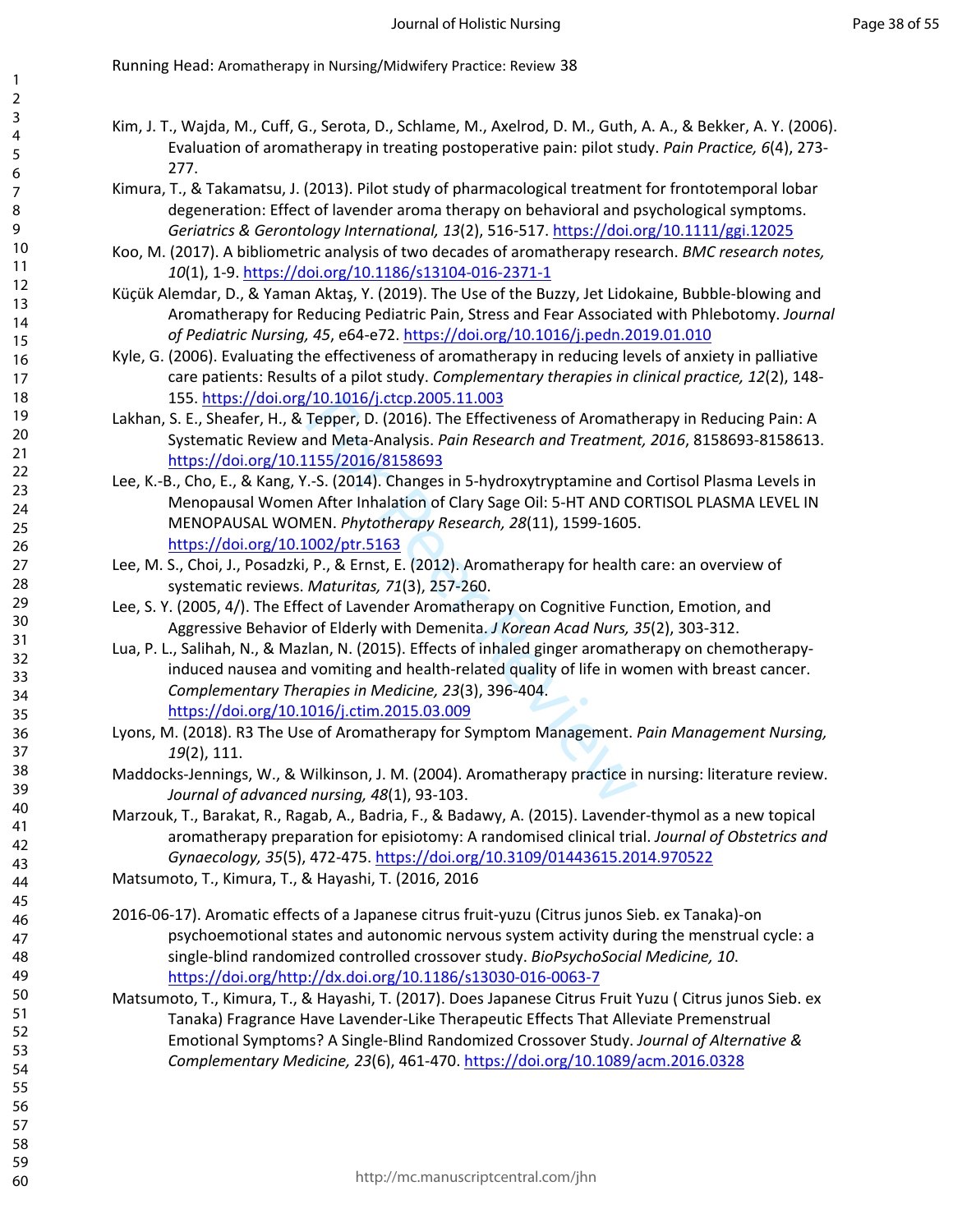- McIlvoy, L., Richmer, L., Kramer, D., Jackson, R., & Shaffer, L. (2014). The Efficacy of Aromatherapy in the Treatment of Post-Discharge Nausea in Patients Undergoing Outpatient Abdominal Surgery. *Journal of PeriAnesthesia Nursing, 29*(5), e38-e39.<https://doi.org/10.1016/j.jopan.2014.08.126>
- Methley, A. M., Campbell, S., Chew-Graham, C., McNally, R., & Cheraghi-Sohi, S. (2014, 2014/11/21). PICO, PICOS and SPIDER: a comparison study of specificity and sensitivity in three search tools for qualitative systematic reviews. *BMC Health Services Research, 14*(1), 579. <https://doi.org/10.1186/s12913-014-0579-0>
- Miller, M., Renn, B. N., Chu, F., & Torrence, N. (2019). Sleepless in the hospital: A systematic review of non-pharmacological sleep interventions. *General hospital psychiatry* .
- Mohebitabar, S., Shirazi, M., Bioos, S., Rahimi, R., Malekshahi, F., & Nejatbakhsh, F. (2017). Therapeutic efficacy of rose oil: A comprehensive review of clinical evidence. *Avicenna journal of phytomedicine, 7*(3), 206.
- Moore, M., Schuler, M., Wilson, S., Whisenhunt, M., Adams, A., Leiker, B., Butler, T., Shankweiler, C., Jones, M., & Gibson, C. (2019). More than pills: alternative adjunct therapies to improve comfort in hospitalised patients. *BMJ Open Quality, 8*(2), e000506. [https://doi.org/10.1136/bmjoq-2018-](https://doi.org/10.1136/bmjoq-2018-000506) [000506](https://doi.org/10.1136/bmjoq-2018-000506)
- Motaghi, M., Borji, M., & Moradi, M. (2017). The effect of orange essence aromatherapy on anxiety in school-age children with diabetes. *Biomedical and Pharmacology Journal, 10*(1), 159-164.
- Najafloo, R., Behyari, M., Imani, R., & Nour, S. (2020, 2020/12/01/). A mini-review of Thymol incorporated materials: Applications in antibacterial wound dressing. *Journal of Drug Delivery Science and Technology, 60*, 101904. <https://doi.org/https://doi.org/10.1016/j.jddst.2020.101904>
- Nakhaei, A. A., Javid, A., Marefat, M., Chaichy, Z., Alshahrestani, A., & Nazarpour, P. (2019). Is Aromatherapy Effective for Apnea in Preterm Infants? A Systematic Review. *International journal of pediatrics (Mashhad), 7*(7), 9741-9747. <https://doi.org/10.22038/ijp.2019.40056.3402>
- Nasiri, A., Mahmodi, M. A., & Nobakht, Z. (2016). Effect of aromatherapy massage with lavender essential oil on pain in patients with osteoarthritis of the knee: A randomized controlled clinical trial. *Complementary Therapies in Clinical Practice, 25*, 75-80.
- , C. (2019). More than pills: atternative adjunct t<br>
ents. *BMJ Open Quality, 8*(2), e000506. *https://d*<br>
oradi, M. (2017). The effect of orange essence at<br>
with diabetes. *Biomedical and Pharmacology Jo*<br>
ani, R., & Nour Ndao, D. H., Ladas, E. J., Cheng, B., Sands, S. A., Snyder, K. T., Garvin Jr, J. H., & Kelly, K. M. (2012). Inhalation aromatherapy in children and adolescents undergoing stem cell infusion: results of a placebo-controlled double-blind trial. *Psycho-Oncology, 21*(3), 247-254. <https://doi.org/https://doi.org/10.1002/pon.1898>
- Noda, A., Funaki, N., Hirashita, R., Nakashima, H., Mita, Y., Masato, O., Miyata, S., Iwamoto, K., Ozaki, N., & Urakami, K. (2019). 0704 Effects of Aromatherapy on Sleep and Cognitive Function in the Elderly. *Sleep, 42*(Supplement\_1), A282-A283.
- Nord, D., & Belew, J. (2009). Effectiveness of the essential oils lavender and ginger in promoting children's comfort in a perianesthesia setting. *Journal of PeriAnesthesia Nursing, 24*(5), 307-312.
- O'Flaherty, L.-A., van Dijk, M., Albertyn, R., Millar, A., & Rode, H. (2012). Aromatherapy massage seems to enhance relaxation in children with burns: an observational pilot study. *Burns, 38*(6), 840-845.
- Olapour, A., Behaeen, K., Akhondzadeh, R., Soltani, F., Razavi, F. A. S., & Bekhradi, R. (2013). The effect of inhalation of aromatherapy blend containing lavender essential oil on cesarean postoperative pain. *Anesthesiology and Pain Medicine, 3*(1), 203-207.<https://doi.org/10.5812/aapm.9570>
- Özkaraman, A., Dügüm, Ö., Yılmaz, H. Ö., & Yeşilbalkan, Ö. U. (2018). Aromatherapy. *Clinical Journal of Oncology Nursing, 22*(2), 203-210. <https://doi.org/10.1188/18.CJON.203-210>
- Post-White, J., Fitzgerald, M., Hageness, S., & Sencer, S. F. (2009). Complementary and Alternative Medicine Use in Children With Cancer and General and Specialty Pediatrics. *Journal of pediatric oncology nursing, 26*(1), 7-15.<https://doi.org/10.1177/1043454208323914>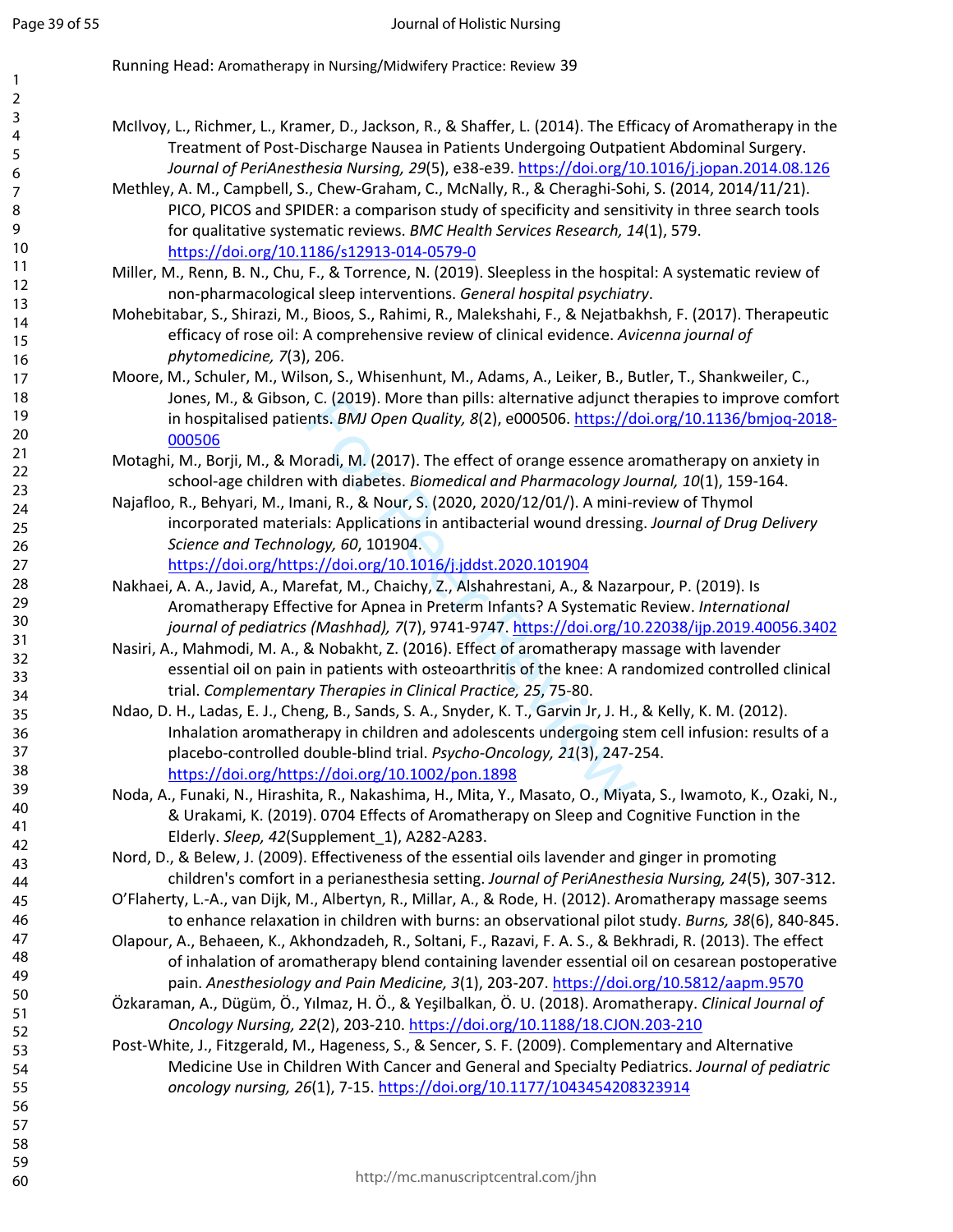- Razaghi, N., Aemmi, S. Z., Sadat Hoseini, A. S., Boskabadi, H., Mohebbi, T., & Ramezani, M. (2020). The effectiveness of familiar olfactory stimulation with lavender scent and glucose on the pain of blood sampling in term neonates: A randomized controlled clinical trial. *Complementary Therapies in Medicine, 49*, 102289-102289. <https://doi.org/10.1016/j.ctim.2019.102289>
- Reis, D., & Jones, T. (2017). Aromatherapy. *Clinical Journal of Oncology Nursing, 21*(1), 16. <https://doi.org/10.1188/17.CJON.16-19>
- Rheingans, J. I. (2007). A Systematic Review of Nonpharmacologic Adjunctive Therapies for Symptom Management in Children With Cancer. *Journal of pediatric oncology nursing, 24*(2), 81-94. <https://doi.org/10.1177/1043454206298837>
- Rose, C. (2016). Cancer-related fatigue: the potential of aromatherapy. *International Journal of Clinical Aromatherapy,, 11*(2), 32-38.
- Rose, C. (2017a). Insomnia in patients with cancer: The potential of aromatherapy. *International Journal of Clinical Aromatherapy, 12*(2), 3-4.
- Rose, C. (2017b). Spiritual distress in patients with cancer: The potential of aromatherapy,. *International Journal of Clinical Aromatherapy, 12*((1)), 4-13.
- Rose, C. (2018). Breathlessness in patients with life-limiting illness: The potential of aromatherapy. *International Journal of Clinical Aromatherapy, 13*(1), 7-10.
- Sakamoto, Y., Ebihara, S., Ebihara, T., Tomita, N., Toba, K., Freeman, S., Arai, H., & Kohzuki, M. (2012). Fall Prevention Using Olfactory Stimulation with Lavender Odor in Elderly Nursing Home Residents: A Randomized Controlled Trial. *Journal of the American Geriatrics Society, 60*(6), 1005-1011.<https://doi.org/10.1111/j.1532-5415.2012.03977.x>
- Salamati, A., Mashouf, S., Sahbaei, F., Mojab, F., & Mojab, F. (2014). Effects of inhalation of lavender essential oil on Open-Heart surgery pain. *Iranian Journal of Pharmaceutical Research, 13*(4), 1257-1261.
- Saritaş, S., Kavak, F., & Savaş, B. (2018). The effect of lavender oil on anxiety levels of patients before laparoscopic cholecystectomy. *Complementary therapies in clinical practice, 32*, 51-54.
- Schneider, J., Duerden, E. G., Guo, T., Ng, K., Hagmann, P., Graz, M. B., Grunau, R. E., Chakravarty, M. M., Hüppi, P. S., & Truttmann, A. C. (2018). Procedural pain and oral glucose in preterm neonates: brain development and sex-specific effects. *Pain, 159*(3), 515-525.
- Istress in patients with cancer: The potential of a<br>comatherapy, 12((1)), 4-13.<br>ess in patients with life-limiting illness: The pote<br>al of Clinical Aromatherapy, 13(1), 7-10.<br>ilhara, T., Tomita, N., Toba, K., Freeman, S., Schreiber, J. A., Cantrell, D., Moe, K. A., Hench, J., McKinney, E., Preston Lewis, C., Weir, A., & Brockopp, D. (2014). Improving Knowledge, Assessment, and Attitudes Related to Pain Management: Evaluation of an Intervention. *Pain Management Nursing, 15*(2), 474-481. <https://doi.org/10.1016/j.pmn.2012.12.006>
- Seyyed-Rasooli, A., Salehi, F., Mohammadpoorasl, A., Goljaryan, S., Seyyedi, Z., & Thomson, B. (2016). Comparing the effects of aromatherapy massage and inhalation aromatherapy on anxiety and pain in burn patients: A single-blind randomized clinical trial. *Burns, 42*(8), 1774-1780.
- Shamsoddin, E., Torkashvand-Khah, Z., Sofi-Mahmudi, A., Janani, L., Kabiri, P., Shamsi-Gooshki, E., & Mesgarpour, B. (2021, 2021/06/21). Assessing research misconduct in Iran: a perspective from Iranian medical faculty members. *BMC Medical Ethics, 22*(1), 74. <https://doi.org/10.1186/s12910-021-00642-2>
- Sheikhan, F., Jahdi, F., Khoei, E. M., Shamsalizadeh, N., Sheikhan, M., & Haghani, H. (2012). Episiotomy pain relief: Use of Lavender oil essence in primiparous Iranian women. *Complementary therapies in clinical practice, 18*(1), 66-70.
- Shipton, E. A. (2018). The opioid epidemic-a fast developing public health crisis in the first world. *NZ Med J, 131*, 7-9.
- Shirzadegan, R., Gholami, M., Hasanvand, S., Birjandi, M., & Beiranvand, A. (2017). Effects of geranium aroma on anxiety among patients with acute myocardial infarction: A triple-blind randomized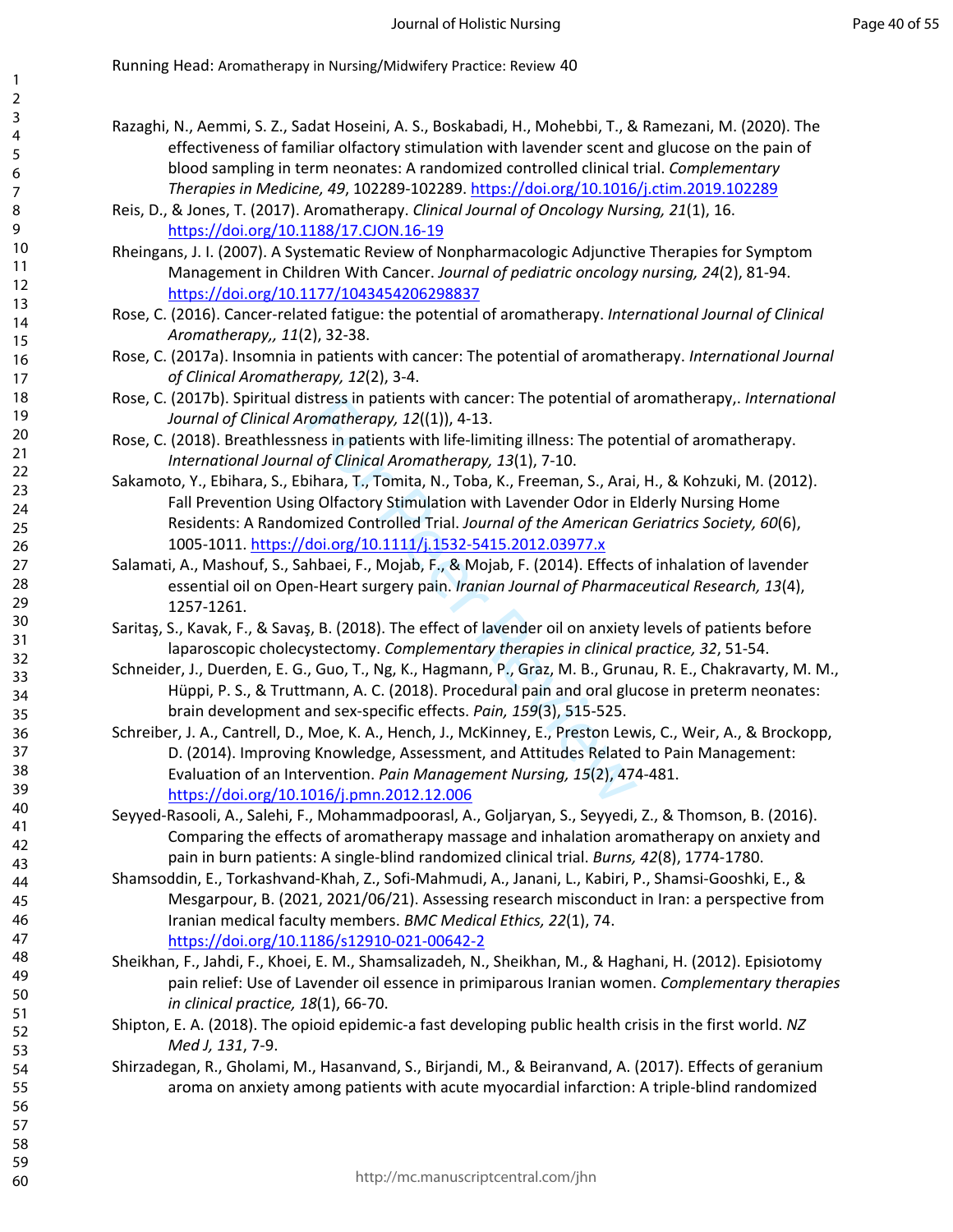| 1            |                                                                                                              |
|--------------|--------------------------------------------------------------------------------------------------------------|
| 2            |                                                                                                              |
| 3            |                                                                                                              |
| 4            | clinical trial. Complementary therapies in clinical practice, 29, 201-206.                                   |
| 5            | https://doi.org/10.1016/j.ctcp.2017.10.005                                                                   |
| 6            | Smith, A. M., Farrington, M. M., & Bruene, D. (2019). C5 SCENTsible Aromatherapy. Pain Management            |
| 7            | Nursing, 20(2), 102.                                                                                         |
| 8            | Snow, A. L., Hovanec, L., & Brandt, J. (2004). A controlled trial of aromatherapy for agitation in nursing   |
| 9            | home patients with dementia. Journal of Alternative and Complementary Medicine, 10(3), 431-                  |
| 10           | 437. https://doi.org/10.1089/1075553041323696                                                                |
| 11           | Soden, K., Vincent, K., Craske, S., Lucas, C., & Ashley, S. (2004). A randomized controlled trial of         |
| 12           | aromatherapy massage in a hospice setting. Palliative medicine, 18(2), 87-92.                                |
| 13<br>14     | https://doi.org/10.1191/0269216304pm874oa                                                                    |
| 15           | Stallings-Welden, L. M., Doerner, M., Ketchem, E. L., Benkert, L., Alka, S., & Stallings, J. D. (2018). A    |
| 16           | comparison of aromatherapy to standard care for relief of PONV and PDNV in ambulatory                        |
| 17           | surgical patients. Journal of PeriAnesthesia Nursing, 33(2), 116-128.                                        |
| 18           | Stewart, M. T., Misra, S. M., Weydert, J. A., Tsai, S.-L., McClafferty, H., Brenner, M. G., & Brown, M. L.   |
| 19           | (2018). Integrative Therapies to Support Pediatric Palliative Care: the Current Evidence. Current            |
| 20           | pediatrics reports (Philadelphia, PA), 6(2), 150-157. https://doi.org/10.1007/s40124-018-0167-6              |
| $21$         | Taavoni, S., Darsareh, F., Joolaee, S., & Haghani, H. (2013). The effect of aromatherapy massage on the      |
| 22           |                                                                                                              |
| 23           | psychological symptoms of postmenopausal Iranian women. Complementary Therapies in                           |
| 24           | Medicine, 21(3), 158-163. https://doi.org/10.1016/j.ctim.2013.03.007                                         |
| 25           | Tamaki, K., Fukuyama, A. K., Terukina, S., Kamada, Y., Uehara, K., Arakaki, M., Yamashiro, K., Miyashita,    |
| 26           | M., Ishida, T., McNamara, K. M., Ohuchi, N., Tamaki, N., & Sasano, H. (2017). Randomized trial of            |
| 27           | aromatherapy versus conventional care for breast cancer patients during perioperative periods.               |
| 28           | Breast Cancer Research and Treatment, 162(3), 523-531. https://doi.org/10.1007/s10549-017-                   |
| 29           | 4134-7                                                                                                       |
| $30\,$<br>31 | Thrane, S. (2013). Effectiveness of Integrative Modalities for Pain and Anxiety in Children and              |
| 32           | Adolescents With Cancer:A Systematic Review. Journal of pediatric oncology nursing, 30(6), 320-              |
| 33           | 332. https://doi.org/10.1177/1043454213511538                                                                |
| 34           | Tricco, A. C., Lillie, E., Zarin, W., O'Brien, K. K., Colquhoun, H., Levac, D., Moher, D., Peters, M. D. J., |
| 35           | Horsley, T., Weeks, L., Hempel, S., Akl, E. A., Chang, C., McGowan, J., Stewart, L., Hartling, L.,           |
| 36           | Aldcroft, A., Wilson, M. G., Garritty, C., Lewin, S., Godfrey, C. M., MacDonald, M. T., Langlois, E.         |
| 37           | V., Soares-Weiser, K., Moriarty, J., Clifford, T., Tunçalp, Ö., & Straus, S. E. (2018). PRISMA               |
| 38           | extension for scoping reviews (PRISMA-ScR): Checklist and explanation. Annals of internal                    |
| 39           | medicine, 169(7), 467-473. https://doi.org/10.7326/M18-0850                                                  |
| 40           | Tugut, N., Demirel, G., Baser, M., Ata, E. E., & Karakus, S. (2017). Effects of lavender scent on patients'  |
| 41           |                                                                                                              |
| 42           | anxiety and pain levels during gynecological examination. Complementary therapies in clinical                |
| 43           | practice, 28, 65.                                                                                            |
| 44           | Vakilian, K., Atarha, M., Bekhradi, R., & Chaman, R. (2010). Healing advantages of lavender essential oil    |
| 45           | during episiotomy recovery: A clinical trial. Complementary therapies in clinical practice, 17(1),           |
| 46           | 50-53. https://doi.org/10.1016/j.ctcp.2010.05.006                                                            |
| 47           | Vakilian, K., Keramat, A., & Gharacheh, M. (2018). Controlled Breathing With or Without Lavender             |
| 48           | Aromatherapy for Labor Pain at the First Stage: A Randomized Clinical Trial. Crescent Journal of             |
| 49           | Medical and Biological Sciences, 5(3), 172-175.                                                              |
| 50           | van Dijk, M., O'Flaherty, L. A., Hoedemaker, T., van Rosmalen, J., & Rode, H. (2018). Massage has no         |
| 51<br>52     | observable effect on distress in children with burns: A randomized, observer-blinded trial. Burns,           |
| 53           | 44(1), 99-107. https://doi.org/10.1016/j.burns.2017.10.002                                                   |
| 54           | Vaziri, F., Khosropoor, M., Hidari, M., Pourahmad, S., Morshed Behbahani, B., & Saki, F. (2019). The         |
| 55           | Effect of Aromatherapy by Lavender Oil on Infant Vaccination Pain: a Double Blind Randomized                 |
| 56           | Controlled Trial. Journal of caring sciences, 8(1), 17-21. https://doi.org/10.15171/jcs.2019.003             |
| 57           |                                                                                                              |
| 58           |                                                                                                              |
| 59           |                                                                                                              |
| 60           | http://mc.manuscriptcentral.com/jhn                                                                          |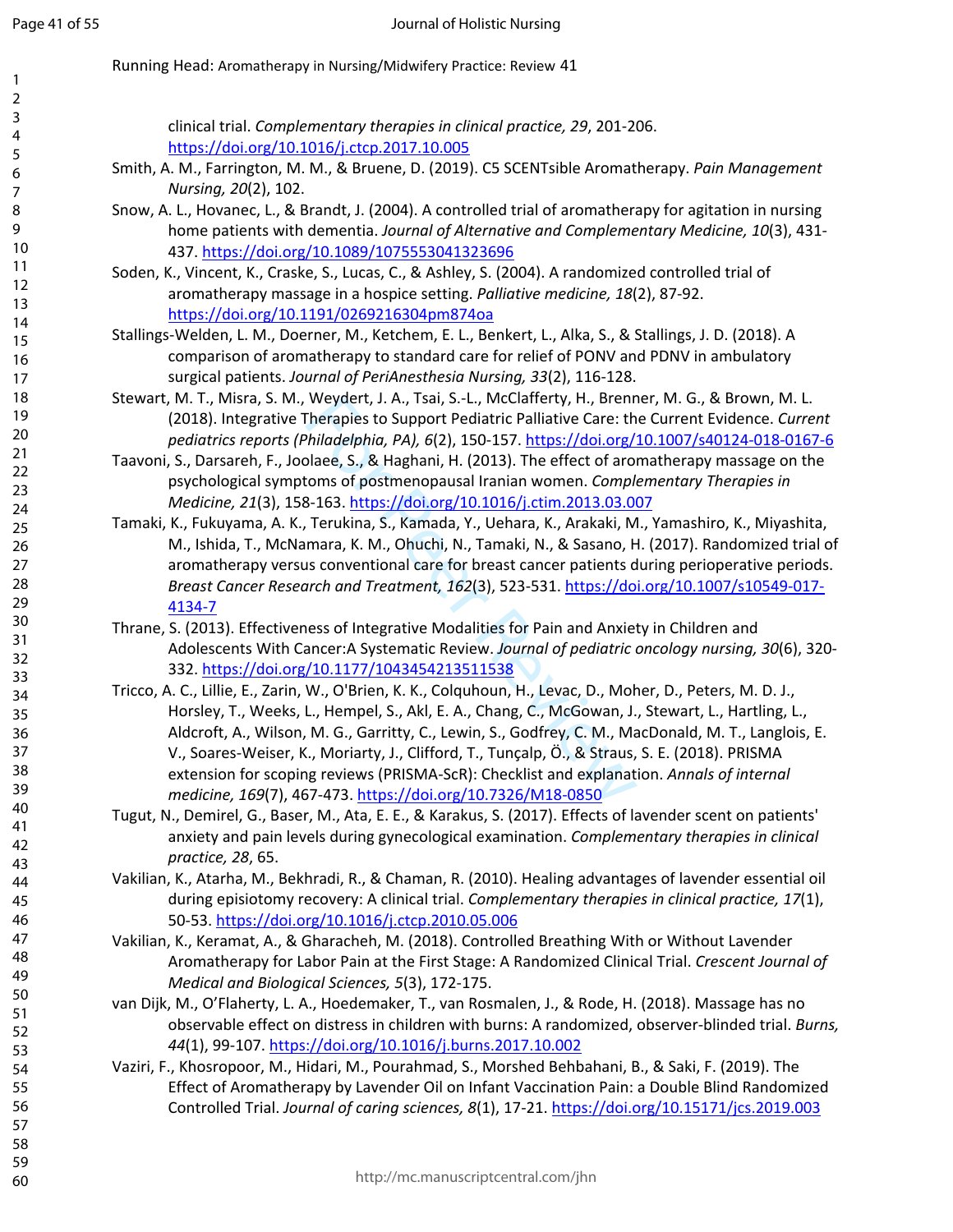- Vaziri, F., Sahebkaram, Z., Bahrami, R., Pourahmad, S., & Azima, S. (2018). Lavender oil aromatherapy on infantile colic and maternal mood: A double blind randomized clinical trial. *Pharmaceutical Sciences, 24*(1), 38-43. <https://doi.org/10.15171/PS.2018.07>
- Weaver, M. S., Robinson, J., & Wichman, C. (2020). Aromatherapy improves nausea, pain, and mood for patients receiving pediatric palliative care symptom-based consults: A pilot design trial. *Palliative & supportive care, 18*(2), 158-163.<https://doi.org/10.1017/S1478951519000555>
- Wilcock, A., Manderson, C., Weller, R., Walker, G., Carr, D., Carey, A.-M., Broadhurst, D., Mew, J., & Ernst, E. (2004). Does aromatherapy massage benefit patients with cancer attending a specialist palliative care day centre? *Palliative medicine, 18*(4), 287-290. <https://doi.org/10.1191/0269216304pm895oa>
- Williams, T. I. (2006). Evaluating effects of aromatherapy massage on sleep in children with autism: A pilot study. *Evidence-based Complementary and Alternative Medicine, 3*(3), 373-377. <https://doi.org/10.1093/ecam/nel017>
- Woronuk, G., Demissie, Z., Rheault, M., & Mahmoud, S. (2011). Biosynthesis and therapeutic properties of Lavandula essential oil constituents. *Planta medica, 77*(01), 7-15.

**PRANCES** 

Yip, Y. B., & Tse, S. H.-M. (2006). An experimental study on the effectiveness of acupressure with aromatic lavender essential oil for sub-acute, non-specific neck pain in Hong Kong. *Complementary therapies in clinical practice, 12*(1), 18-26. <https://doi.org/10.1016/j.ctcp.2005.09.005>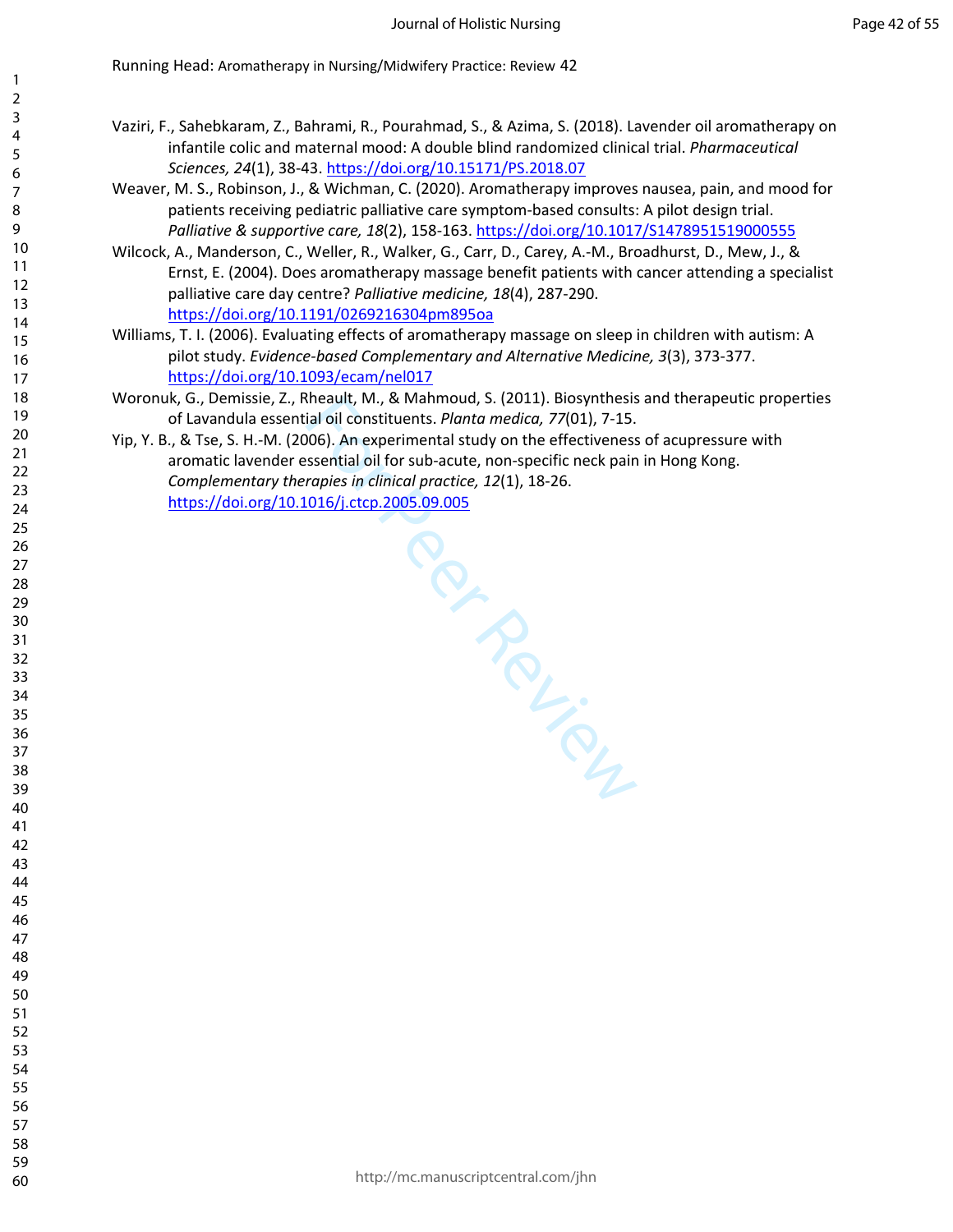Running Head: SYSTEMATIC REVIEW OF THE USE OF AROMATHERAPY IN ADULT NURSING PRACTICE (2005-2019)

## **Figure 1: Flow Diagram**

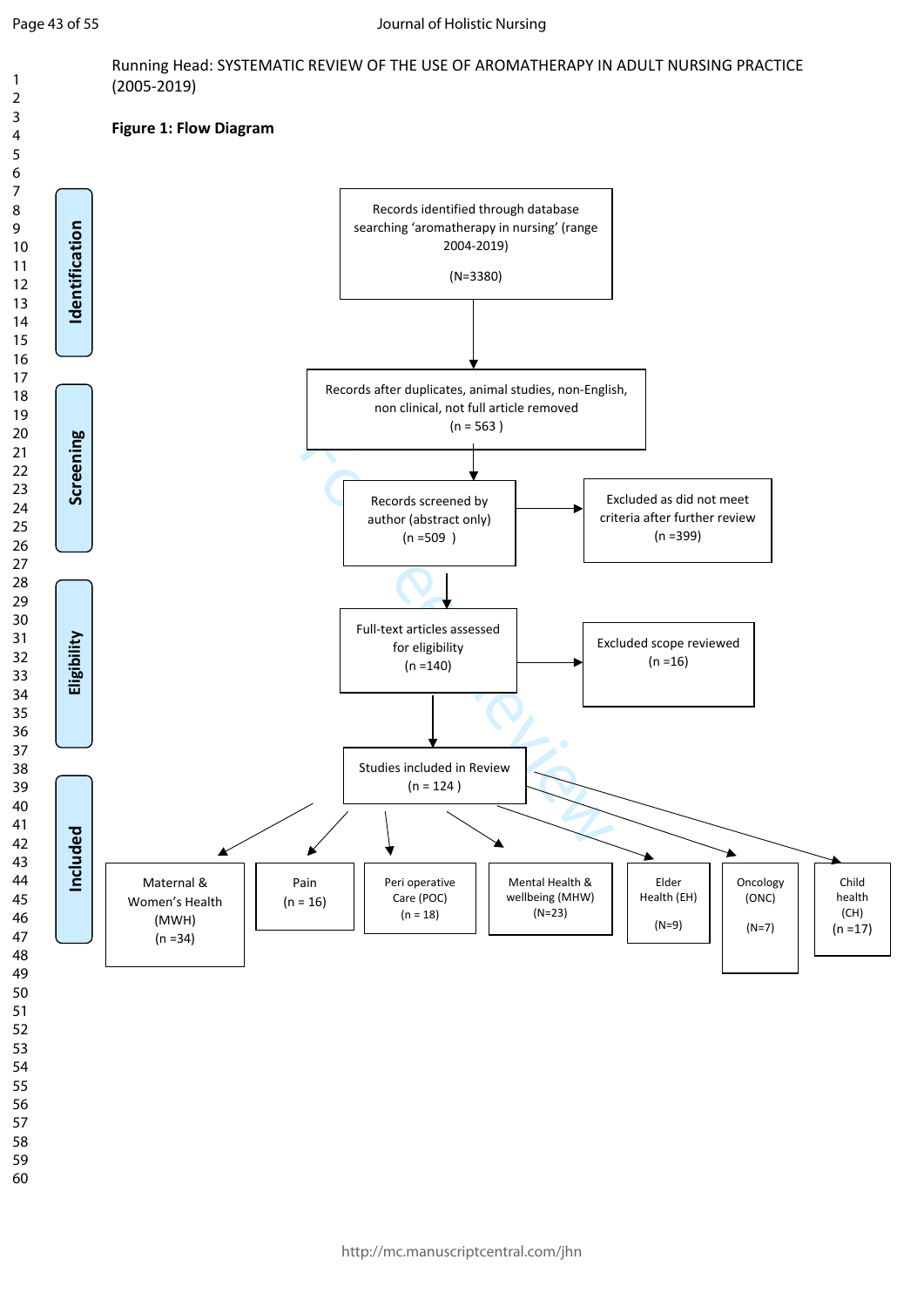| <b>Authors</b>       | Year | Country    | <b>Trial</b><br><b>Type</b> | Reason                           | <b>EO</b>                     | N    | Active        | Placebo     | control       | Route                 | <b>Outcomes</b>             | Significance |
|----------------------|------|------------|-----------------------------|----------------------------------|-------------------------------|------|---------------|-------------|---------------|-----------------------|-----------------------------|--------------|
| Bagheri-Nesami et al | 2016 | Iran       | <b>RCT</b>                  | Fatigue                          | Lavender                      | 59   | EO.           | N/A         | Usual         | <b>INH</b>            | <b>FSS</b>                  | <b>NO</b>    |
| Bahrami et al        | 2017 | Iran       | <b>RCT</b>                  | <b>Anxiety ACS</b>               | Lavender                      | 90   | EO            | N/A         | Usual<br>care | <b>MASS</b>           | HADS,<br>physiological      | <b>YES</b>   |
| Bahrami et al        | 2018 | Iran       | <b>RCT</b>                  | Fatigue ACS                      | Lavender                      | 135  | EO<br>+MASS   | Reflexology | control       | <b>MASS</b>           | RFS,<br>physiological       | <b>YES</b>   |
| Donaldson et al      | 2017 | <b>USA</b> | Quasi                       | Anxiety                          | <b>BLEND</b><br>44            |      | Blend<br>EO's | N/A<br>N/A  |               | <b>DIFF</b>           | STAI-Y1                     | <b>NO</b>    |
| Eren et al           | 2017 | Turkey     | Quasi                       | Anxiety                          | Lavender                      | 45   | EO            | Sunflower   | N/A           | <b>INH</b>            | STAI I and II               | <b>NO</b>    |
| Farner et al         | 2019 | <b>USA</b> | Quasi                       | Pre exam anxiety                 | Lavender +<br>Rosemary        | 14   | EO's          | Plain       | nil           | $MASS+$<br><b>INH</b> | <b>WTAS GSES</b>            | NO.          |
| Hajibagheri et al    | 2014 | Turkey     | <b>RCT</b>                  | Sleep                            | Rose                          | 60   | EO            | N/A         | Usual<br>care | INH night             | PSQi                        | YES          |
| Hassanzadeh et al    | 2018 | Iran       | <b>RCT</b>                  | Fatigue dialysis                 | Lavender                      | 60   | EO            | Relaxation  | Usual         | <b>INH</b>            | <b>BFI</b>                  | <b>YES</b>   |
| Iokawa et al         | 2018 | Japan      | <b>RT</b>                   | Anxiety,<br>accuracy             | Lavender +<br>Grapefruit      | 28   | EO's          | Water       | N/A           | <b>INH</b>            | STAI,<br>accuracy           | mixed        |
| Johnson et al        | 2017 | <b>USA</b> | Quasi                       | Nurse stress                     | Lavender                      | 71   | <b>EO</b>     | N/A         | N/A           | <b>DIFF</b>           | workplace<br>stress         | <b>YES</b>   |
| Karadag et al        | 2015 | Turkey     | <b>RCT</b>                  | Sleep/anxiety                    | Lavender                      | 60   | EO            | N/A         | Usual<br>care | <b>INH</b>            | PSQI                        | <b>YES</b>   |
| Karadag et al        | 2015 | Turkey     | <b>RCT</b>                  | Sleep/anxiety                    | Lavender                      | 60   | EO            | N/A         | Usual<br>care | <b>INH</b>            | PSQI                        | <b>YES</b>   |
| Lee M.K et al        | 2017 | korea      | <b>RCT</b>                  | Fatigue, sleep,<br>immunity      | <b>BLEND</b>                  | 60   | EO's<br>blend | N/A         | Usual<br>care | <b>INH</b>            | NRS, bloods                 | <b>MXD</b>   |
| Muz et al            | 2017 | Turkey     | <b>RCT</b>                  | Fatigue/sleep HD                 | Lavender +<br>sweet<br>orange | 62   | EO'S          | N/A         | Usual         | <b>INH</b>            | VAS, PSQI,<br>Pfi           | YES          |
| Seo et al            | 2017 | Korea      | <b>CT</b>                   | Stress/haliotosis/<br>Xerostomia | <b>BLEND</b>                  | 120  | Blend<br>EO's | Saline      | Usual<br>care | Gargle                | VAS, pH,<br>breath<br>check | <b>YES</b>   |
| Shirzadegan et al    | 2017 | Iran       | <b>RCT</b>                  | <b>Anxiety AMI</b>               | German.<br>Chamomile          | 80   | EO            | Plain oil   | N/A           | <b>INH</b>            | <b>STAI</b>                 | YES          |
|                      |      |            |                             |                                  | <b>TOTAL</b>                  | 1048 |               |             |               |                       |                             |              |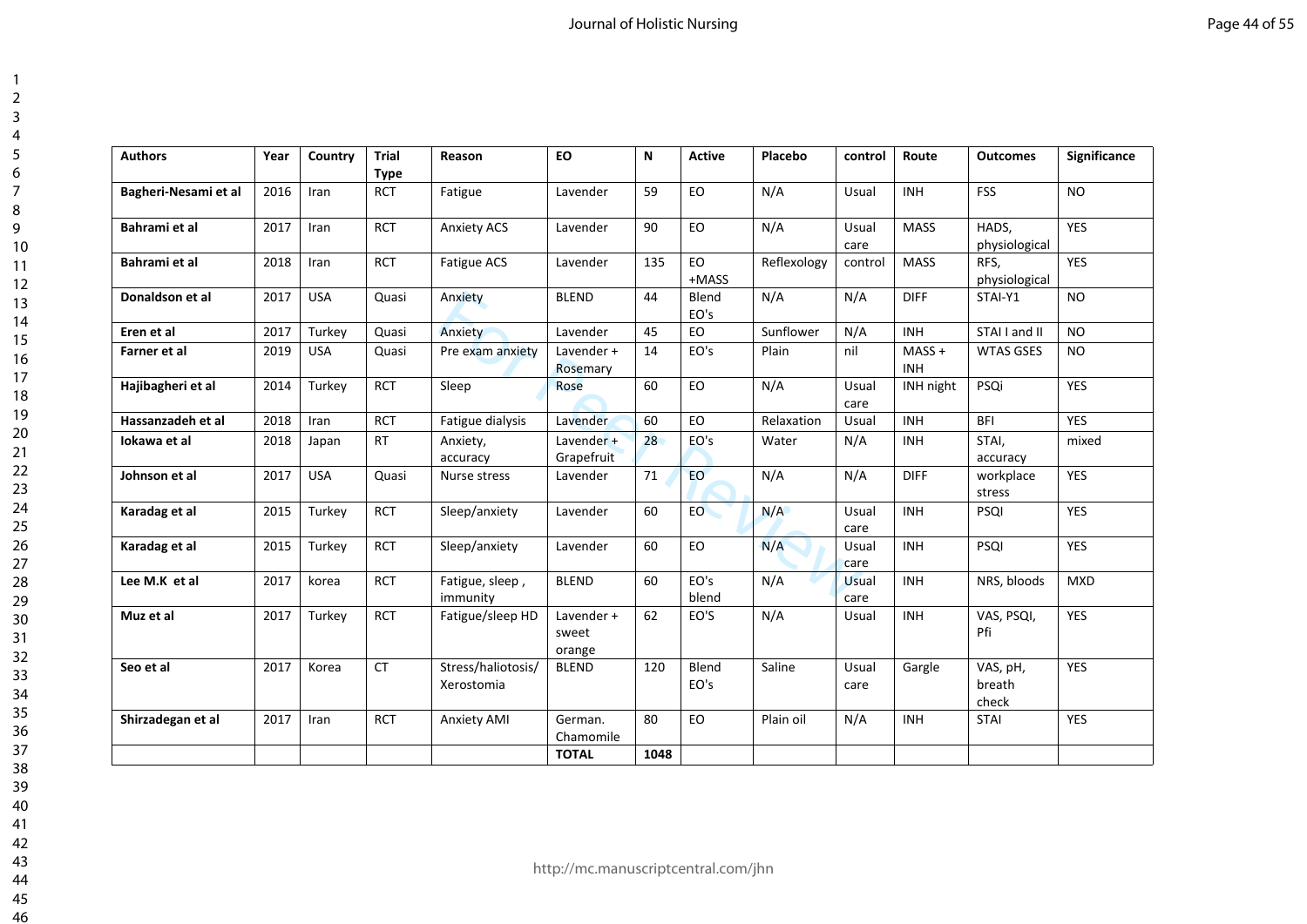| 1                       |                                                              |
|-------------------------|--------------------------------------------------------------|
| $\overline{c}$          |                                                              |
| 3                       | Table 3 Studies Related to Mental Health and Wellbeing (MHW) |
| $\overline{\mathbf{4}}$ |                                                              |
| 5                       |                                                              |
| $\boldsymbol{6}$        |                                                              |
| $\overline{7}$          |                                                              |
| 8<br>9                  |                                                              |
| 10                      |                                                              |
| 11                      |                                                              |
| 12                      |                                                              |
| 13                      |                                                              |
| 14                      |                                                              |
| 15                      | For Peer Review                                              |
| 16                      |                                                              |
| 17                      |                                                              |
| 18                      |                                                              |
| 19                      |                                                              |
| 20                      |                                                              |
| 21                      |                                                              |
| 22                      |                                                              |
| 23                      |                                                              |
| 24                      |                                                              |
| 25                      |                                                              |
| 26                      |                                                              |
| 27                      |                                                              |
| 28<br>29                |                                                              |
| 30                      |                                                              |
| 31                      |                                                              |
| 32                      |                                                              |
| 33                      |                                                              |
| 34                      |                                                              |
| 35                      |                                                              |
| 36                      |                                                              |
| 37                      |                                                              |
| 38                      |                                                              |
| 39                      |                                                              |
| 40                      |                                                              |
| 41                      |                                                              |
| 42                      |                                                              |
| 43                      | http://mc.manuscriptcentral.com/jhn                          |
| 44                      |                                                              |
| 45                      |                                                              |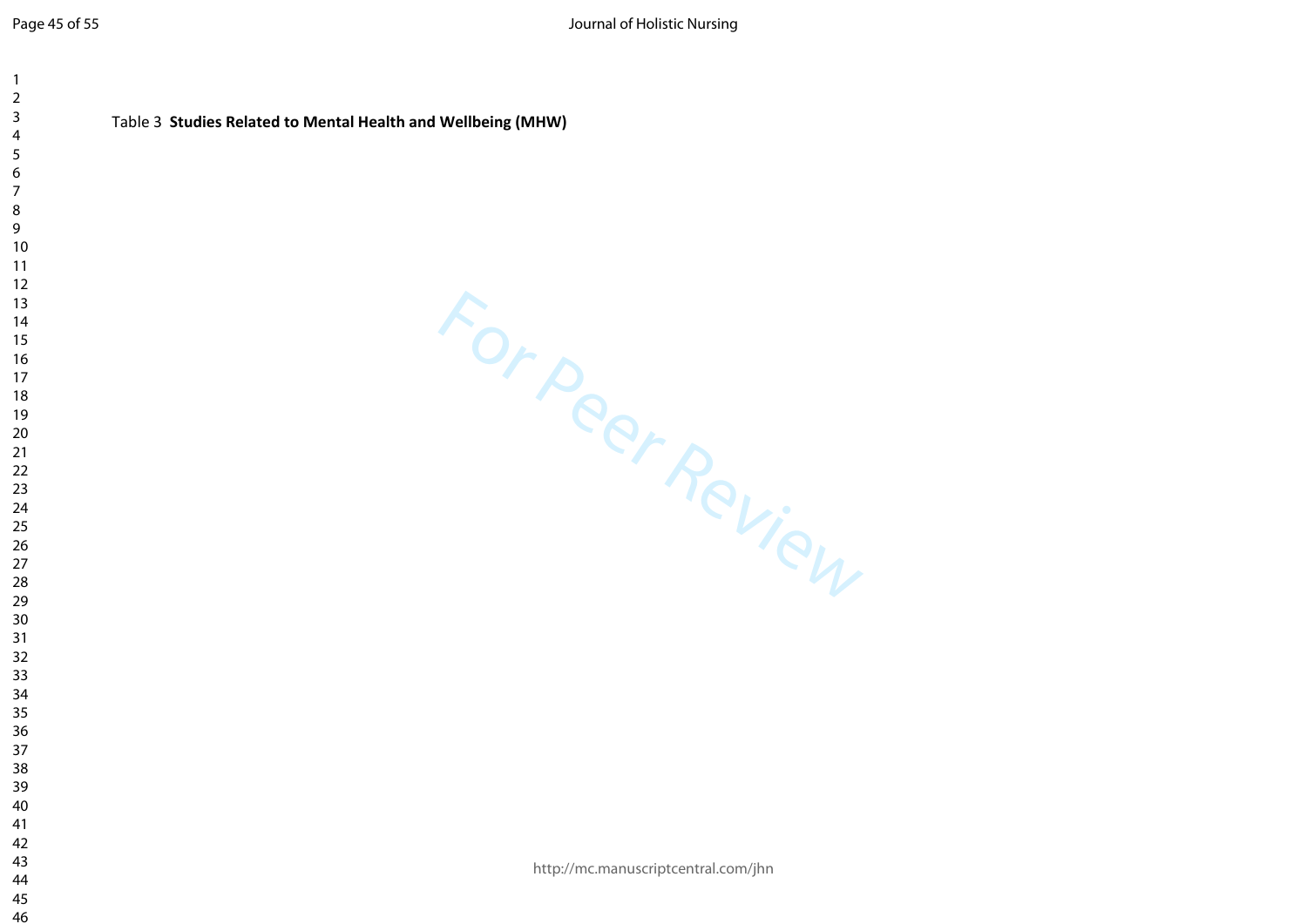$\overline{1}$  $\overline{2}$  $\overline{3}$  $\overline{4}$  $\overline{5}$ 6  $\overline{7}$ 8  $\overline{9}$ 

| <b>Authors</b>            | Year | Country       | Study<br><b>Type</b>     | Condition                       | N   | <b>Active</b>   | Placebo                | Control       | Route                  | <b>Main Outcome</b>         | Significance |
|---------------------------|------|---------------|--------------------------|---------------------------------|-----|-----------------|------------------------|---------------|------------------------|-----------------------------|--------------|
| Afshar et al              | 2015 | Iran          | <b>RCT</b>               | Post partum<br>fatigue          | 158 | EO              | Sesame                 | N/A           | INH                    | <b>PSQUI</b>                | <b>YES</b>   |
| Alavi et al               | 2014 | Iran          | Exp                      | Labour                          | 120 | Jasmine<br>mass | jasmine<br>inhale      | N/A           | <b>MASS</b><br>+inhale | Pain/anxiety                | YES          |
| Apay et al                | 2012 | Turkey        | Quasi                    | Dysmen.                         | 150 | EO +M           | Plain oil              | Nil           | MASS                   | VAS                         | <b>YES</b>   |
| Asazawa                   | 2017 | Japan         | Quasi                    | fatigue                         | 34  | Blend           | N/A                    | N/A           | MASS                   | Fatigue/anxiety             | <b>YES</b>   |
| Bagheri-Nesami et al      | 2016 | Iran          | <b>RCT</b>               | Fatigue                         | 59  | EO              | N/A                    | Usual         | INH                    | <b>FSS</b>                  | No           |
| Bahrami et al             | 2017 | Iran          | <b>RCT</b>               | <b>Anxiety ACS</b>              | 90  | EO              | N/A                    | Usual<br>care | <b>MASS</b>            | HADS,                       | Sig          |
| Bahrami et al             | 2018 | Iran          | <b>RCT</b>               | Fatigue ACS                     | 135 | EO +M           | Reflexolo<br>gy        | control       | MASS                   | RFS, physiological          | Mixed        |
| Bakhtiari et al           | 2014 | Iran          | <b>RCT</b>               | Menopause                       | 62  | EO              | Water                  | N/A           | INH                    | <b>MENQOI</b>               | <b>YES</b>   |
| <b>Burns et al</b>        | 2007 | Italy         | <b>RCT</b>               | Labour Pain                     | 513 | EO blend        | N/A                    | Usual         | <b>MASS</b>            | Pain VAS                    | <b>NO</b>    |
| <b>Conrad &amp; Adams</b> | 2012 | <b>USA</b>    | Pilot                    | Post part<br>fatigue            | 28  | EO              | N/A                    | N/A           | INH +MASS              | PND                         | <b>YES</b>   |
| Dehkordi et al            | 2014 | Iran          | <b>RCT</b>               | Dysmen.                         | 96  | EO              | Sesame                 | N/A           | INH                    | pain, bleeding              | <b>MXD</b>   |
| Effati-Daryani et al      | 2018 | Iran          | <b>RCT</b>               | Fatigue<br>delivery             | 141 | EO +MASS        | Plain<br><b>MASS</b>   | N/A           | MASS                   | PSQI                        | <b>YES</b>   |
| Heydari et al             | 2018 | Iran          | <b>RCT</b>               | PMT                             | 62  | EO              | Plain oil              | N/A           | INH                    | PMS screening tool          | <b>YES</b>   |
| Karaman                   | 2016 | Turkey        | <b>RCT</b>               | Procedural<br>pain +<br>anxiety | 106 | EO.             | Water                  | N/A           | <b>INH</b>             | VAS pain + STAI             | <b>YES</b>   |
| Kazemzadeh et al          | 2016 | Iran          | <b>RCT cross</b><br>over | menopause                       | 100 | EO              | <b>Diluted</b><br>milk | N/A           | INH                    | hot flushes                 | <b>YES</b>   |
| Lee, Cho, Kang            | 2014 | Korea         | Experimen<br>tal         | 50HT/cortisol                   | 22  | EO              | N/A                    | N/A           | INH                    | plasma 5-HT and<br>cortisol | <b>YES</b>   |
| Matsumoto et al           | 2016 | Japan         | <b>RCT</b>               | PMS<br>emotional                | 21  | EO              | Water                  | N/A           | INH                    | POMS                        | <b>YES</b>   |
| Matsumoto et al           | 2017 | Japan         | <b>RCT</b>               | PMS<br>emotional                | 17  | EO              | N/A                    | Lav           | INH                    | <b>POMS</b>                 | <b>YES</b>   |
| Sheikhan et al            | 2012 | Iran          | <b>RCT</b>               | Episiotomy                      | 60  | EO              | N/A                    | Usual<br>care | SITZ                   | REEDA                       | <b>YES</b>   |
| Sriasih et al             | 2019 | Indonesi<br>a | QUASI                    | Labour Pain                     | 70  | EO +M           | Coconut<br>Oil Mass    | N/A           | MASS                   | VAS pain                    | YES          |
| Tadokoro et al            | 2017 | Japan         | Quasi                    | Labour<br>oxytocin              | 11  | EO              | Propyl<br>glycol       | N/A           | INH                    | Saliva                      | <b>NO</b>    |
| Tanvisut et al            | 2018 | Thailand      | <b>RC</b>                | Labour pain                     | 104 | EO              | N/A                    | Usual<br>are  | INH                    | VAS pain                    | <b>YES</b>   |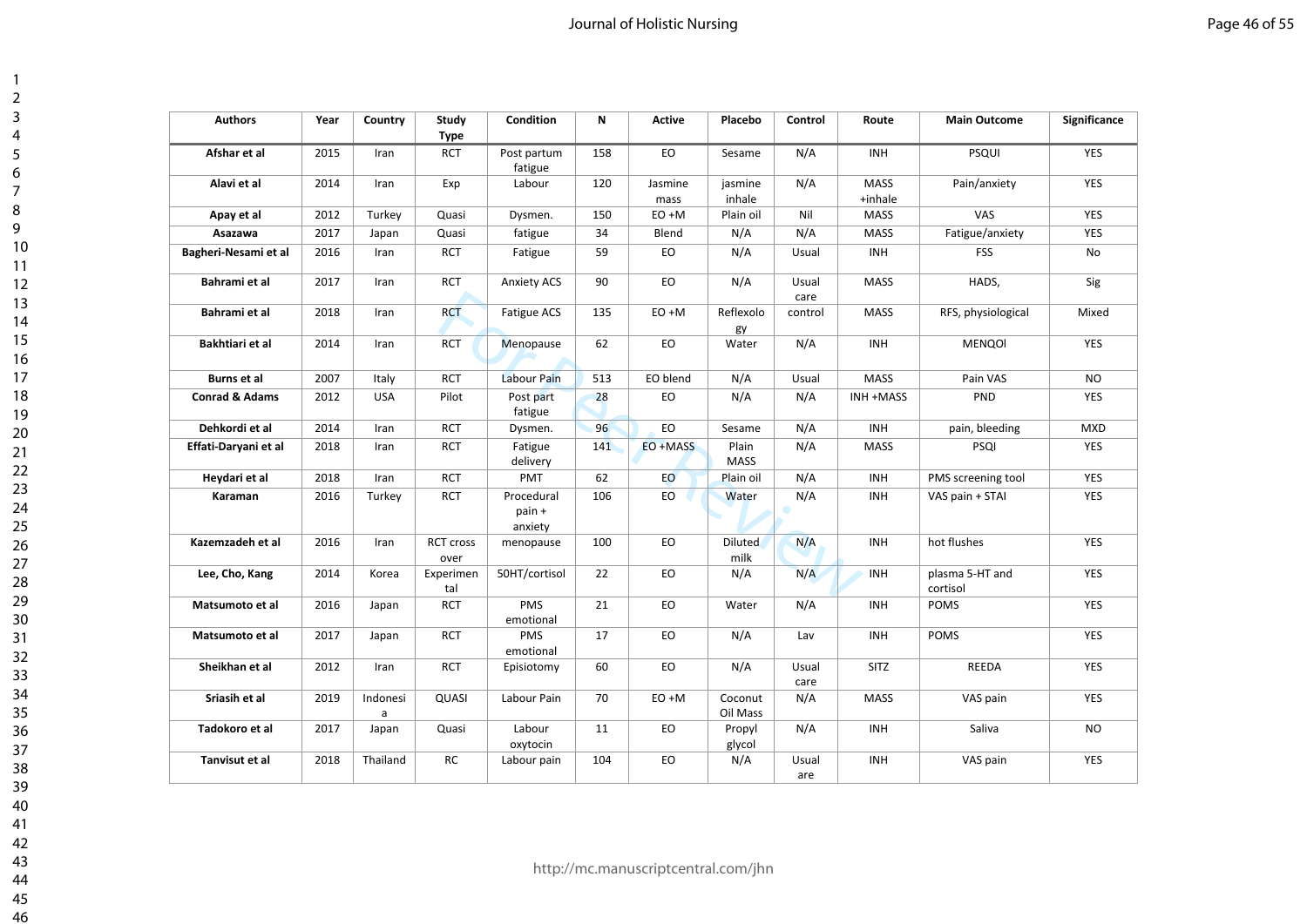## Journal of Holistic Nursing

| Taavoni et al       | 2013 | Iran   | <b>RCT</b> | Menopause     | 87   | Blend EO's  | Plain   | Usual  | <b>MASS</b> | <b>MRS</b>        | <b>YES</b> |
|---------------------|------|--------|------------|---------------|------|-------------|---------|--------|-------------|-------------------|------------|
|                     |      |        |            |               |      |             |         | care   |             |                   |            |
|                     |      |        |            |               |      |             |         |        |             |                   |            |
| Umura et al         | 2006 | Japan  | Quasi      | Post partum   | 36   | $EO + M$    | n/a     | Usual  | <b>MASS</b> | BLUES, POMS, STAI | <b>YES</b> |
|                     |      |        |            | anxiety       |      |             |         | caes   |             |                   |            |
| Uzuncakmak & Alkaya | 2018 | Turkey | <b>RCT</b> | <b>PMS</b>    | 77   | EO          | N/A     | Nil    | <b>INH</b>  | PMS scale         | <b>YES</b> |
| Vakilan et al       | 2010 | Iran   | <b>RCT</b> | Episiotomy    | 120  | EO + breath | Water   | lodine | <b>SITZ</b> | REEDA VAS pain    | <b>YES</b> |
|                     |      |        |            |               |      |             | inhale  |        |             |                   |            |
| <b>IBID</b>         | 2018 | Iran   | <b>RCT</b> | Labour pain   | 120  | $EO + M$    | Plain M | N/A    | <b>INH</b>  | VAS Pain          | <b>YES</b> |
| Varziri             | 2017 | Iran   | <b>RCT</b> | Post partum   | 56   | EO          | Sesame  | N/A    | <b>INH</b>  | Vas pain, fatigue | <b>YES</b> |
|                     |      |        |            | pain, fatigue |      |             |         |        |             |                   |            |
| Yazdkhasti et al    | 2016 | Iran   | <b>RCT</b> | Labour        | 120  | EO          | Water   | N/A    | <b>INH</b>  | Pain VAS          | <b>YES</b> |
|                     |      |        |            | <b>TOTAL</b>  | 2775 |             |         |        |             |                   |            |

Table 4: Maternal and Women's Health

## **Key to table 4**

**RCT- random controlled trial**

**CT-controlled trial**

**MHW- mental health and wellbeing**

**WH=women's health**

**EO= essential oil**

**M=MASS**

**N/R- nil reported**

**N/S- not stated**

**For Per Review Additional Person Per Review Property and Person Per Review Property and Person Per Review Property Additional Person Per Review Property Per Review Property Per Review Property Per Review Property Per Revi**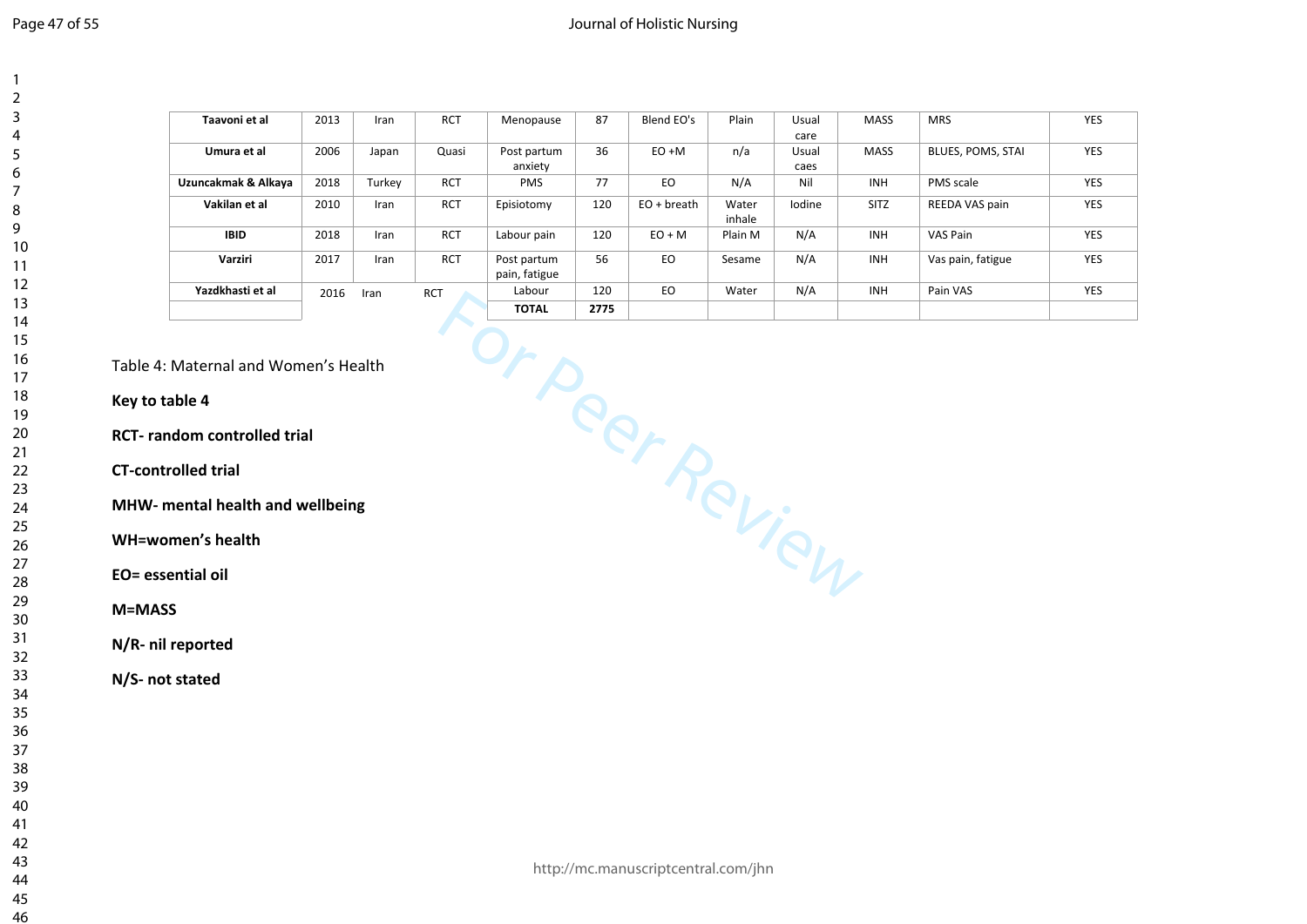|                            | Year | Country     | <b>Type</b>  | <b>Condition</b>           | <b>EO</b>      | N               | <b>Active</b>                   | Control             | Placebo        | Route               | <b>Outcome</b>          | Signifi-<br>cance |
|----------------------------|------|-------------|--------------|----------------------------|----------------|-----------------|---------------------------------|---------------------|----------------|---------------------|-------------------------|-------------------|
| Adib-Hajbaghery & Hosseini | 2015 | <b>Iran</b> | <b>RCT</b>   | PONV/PNDV                  | Ginger         | 120             | EO                              | N/A                 | Saline         | <b>INH</b>          | PONV VAS                | Y                 |
| Anderson & Gross           | 2004 | <b>UK</b>   | <b>RCT</b>   | PONV/PNDV                  | P'mint         | 33              | EO                              | Saline              | Iso-<br>propyl | <b>INH</b>          | PONV VAS                | Y                 |
| Ayik & Ozden               | 2018 | Turkey      | <b>RCT</b>   | Pre op anxiety             | Lav            | 80              | EO                              | N/A                 | Usual          | Mass                | STAI, sleep             | Y                 |
| Beylikioglu & Arslan       | 2018 | Turkey      | <b>RCT</b>   | Pre op anxiety             | Lav            | 80              | EO                              | N/A                 | Usual          | <b>INH</b>          | <b>STAI</b>             | Y                 |
| Braden et al               | 2009 | <b>USA</b>  | <b>RCT</b>   | Pre op anxiety             | Lavandi<br>n   | 150             | EO                              | Jojoba              | Usual<br>care  | <b>INH</b><br>skin  | anxiety<br>reduction    | Y                 |
| Fazlollahpour-Rokni et al  | 2019 | Iran        | <b>RCT</b>   | Pre op anxiety CABG        | Rose           | 66              | EO                              | N/A                 | Usual<br>care  | <b>INH</b>          | SAI                     | N                 |
| Ferruggiari et al          | 2012 | <b>USA</b>  | Quasi        | PONV/PNDV                  | P'mint         | 71              | EO.                             | N/A                 | saline         | <b>INH</b>          | PONV VAS                | N                 |
| Franco et al               | 2015 | <b>USA</b>  | <b>RCT</b>   | Pre op anxiety             | Lav            | 91              | EO                              | Plain oil           | N/A            | <b>INH</b>          | STAI, vitals            | N                 |
| Hodge et al                | 2016 | <b>USA</b>  | <b>RCT</b>   | PONV/PNDV                  | Quease<br>Ease | 339             | QE                              | Blank<br><b>INH</b> | N/A            | <b>INH</b>          | VAS                     | Y                 |
| Hozumi et al               | 2018 | Japan       | <b>RCT</b>   | Pre op anxiety<br>Abo dis. | <b>RANGE</b>   | 361             | EO                              | Vapour              | Water          | <b>DIFF</b>         | 0-10 VAS                | Y                 |
| Jaruzel et al              | 2019 | <b>USA</b>  | Obs.         | Pre op anxiety             | Lav            | 30              | EO                              | N/A                 | N/A            | <b>INH</b>          | Anxiety<br>VAS          | Y                 |
| Johnson et al              | 2016 | <b>USA</b>  | <b>RETRO</b> | Pain, anxiety, nausea      | <b>BLEND.</b>  | 10372           | EO                              | N/A                 | N/A            | INH,<br><b>SKIN</b> | VAS                     | Y                 |
| kim et al                  | 2006 | <b>USA</b>  | <b>RCT</b>   | Post op pain               | Lav            | 50 <sup>°</sup> | $EO +$<br>O <sub>2</sub>        | N/A                 | oxygen         | <b>INH</b>          | post op<br>pain         | N                 |
| kim et al                  | 2007 | <b>USA</b>  | <b>RCT</b>   | Post op pain               | Lav            | 54              | $EO +$<br>O <sub>2</sub>        | baby oil            | O <sub>2</sub> | <b>INH</b>          | VAS                     | y                 |
| Mcilvoy                    | 2012 | <b>USA</b>  | Prosp.       | PNDV                       | <b>BLEND</b>   | 70              | QE                              | N/A                 | N/A            | <b>INH</b>          | VDS                     | N                 |
| Saritas et al              | 2018 | Turkey      | <b>RCT</b>   | Pre op anxiety             | Lav            | 110             | EO                              |                     | Usual<br>care  | <b>INH</b>          | <b>STAI</b>             | Y                 |
| Sites et al                | 2014 | <b>USA</b>  | <b>RCT</b>   | PONV/PNDV                  | P'mint         | 11              | EO<br><b>ALCO</b><br><b>HOL</b> | <b>BREATH</b>       | N/A            | <b>INH</b>          | <b>PONV</b>             | Y                 |
| Stallins-Welden et al      | 2014 | <b>USA</b>  | <b>RCT</b>   | PONV/PNDV                  | <b>BLEND</b>   | 254             | QE                              | N/A                 | Usual<br>care  | <b>INH</b>          | <b>VDS</b><br>nausea    | Y                 |
| Tamaki et al               | 2017 | Japan       | <b>RCT</b>   | Peri op anxiety            | <b>RANGE</b>   | 162             | choice<br>EO's                  | N/A                 | Usual<br>care  | <b>INH</b>          | QOL,<br>vitals,<br>meds | N                 |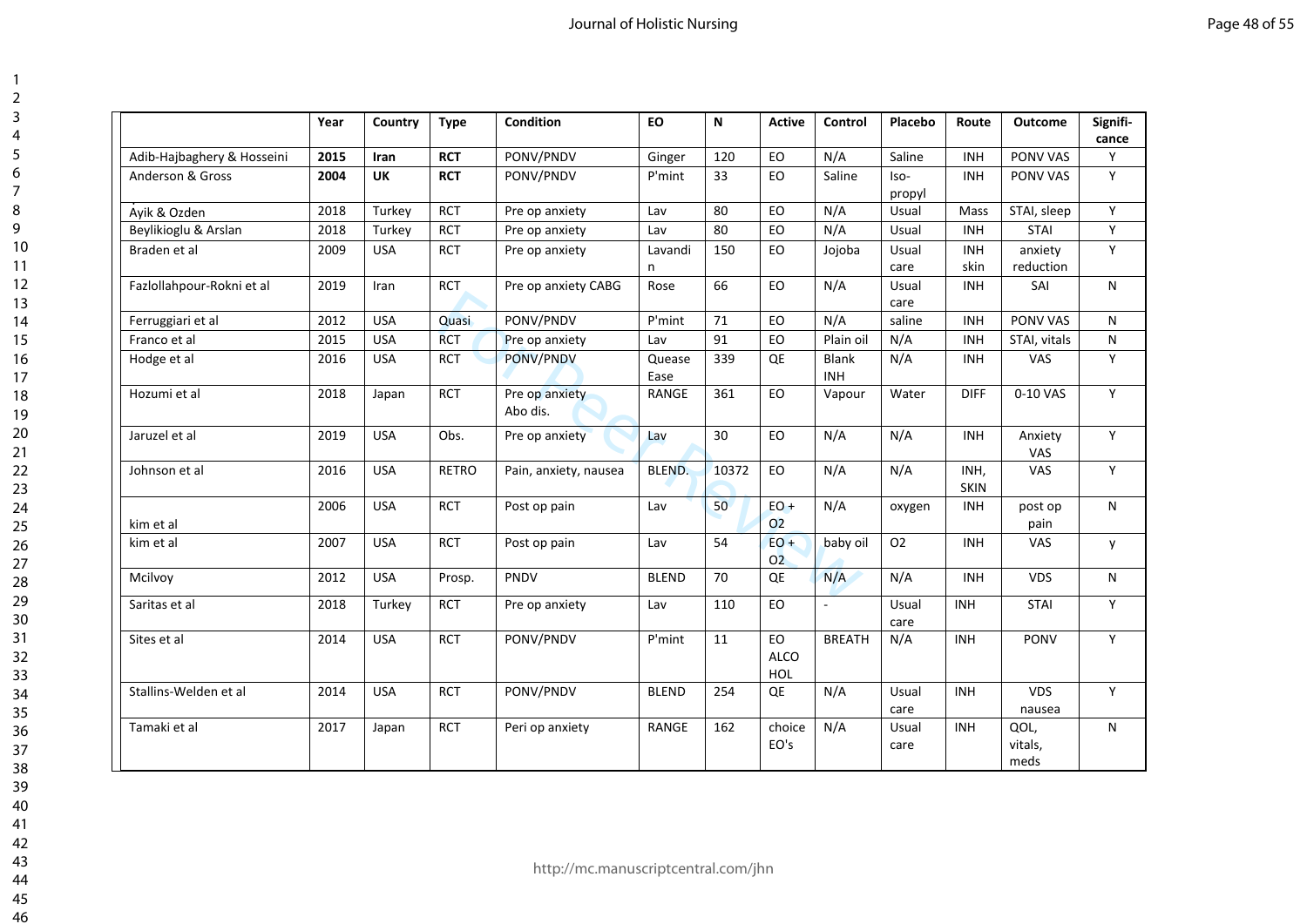KEY: VDS = Verbal descriptive Scale

## Table 5 Perioperative Care Studies

For Peer Review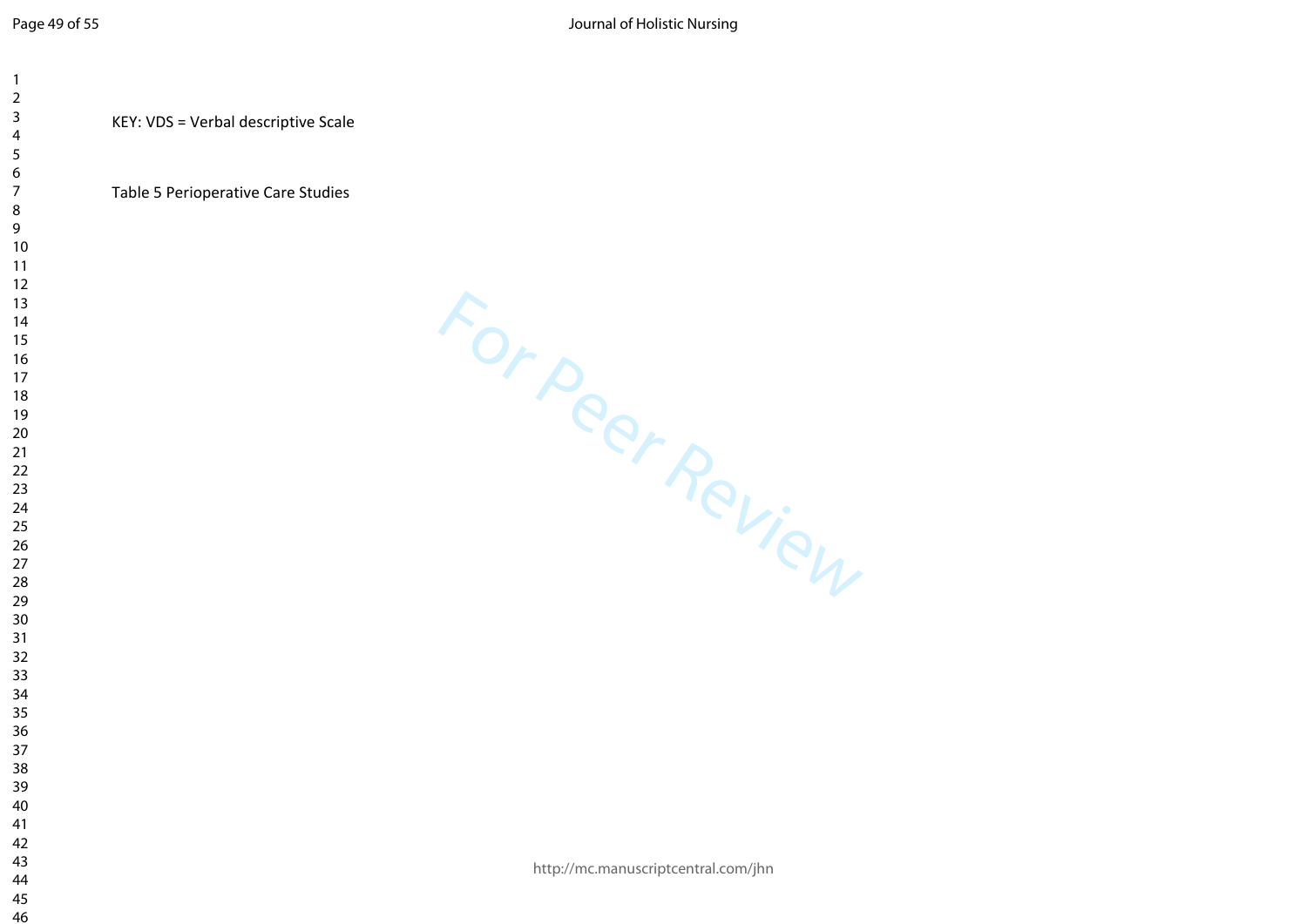| Name                            | Year | Country | <b>Method</b> | Reason                     | <b>Essential</b><br>Oil  | $N=$ | Active               | Placebo              | Control     | Route             | Outcome                       | Significance |
|---------------------------------|------|---------|---------------|----------------------------|--------------------------|------|----------------------|----------------------|-------------|-------------------|-------------------------------|--------------|
| Bagheri-<br>Nesami et al        | 2014 | Iran    | <b>RCT</b>    | Procedural                 | Lav                      | 46   | EO                   | Plain oil            | N/A         | <b>INH</b>        | pain VAS                      | Υ            |
| Bikmoradi et al                 | 2017 | Iran    | Quasi         | IV pain                    | Lav                      | 60   | $EO +$<br>alcohol    | Water                | N/A         | sterile water     | VAS pain +<br><b>STAI</b>     | Y            |
| Daneshpajooh<br>et al           | 2019 | Iran    | <b>RCT</b>    | <b>Burns</b>               | Rose                     | 132  | EO                   | Benson<br>relaxation | Usual       | <b>INH</b>        | Pain Anxiety<br>score         | Y            |
| Efe Arslan et al                | 2019 | Turkey  | <b>RCT</b>    | <b>Arthritis</b>           | <b>BLEND</b>             | 90   | $EO + MASS$          | <b>MASS</b>          | N/A         | MASS <sub>M</sub> | VAS                           | Y            |
| Eftekharsadat<br>et al          | 2018 | Iran    | <b>RCT</b>    | <b>Carpal Tunnel</b>       | Lav.<br>Stoechas         | 48   | EO cream             | Plain<br>cream       | N/A         | MASS <sub>M</sub> | <b>VAS BCTQ</b><br>function   | Y            |
| Ghods et al                     | 2015 | Iran    | <b>RCT</b>    | Procedural pain<br>anxiety | Lav                      | 34   | EO                   | N/A                  | water       | Dermal<br>spray   | VAS                           | Y            |
| Gok Metin et<br>al              | 2017 | Turkey  | <b>RCT</b>    | Neuropathic<br>pain        | <b>BLEND</b>             | 46   | $EO + MASS$          | N/A                  | Usual care  | MASS H&F          | VAS, QOL                      | Y            |
| Gok Metin et<br>al              | 2016 | Turkey  | <b>RCT</b>    | R. arthritis               | <b>BLEND</b>             | 51   | <b>Blend EO's</b>    | Reflex.              | Usual cares | <b>MASS</b>       | VAS, fatigue,<br>physiologica | Y            |
| Hasempur                        | 2015 | Iran    | <b>RCT</b>    | Carpal tunnel              | Ger. Cham                | 26   | EO                   | Plain oil            | N/A         | Dermal<br>spray   | BQ + motor<br>function        | Y            |
| Kane et al                      | 2004 | UK      | cross over    | Wound pain                 | Law/<br>lemon +<br>music | 8    | Chosen EO<br>+ music | Music                | Usual care  | <b>INH</b>        | VAS                           | y            |
| Karaman                         | 2016 | Turkey  | <b>RCT</b>    | Procedural pain<br>anxiety | Lav                      | 106  | EO                   | Water                | N/A         | INH               | VAS pain +<br><b>STAI</b>     | y            |
| Nasiri,<br>Mahmodi &<br>Nobakht | 2016 | Iran    | <b>RCT</b>    | Chronic pain               | Lav                      | 80   | EO                   | Almond oil           | nil         | Self MASS         | VAS                           | y            |
| Seyyed-Rasooli<br>et al         | 2016 | Iran    | <b>RCT</b>    | <b>Burns</b>               | Lav, rose                | 90   | EO + MASS            | EO INH               | Usual care  | $INH + mass$      | anxiety +<br>pain             | y            |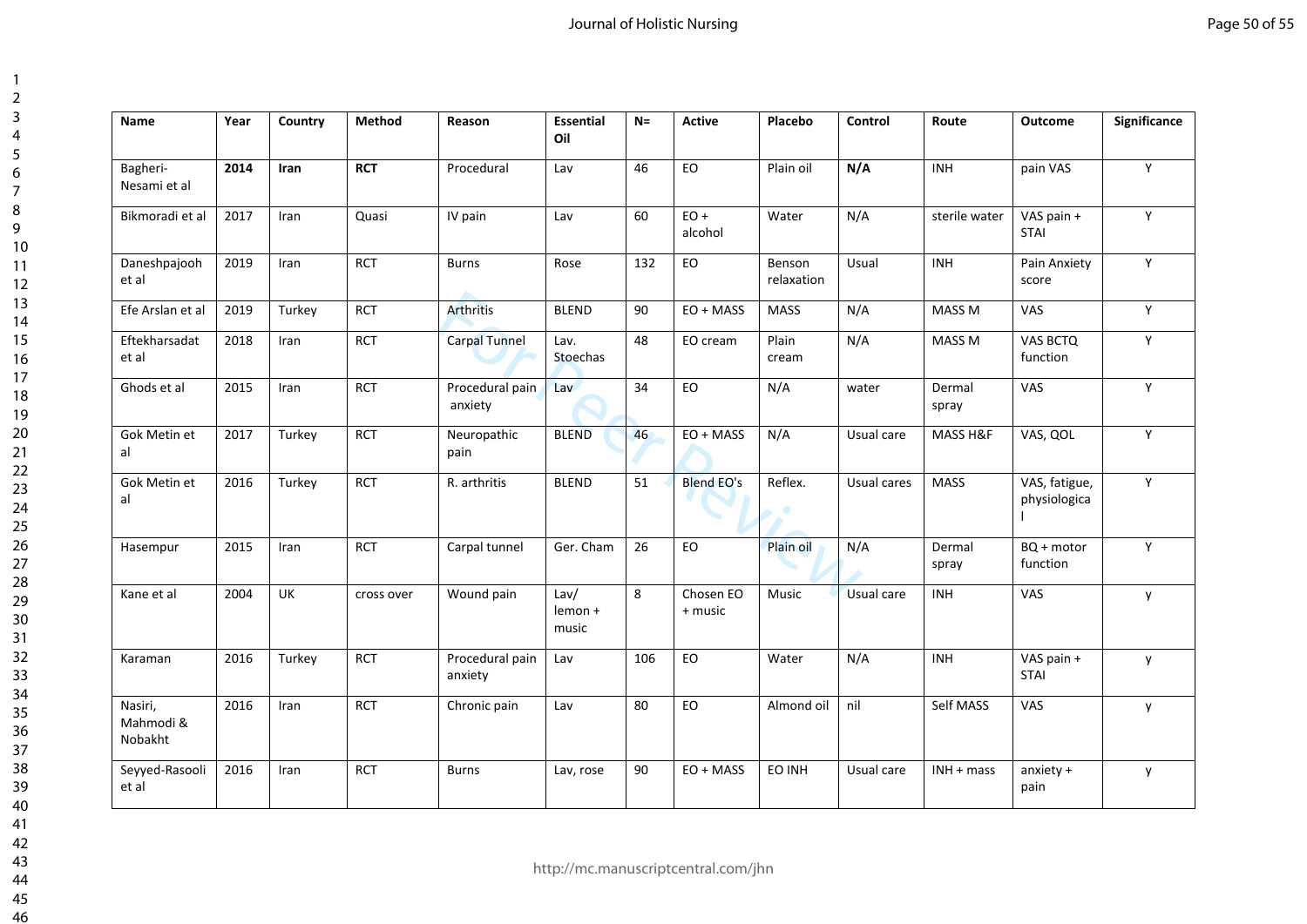| Tasan et al | 2019 | Turkey       | <b>RCT</b>  | Procedural pain<br>+ anxiety | Lav   | 60  | EO        | N/A | Usual care | <b>INH</b> | VAS      | statistically<br>significant |
|-------------|------|--------------|-------------|------------------------------|-------|-----|-----------|-----|------------|------------|----------|------------------------------|
| YIP & Tse   | 2005 | Hong<br>Kong | Experimenta | Neck pain                    | Lav   | 28  | EO + ACUP | N/A | ACUP       | MASS       | pain VAS | sig pain<br>reduction        |
|             |      |              |             |                              | Total | 905 |           |     |            |            |          |                              |

For Peer Review Table 6: Adult studies on the effects of Aromatherapy on Pain

http://mc.manuscriptcentral.com/jhn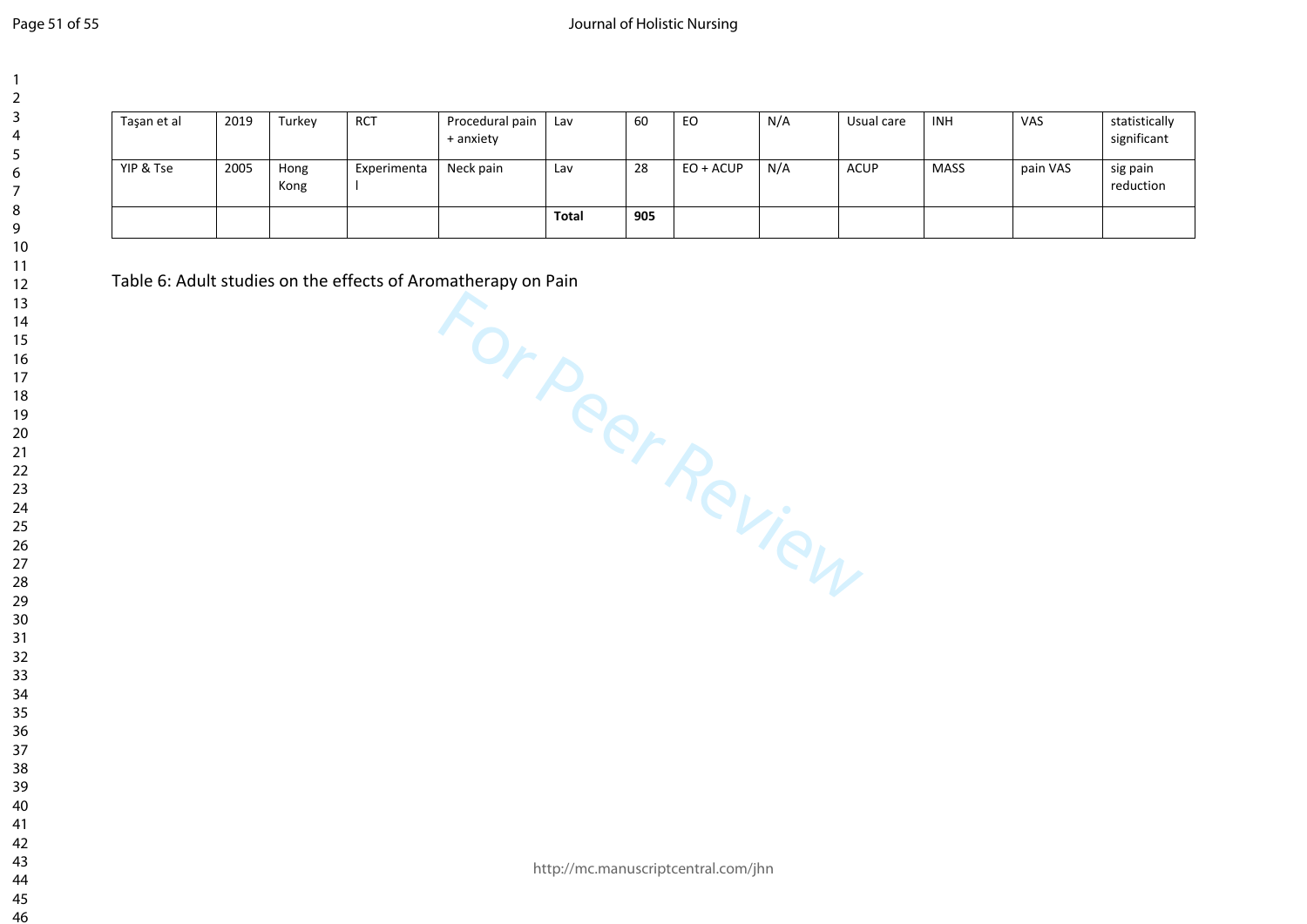| Page 52 of 55 |  |
|---------------|--|
|---------------|--|

| <b>Authors</b>                | Year | Country      | <b>Method</b> | Reason                 | <b>Essential Oils</b> | N              | <b>Active</b>              | Placebo        | control                           | Route                  | <b>Outcomes</b>                     | Significance |
|-------------------------------|------|--------------|---------------|------------------------|-----------------------|----------------|----------------------------|----------------|-----------------------------------|------------------------|-------------------------------------|--------------|
| Fu et al                      | 2013 | Australia    | <b>RCT</b>    | Dementia<br>agitation  | Lav                   | 67             | EO spray or<br>hand MASS   | Water          | EO spray                          | Dermal                 | C-MAI-SF                            | N            |
| Fung, J.K.K. &<br>Tsang, H.W. | 2018 | Hong<br>Kong | <b>RCT</b>    | Dementia               | Lav                   | 60             | $EO + ACU +$<br>exercise   | $Cog +$<br>ex  | AM+ACU +<br>cognition<br>training | MASS M                 | C-CMAI-29<br><b>Agitation scale</b> | Y            |
| Jimbo et al                   | 2009 | Japan        | Cross over    | Dementia               | <b>BLEND</b>          | 28             | Blends                     | N/A            | N/A                               | <b>INH</b>             | Various cognitive<br>tests          | Y            |
| Kimura et al                  | 2013 | Japan        | Cross over    | Agitation<br>dementia  | Lav                   | 20             | EO                         | N/A            | Usual cares                       | <b>INH</b>             |                                     | Y            |
| Noda et al                    | 2019 | Japan        | EXP           | $sleep +$<br>cognition | $day + night$<br>oils | 10             | EO                         | N/A            | N/A                               | <b>MASS</b>            | sleep/activity<br>monitor/cognition | N            |
| Sakamoto et al                | 2012 | Japan        | <b>RCT</b>    | falls                  | lavender              | 145            | EO                         | Plain<br>patch | N/A                               | <b>INH</b>             | Number of falls                     | N            |
| Snow et al                    | 2004 | <b>USA</b>   | Pilot         | Dementia<br>agitation  | Lav                   | $\overline{7}$ | EO                         | thyme          | N/A                               | <b>INH</b>             | agitation                           | N            |
| Turten &<br>Ozdemir           | 2017 | Turkey       | <b>RCT</b>    | Agitation<br>Dementia  | L' grass, Euc         | 28             | $EO + hand$<br><b>MASS</b> | N/A            | Usual care                        | $MASS +$<br><b>INH</b> | NPI, CMAI, ZBI                      | Y            |
| Watson et al                  | 2019 | Australia    | <b>RCT</b>    | Dementia<br>agitation  | Lav/Melissa           | 49             | EO'S                       | N/A            | usual care                        | <b>INH</b>             | NPI, CMAI                           | Y            |
|                               |      |              |               |                        | <b>Total</b>          | 414            |                            |                |                                   |                        |                                     |              |
|                               |      |              |               |                        |                       |                |                            |                | PW                                |                        |                                     |              |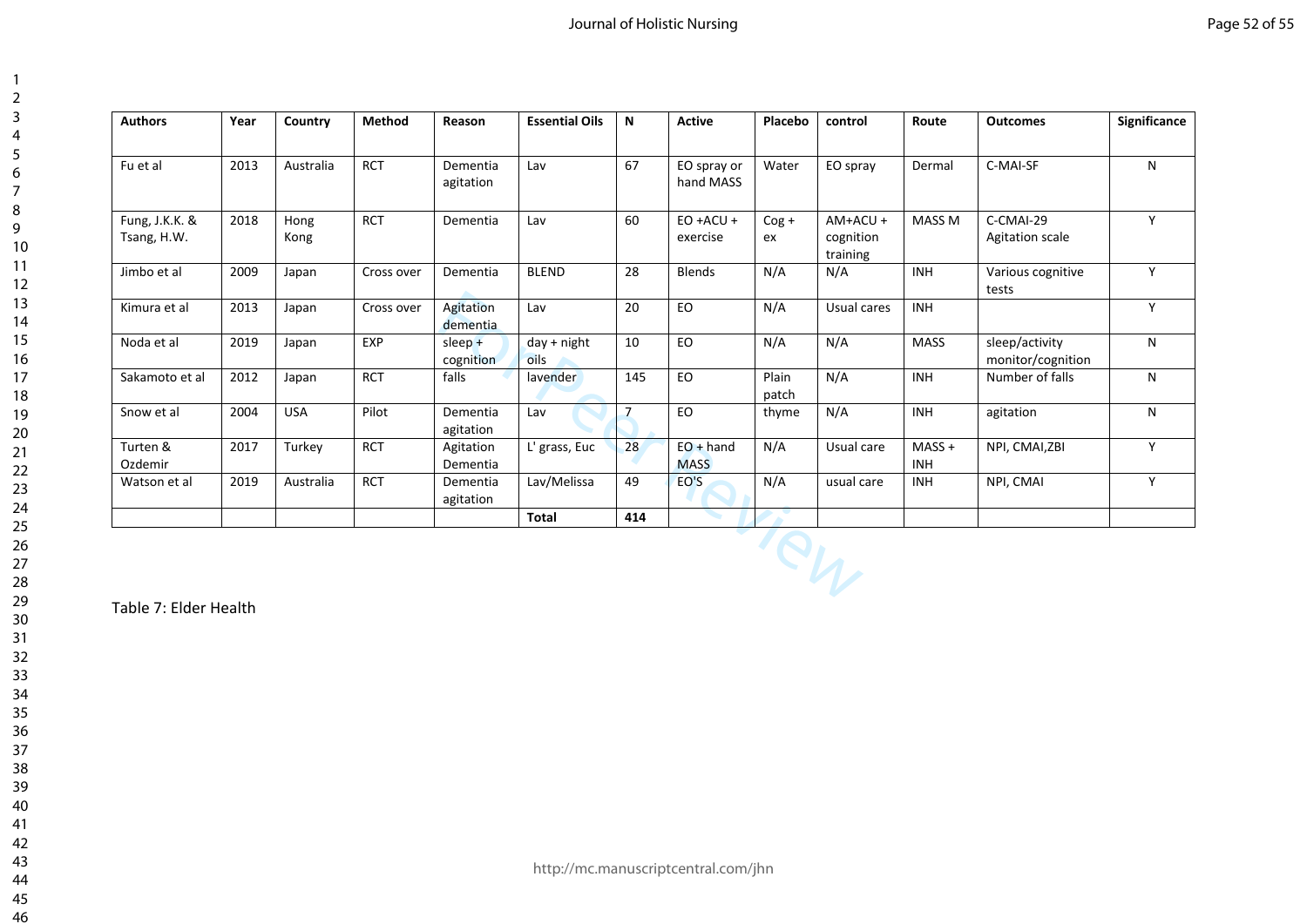## Journal of Holistic Nursing

| <b>Author</b>                      | Year | Country    | Design        | <b>Condition</b>        | <b>Essential oils</b> | N   | <b>Active</b>              | Placebo         | Control        | Route       | Outcome                         | Significance |
|------------------------------------|------|------------|---------------|-------------------------|-----------------------|-----|----------------------------|-----------------|----------------|-------------|---------------------------------|--------------|
| Blackburn et<br>al                 | 2017 | <b>USA</b> | RCT           | Insomnia                | <b>BLEND</b>          | 50  | chosen<br>EO               | Rose<br>hydro.  | Usual<br>care  | <b>DIFF</b> | PSQI/ESAS                       | Y            |
| Dyer et al                         | 2013 | UK         | Audit         | Nausea                  | <b>MULTIPLE</b>       | 514 | any EO                     | N/A             | N/A            | <b>INH</b>  | nausea,<br>anxiety              | N            |
| Kyle, G                            | 2006 | UK         | <b>RCT</b>    | Anxiety<br>Palliative   | S' wood               | 34  | $EO +$<br><b>MAS</b>       | <b>MASS</b>     | <b>DIFFUSE</b> | INH + MASS  | anxiety                         | N            |
| Lua et al                          | 2015 | Malaysia   | RCT/crossover | <b>CINV</b>             | Ginger                | 60  | EO                         | Fake<br>ginger  | N/A            | <b>INH</b>  | VAS/HQoL                        | <b>MXD</b>   |
| Ozkaraman et<br>al                 | 2018 | Turkey     | <b>RCT</b>    | Chemotherapy<br>anxiety | Lav                   | 90  | EO.                        | Tea<br>tree oil | Usual<br>care  | <b>INH</b>  | <b>STAI</b><br>PSQI-            | <b>MIXED</b> |
| Soden et al                        | 2004 | uk         | <b>RCT</b>    | Anxiety                 | Lav                   | 42  | <b>EO</b>                  | N/A             | plain oil      | <b>MASS</b> | VAS, HAD,<br>RSCL, VSH<br>sleep | Y            |
| Wilcock et al                      | 2004 | <b>UK</b>  | <b>RCT</b>    | Anxiety<br>Palliative   | Lav/Cham              | 46  | <b>EOS</b><br><b>BLEND</b> | N/A             | Usual<br>care  | M' MASS     | VAS                             | N            |
|                                    |      |            |               |                         | <b>TOTAL</b>          | 836 |                            |                 |                |             |                                 |              |
| <b>Table 8 Studies on Oncology</b> |      |            |               |                         |                       |     |                            | ct Review       |                |             |                                 |              |
|                                    |      |            |               |                         |                       |     |                            |                 |                |             |                                 |              |
|                                    |      |            |               |                         |                       |     |                            |                 |                |             |                                 |              |
|                                    |      |            |               |                         |                       |     |                            |                 |                |             |                                 |              |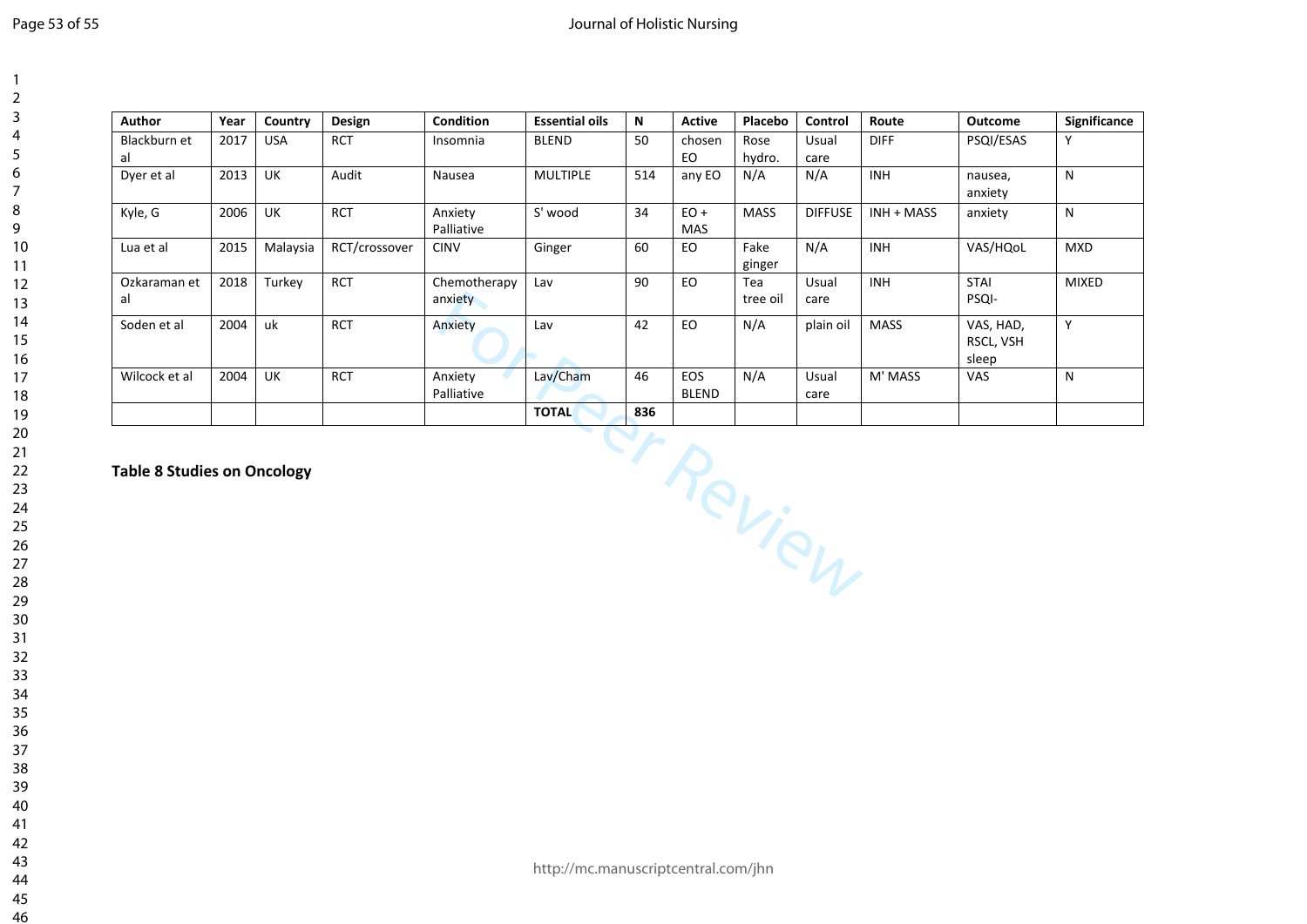| <b>Authors</b>     | Year | Country         | Design              | Condition                     | $(n=)$ | Experimental        | Placebo             | Control        | Route         | Key outcome                                              | Significant   |
|--------------------|------|-----------------|---------------------|-------------------------------|--------|---------------------|---------------------|----------------|---------------|----------------------------------------------------------|---------------|
| Aghagoli et al     | 2016 | Iran            | <b>RCT</b>          | Apnea (prem)                  | 60     | EO                  | water               | N/A            | <b>INH</b>    | <b>HR</b><br>SPO <sub>2</sub><br>Apnae                   | Y             |
| Bikmoradi et<br>al | 2017 | Iran            | Quasi               | Procedure - IVC               | 60     | EO                  | water               | N/A            | <b>INH</b>    | Pain (Oucher)                                            | Y             |
| De Jong et al      | 2021 |                 | <b>RCT</b>          | Post op pain                  | 60     | EO                  | Plain<br>massage    | Usual<br>care  | M Mass        | Observation<br>+physiological                            | N             |
| Gallardo et al     | 2018 | <b>USA</b>      | Quasi               | Burn pain/anxiety<br>dressing | 20     | EO                  | n/a                 | N/A            | <b>INH</b>    | Self assess                                              | Y             |
| Kiberd et al       | 2016 | Canada          | <b>RCT</b><br>pilot |                               | 162    | Aroma               | saline<br>inhaler   | N/A            | <b>INH</b>    | <b>BARF</b>                                              | <b>FLAWED</b> |
| KÜÇÜK et al        | 2019 | Turkey          | <b>RCT</b>          | procedural blood              | 195    | aroma               | buzzy jet<br>others | N              | <b>INH</b>    | Oucher score' CFS,<br>Parental obs, salivary<br>cortisol | Y             |
| Marofi, M          | 2015 | Iran            | <b>RCT</b>          | Post op pain                  | 64     | EO                  | Almond oil          | N/A            | <b>INH</b>    | Toddler, preschool.<br>post op pain scale                | Y             |
| Nord &<br>Belew    | 2009 | <b>USA</b>      | <b>RCT</b>          | Peri op comfort               | 94     | EO.                 | Jojoba              | <b>INH</b>     | <b>MXD</b>    | <b>FLACC SCALE</b>                                       | Y             |
| Oflaherty et<br>al | 2012 | South<br>Africa | Obers               | <b>Burns</b>                  | 71     | aroma mass          | N/A                 | N              | <b>MASS</b>   | varied                                                   | N             |
| Razaghi et al      | 2020 | Iran            | <b>RCT</b>          | needle pain                   | 120    | aroma mass          | glucose             | usual          | <b>INH</b>    | <b>CRYING</b>                                            | Y             |
| Soltani et al      | 2013 | Iran            | <b>RCT</b>          |                               | 48     | aroma +pain         | N/A                 | pain<br>relief | <b>INH</b>    | VAS                                                      | Υ             |
| Yvakilan et al     | 2018 | Iran            | <b>RCT</b>          |                               | 120    | aroma<br>+breathing | water<br>inhale     | N/A            | <b>INH</b>    | VAS pain                                                 | Y             |
| van Dijk et al     | 2017 | South<br>Africa | <b>RCT</b>          | <b>Burns</b>                  | 284    | aroma mass          | plain mass          | Usual<br>Care  | <b>M MASS</b> | <b>MTI COMFORT</b><br>Physiological                      | N             |
| Vaziri et al       | 2018 | Iran            | <b>RCT</b>          | colic                         | 66     | inhale              | sweet<br>almond     | N/A            | Inhale        | maternal depression<br>crying /sleep/                    | Y             |
| Vaziri et al       | 2019 | Iran            | <b>RCT</b>          | Vaccination pain              | 97     | <b>INH</b>          | sweet<br>almond     | N/A            | Inhale        | Pain (video)                                             | Υ             |

 $\overline{1}$  $\overline{2}$  $\overline{3}$  $\overline{4}$  $\overline{5}$ 6  $\overline{7}$ 8  $\overline{9}$